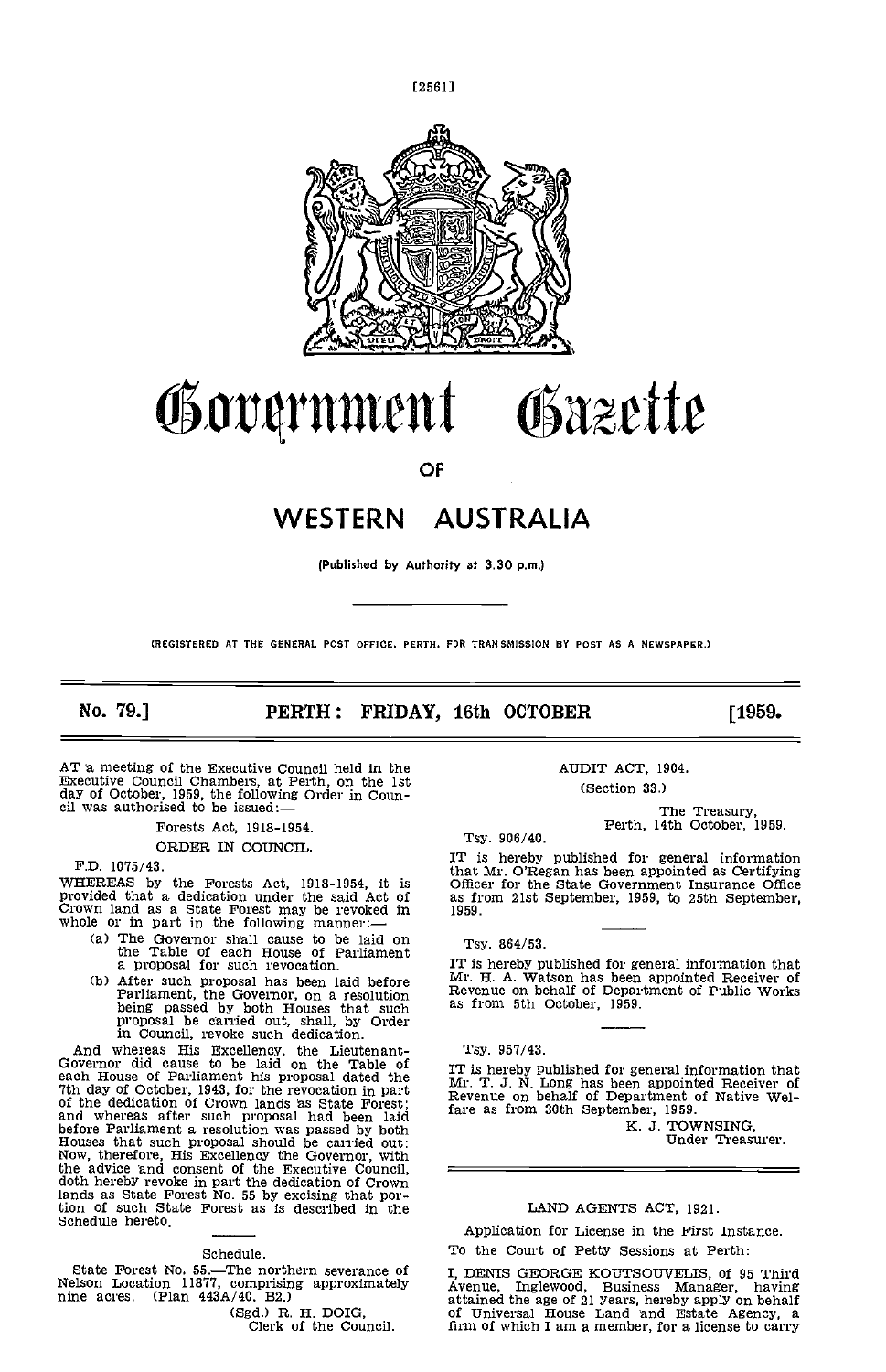on the business of a land agent under the Land Agents Act, 1921. The principal place of business will be at 108 Beaufort Street, Perth.

Dated the 9th day of October, 1959.

# D. G. KOUTSOUVELIS

# Appointment of Hearing.

I hereby appoint the 12th day of November, 1959, at 10 o'clock in the forenoon, as the time for the hearing of the foregoing application at the  $A_1$ <br>Court of Petty Sessions at Perth.

Dated the 9th day of October, 1959.

J. C. SMYTH, Clerk of Petty Sessions.

Objections to the granting of this application may be served on the applicant and the Clerk of Petty Sessions at ny time prior to seven days before the date appointed for the hearing.

E. M. Heenan & Co., of 70 St. George's Terrace, Perth, Solicitors for the Applicant.

# SECONDMENT.

# Secretary, Broome District Hospital.

OFFICERS desirous of being seconded for a minimum period of two years to the abovenamed position on a classification of C-II-2 (margin £407-

£437 pa.) with all rights and privileges as an officer under the Public Service Act preserved, hre invited to submit applications to the Under Secretary, Medical Department, by the 26th October, 1959. Preference will be given to applicants who possess an accountancy qualification by examina-tion or are studying to that end.

General conditions of service will be the same as for permanent officers employed under the Public Service Act.

A residence is available at moderate rental.

Further information regarding the position is available from the Under Secretary, Medical Department.

R. J. BOND,<br>Public Service Commissioner.

# ACCOUNTING MACHINISTS' EFFICIENCY EXAMINATION.

ACCOUNTING Machinists who desire to enter for the accounting machine paper of the above examination are requested to lodge an application to enter at the Public Service Commissioner's Office, prior to the 30th October, 1959.

The examination will be held during the week beginning 16th November, 1959.

R. 3. BOND, Public Service Commissioner.

# VACANCIES IN THE PUBLIC SERVICE

| Department                                                      | Position                                                                                            | Class                        | Salary                                | Date<br>Returnable   |
|-----------------------------------------------------------------|-----------------------------------------------------------------------------------------------------|------------------------------|---------------------------------------|----------------------|
| Mental Health Services<br>$\cdots$                              | Medical Officer, Grade 2, Claremont Hospital                                                        | $P-I - 3/5$                  | Margin £1542-£1812                    | 1959<br>16th October |
| Public Works<br><br>                                            | $(Item 4114/RS9)$ $(a)$<br>Clerk (Kalgoorlie Water Supply), Accounting<br>Division (Item 584/R59)   | $C-II-1$                     | Margin £347-£377                      | do.                  |
| Do.<br>$\cdots$<br>$\cdots$                                     | Clerk (Kalgoorlie Water Supply), Accounting<br>$Division$ (Item $583/R59$ )                         | $C-II.-I$                    | Margin £347-£377                      | do.                  |
| Metropolitan Water Supply                                       | Meter Reader, Accounting Division (Item<br>$1312/RS9$ (a)                                           | $G-VII - 2$                  | Margin £239-£275                      | 23rd October         |
| do.<br>do.<br>Do.                                               | Meter Reader, Accounting Division (Item<br>$1313/RS9$ (a)                                           | $G-VII$ -2                   | Margin £239-£275                      | do.                  |
| Public Works                                                    | Clerk, Hydraulic Engineer's Branch, Engineer-<br>ing Division (Item 833/R59)                        | $_{\rm C\!-\!1}$             | Margin £347-£377                      | do.                  |
| Public Health<br>$\cdots$<br>$\cdots$                           | Medical Officer, Grade 1, Chest Hospital,<br>Tuberculosis Branch (New Item) (a)                     | $P-I$ -7 or<br>$P-I-7$ $(F)$ | Margin<br>$£1,992 - £2,052$           | do.                  |
| Do.<br>$\cdots$<br>$\cdots$                                     | Tuberculosis Physician, Tuberculosis Branch P-S-£2,970<br>(Item 4007/R59)                           |                              | Cross £3,050                          | do.                  |
| State Housing Commission                                        | Senior Clerk, Architectural Branch (Item<br>1704/RS9                                                | $C$ -II.-3                   | Margin £482-£527                      | do.                  |
| Chief Secretary's<br>$\cdots$                                   | Chief Warder, Fremantle Prison, Prisons De-<br>partment (Item 3870/R59)                             | $G-II-4$                     | Margin £572-£617                      | do.                  |
| Do.<br><br>                                                     | Sub-Accountant, Accounts Branch (Item<br>$3743/R59$ (b)                                             | $C-II.-8$                    | Margin £977-£1022                     | 30th October         |
| Education<br>$\cdots$<br>$\cdots$<br>$\cdots$                   | Typist, Perth Technical College, Technical<br>Education Division (Item 2300/R59)                    | $C-III-1$                    | Margin £260-£283                      | do.                  |
| Child Welfare<br><br>$\cdots$                                   | Clerk-in-Charge, Records, Correspondence and<br>Staff (Item $334/R59$ )                             | $C$ -II.-4                   | Margin £572-£617                      | do.                  |
| Public Works<br>$\cdots$<br>$\cdots$                            | Clerk, Relieving Staff, Accounting Division<br>(Item 492/R59)                                       | $C-II.-3$                    | Margin £482-£527                      | do.                  |
| State Housing Commission                                        | Clerk (Salaries), Accounts Branch (Iteni<br>1528/R59)                                               | $C-II.-3$                    | Margin £482-£527                      | do.                  |
| Native Welfare<br>$\cdots$<br>$\cdots$<br>Lands and Surveys<br> | Investigation Officer (new Item) (b) (c)<br>Sub-Accountant, Accounts Branch (Item<br>$2567/R59$ (b) | $C$ -II. $-4$<br>$C-II -8$   | Margin £572-£617<br>Margin £977-£1022 | do.<br>do.           |

Applications also called outside the Service under section 24.

(b) Possession of Accountancy qualification by examination will be regarded as an important factor when judging relative efficiency.

(c) Appointee will be expected to spend a considerable amount of time in the field.

Applications are called under section 34 of the Public Service Act, 1904-1956, and are to be addressed to the Public Service Commissioner and should be made on the prescribed form, obtainable from the offices of the various Permanent Heads of Departments.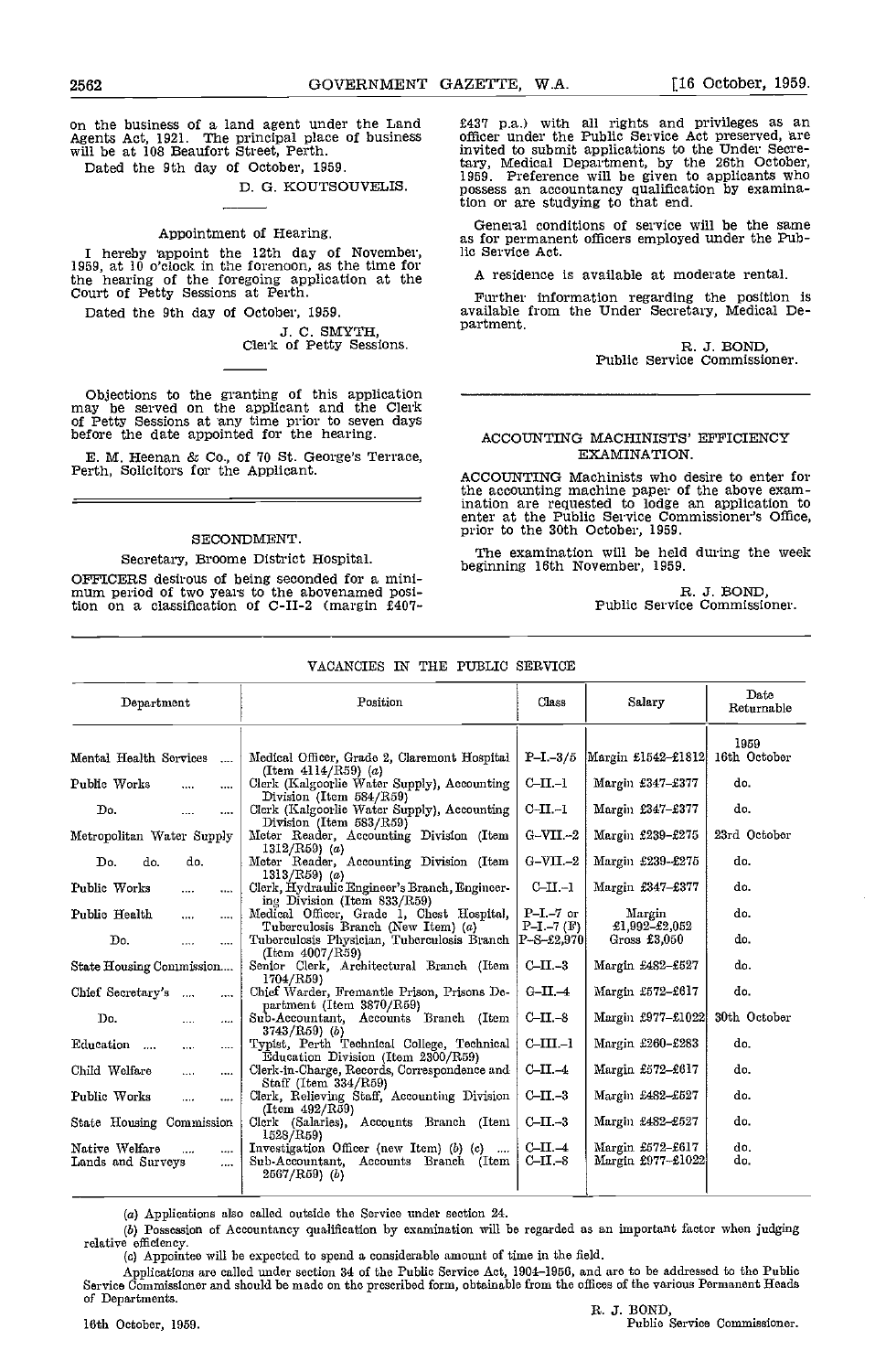# Public Service Commissioner's Office, Perth, 14th October, 1959.

Ex. Co. 1744, P.S.C. 541/59-I. J. Thorpe, Chief at Warder, Fremantle Prison, Prisons Department, Chief Secretary's Department, to be Deputy Superintendent, G-It-5/6, Fremantle Prison, Prisons De- partment, Chief Secretary's Department, as from 1st October, 1959.

Ex. Co. 1742, P.S.C. 571/58—F. W. Byfield, Chief Clerk (Buildings and Supplies), Clerical Section, Medical Department, to be Administrative Officer, C-II-10, Administrative Section, Medical Department, as from 1st October,

And has approved of the following appointments under the provisions of the Public Service Act, 1904-1956:--

Name; Position; Department; Date.

Podesta, Antonius Spiridion Marius; Clerk, lowing<br>Fremantle Technical School; Education; 1953.<br>7/1/59.

- Cresswell, Sylvia Amelia; Social Worker; Men-<br>tal Health Services;  $3/3/59$ .<br>Evans, Glenyce Dorothy; Drafting Assistant,<br>Survey Examinations and Drafting
- Survey Examinations and Draiting<br>
Branch; Mines; 13/3/59.<br>
Hunter, Gwenda Elsa; Assistant, Firearms,<br>
Liquor Inspection and Weights and Meas-<br>
ures; Police; 1/3/59.<br>
West, David Laureston; Engineer, Grade 3,<br>
North-West; P
- 

And has approved of the following retirement:-Ex. Co. 1742-J. H. Gibson, Supervisor, Grade 1, Architectural Section, State Housing Commission, as from 17th September, 1959.

And has accepted the following resignations:- Ex. Co. 1742-J. E. Balaam, Accounting Machinist, Accounts Branch, Metropolitan Water Supply Department, as from 3rd september, 1959.

Ex. Co. 1742—E. A. Hewitt, Typist, Correspon-<br>dence School, Technical Education Division, Edu-<br>cation Department, as from 16th September, 1959.

Ex. Co. 1742-P. M. Burton, Typist, Applications, Inspection and Immigration Section, Lands and Surveys Department, as from 2nd September, 1959.

Ex. Co. 1742-G. A. Beaman, Architectural Draftsman, State Housing Commission, as from 18th September, 1959.

Ex. Co. 1744-E. C. Needham, Inspector, Grade 3, Factories Branch, Department of Labour, as from 24th September, 1959.

Ex. Co. 1744-H, A. Wallwork, Solicitor, Grade 3, Crown Law Department, as from 4th September, 1959.

Ex. Co. 1744-P. F. 3. Fillery, Clerk, Accounts Branch, Lands and Surveys Department, as from 4th September, 1959.

Ex. Co. 1742-S. L. Kirkby, Staff Surveyor, Grade 2, Surveyor General's Division, Lands and Sur-<br>veys Department, as from 28th August, 1959.

Ex. Co. 1744-L. A. C. Chamarette, Accounting Machinist, Accounts Branch, Metropolitan Water Supply Department, as from 3rd September, 1959.

Ex. Co. 1742-N. Conduit, Clerk, Records Sec-tion, State Housing Commission, as from 18th September, 1959.<br>Ex. Co. 1742—S. B. Bredmeyer, Typist, Corres-

pondence and Staff Section, State Housing Commis-<br>sion, as from 28th August, 1959.

Sion, as Hom 2011 August, 1999.<br>
Ex. Co. 1744—T. F. Maher, Technical Officer,<br>
Grade 1, Quantities Section, State Housing Com-<br>
mission, as from 15th July, 1959.<br>
Ex. Co. 1742—A. K. Ammerer, Clerk, Accounts<br>
Branch, State

# Crown Law Department, Perth, 14th October, 1959.

HIS Excellency the Governor in Executive Council THE Hon. Attorney General pursuant to has approved of the following promotions:—<br>Fig. (3) of the Local Courts Act, 1904-1:<br>Fig. Co. 1744 P.S.C. 541/59—T. J. Thorne, Chief ap THE Hon. Attorney General pursuant to section <sup>13</sup> (3) of the Local Courts Act, 1904-1958, has approved of the following appointments:-

> Thomas Murphy, as substitute to discharge the duties of Clerk of the Local Court at Busselton as from 26th October, 1959, during the absence on leave of C. F. R. Bullock.

Donald John Grose, as substitute to discharge the duties of Clerk of the Local Court at Marble Bar as from 5th October, 1959, during the absence on leave of R. L. Maiklem.

THE Hon. Attorney General has appointed the following persons as Commissioners for Declarations under the Declarations and Attestations Act, 1913-<br>1953:—

Brian James Combley, Meckering. Frederick Lawley Edwardes, Floreat Park. John Trevor Harold Biffin, Ongerup. Alan Charles Evans, Mount Lawley. Norman George May, Mount Lawley.

ACTING under the powers conferred upon them<br>by subsection (7) of section 21 of the Licensing<br>Act, 1911-1958, with the approval of the Hon.<br>Attorney General, the Licensing Magistrates of<br>Western Australia hereby delegate fo from 1st January, 1960, to 31st December, 1960, to the Stipendiary Magistrates of the undermentioned Magisterial Districts their powers, auth- orities, duties, and functions relating to applicamethods for the transfer of licenses to be dealt with the following courtes for the transfer of licenses to be dealt with

| Albany<br>Albany<br>Stirling<br>$\cdots$<br>$\cdots$<br>Merredin<br>Avon<br>Avon<br>.<br><br>.<br>Beverley-Pingelly<br>Beverley<br>Avon<br>$\cdots$<br>$\cdots$<br><br>Broome<br>Broome<br>Broome<br><br>$\cdots$<br><br><br>Bunbury<br>Bunbury<br>Forrest<br><br>$\cdots$<br><br><br>Collie<br>Collie<br>Forrest<br><br><br>$\cdots$<br>Coolgardio<br>Kalgoorlie<br>Coolgardie<br><br>$\ddotsc$<br><br><br>Cue<br>Cue<br>Mureliison<br>$\ddotsc$<br>$\cdots$<br><br><br><br><br>Wiluna<br>Cue<br>Clifton<br>$\cdots$<br><br><br>$\cdots$<br><br>East Kimberley<br>Hall's Creek<br>East Kimberley<br><br>$\cdots$<br>East Kimbertey<br>Wyndham<br>East Kimberley<br><br>$\cdots$<br><br>Gascoyne<br>Carnarvon<br>Gaseoyne<br><br><br><br><br>Geraldton<br>Geraldton<br>Geraldton<br><br><br>$\cdots$<br>$\cdots$<br>Geraldton<br>Greenourh<br>Geraldton<br>$\cdots$<br><br>$\cdots$<br>$\cdots$<br>Irwin<br>Geraldton<br>Geraldton<br><br><br><br>$\cdots$<br>Kalgooriie<br>Kalgoorlie<br>Hannans<br>$\cdots$<br><br>$\cdots$<br><br>Kanowna<br>Esperance<br>Esperance<br><br>-14<br><br> | Lieensing District in<br>Magisterial District of<br>which the delegated<br>Courthouse<br>Stipendiary Magistrate<br>authority may be<br>appointed as delegate<br>exereised |  |
|-------------------------------------------------------------------------------------------------------------------------------------------------------------------------------------------------------------------------------------------------------------------------------------------------------------------------------------------------------------------------------------------------------------------------------------------------------------------------------------------------------------------------------------------------------------------------------------------------------------------------------------------------------------------------------------------------------------------------------------------------------------------------------------------------------------------------------------------------------------------------------------------------------------------------------------------------------------------------------------------------------------------------------------------------------------------------------------------|---------------------------------------------------------------------------------------------------------------------------------------------------------------------------|--|
|                                                                                                                                                                                                                                                                                                                                                                                                                                                                                                                                                                                                                                                                                                                                                                                                                                                                                                                                                                                                                                                                                           |                                                                                                                                                                           |  |
|                                                                                                                                                                                                                                                                                                                                                                                                                                                                                                                                                                                                                                                                                                                                                                                                                                                                                                                                                                                                                                                                                           |                                                                                                                                                                           |  |
|                                                                                                                                                                                                                                                                                                                                                                                                                                                                                                                                                                                                                                                                                                                                                                                                                                                                                                                                                                                                                                                                                           |                                                                                                                                                                           |  |
|                                                                                                                                                                                                                                                                                                                                                                                                                                                                                                                                                                                                                                                                                                                                                                                                                                                                                                                                                                                                                                                                                           |                                                                                                                                                                           |  |
|                                                                                                                                                                                                                                                                                                                                                                                                                                                                                                                                                                                                                                                                                                                                                                                                                                                                                                                                                                                                                                                                                           |                                                                                                                                                                           |  |
|                                                                                                                                                                                                                                                                                                                                                                                                                                                                                                                                                                                                                                                                                                                                                                                                                                                                                                                                                                                                                                                                                           |                                                                                                                                                                           |  |
|                                                                                                                                                                                                                                                                                                                                                                                                                                                                                                                                                                                                                                                                                                                                                                                                                                                                                                                                                                                                                                                                                           |                                                                                                                                                                           |  |
|                                                                                                                                                                                                                                                                                                                                                                                                                                                                                                                                                                                                                                                                                                                                                                                                                                                                                                                                                                                                                                                                                           |                                                                                                                                                                           |  |
|                                                                                                                                                                                                                                                                                                                                                                                                                                                                                                                                                                                                                                                                                                                                                                                                                                                                                                                                                                                                                                                                                           |                                                                                                                                                                           |  |
|                                                                                                                                                                                                                                                                                                                                                                                                                                                                                                                                                                                                                                                                                                                                                                                                                                                                                                                                                                                                                                                                                           |                                                                                                                                                                           |  |
|                                                                                                                                                                                                                                                                                                                                                                                                                                                                                                                                                                                                                                                                                                                                                                                                                                                                                                                                                                                                                                                                                           |                                                                                                                                                                           |  |
|                                                                                                                                                                                                                                                                                                                                                                                                                                                                                                                                                                                                                                                                                                                                                                                                                                                                                                                                                                                                                                                                                           |                                                                                                                                                                           |  |
|                                                                                                                                                                                                                                                                                                                                                                                                                                                                                                                                                                                                                                                                                                                                                                                                                                                                                                                                                                                                                                                                                           |                                                                                                                                                                           |  |
|                                                                                                                                                                                                                                                                                                                                                                                                                                                                                                                                                                                                                                                                                                                                                                                                                                                                                                                                                                                                                                                                                           |                                                                                                                                                                           |  |
|                                                                                                                                                                                                                                                                                                                                                                                                                                                                                                                                                                                                                                                                                                                                                                                                                                                                                                                                                                                                                                                                                           |                                                                                                                                                                           |  |
|                                                                                                                                                                                                                                                                                                                                                                                                                                                                                                                                                                                                                                                                                                                                                                                                                                                                                                                                                                                                                                                                                           |                                                                                                                                                                           |  |
|                                                                                                                                                                                                                                                                                                                                                                                                                                                                                                                                                                                                                                                                                                                                                                                                                                                                                                                                                                                                                                                                                           |                                                                                                                                                                           |  |
| Kanowna<br><br>                                                                                                                                                                                                                                                                                                                                                                                                                                                                                                                                                                                                                                                                                                                                                                                                                                                                                                                                                                                                                                                                           | Kalgooriie<br>Hannans<br><br>                                                                                                                                             |  |
| Kanowna<br>Norseman<br>Dundas<br><br><br><br>$\cdots$                                                                                                                                                                                                                                                                                                                                                                                                                                                                                                                                                                                                                                                                                                                                                                                                                                                                                                                                                                                                                                     |                                                                                                                                                                           |  |
| Katanning<br>Katanning<br>Stirllng<br>.,<br><br><b>H</b> 14<br>                                                                                                                                                                                                                                                                                                                                                                                                                                                                                                                                                                                                                                                                                                                                                                                                                                                                                                                                                                                                                           |                                                                                                                                                                           |  |
| Menzies<br>Kalgoorlie<br>Collier<br><br><br><br>                                                                                                                                                                                                                                                                                                                                                                                                                                                                                                                                                                                                                                                                                                                                                                                                                                                                                                                                                                                                                                          |                                                                                                                                                                           |  |
| Moore<br>Moora<br>Geraldton<br><br>$\cdots$<br><br>                                                                                                                                                                                                                                                                                                                                                                                                                                                                                                                                                                                                                                                                                                                                                                                                                                                                                                                                                                                                                                       |                                                                                                                                                                           |  |
| Mt. Leonora<br>Leonora<br>Collier<br>$\ddotsc$<br><br>                                                                                                                                                                                                                                                                                                                                                                                                                                                                                                                                                                                                                                                                                                                                                                                                                                                                                                                                                                                                                                    |                                                                                                                                                                           |  |
| Mt. Magnet<br>Mt. Magnet<br>Murchison<br><br>$\cdots$                                                                                                                                                                                                                                                                                                                                                                                                                                                                                                                                                                                                                                                                                                                                                                                                                                                                                                                                                                                                                                     |                                                                                                                                                                           |  |
| Mt. Magnet<br>Yalgoo<br>hlurchison<br>$\cdots$<br>$\cdots$<br><br>Collier<br>Leonora                                                                                                                                                                                                                                                                                                                                                                                                                                                                                                                                                                                                                                                                                                                                                                                                                                                                                                                                                                                                      |                                                                                                                                                                           |  |
| Mt Margaret<br><br><br>$\cdots$<br>Murehison<br>Meekatharra                                                                                                                                                                                                                                                                                                                                                                                                                                                                                                                                                                                                                                                                                                                                                                                                                                                                                                                                                                                                                               |                                                                                                                                                                           |  |
| Murehison<br>$\cdots$<br>$\cdots$<br><br>Murchison<br>Wiluna<br>Clifton                                                                                                                                                                                                                                                                                                                                                                                                                                                                                                                                                                                                                                                                                                                                                                                                                                                                                                                                                                                                                   |                                                                                                                                                                           |  |
| <br><br>$\cdots$<br>Murray-Wellington-<br>Bunbury<br>Forrest                                                                                                                                                                                                                                                                                                                                                                                                                                                                                                                                                                                                                                                                                                                                                                                                                                                                                                                                                                                                                              |                                                                                                                                                                           |  |
| ,<br>$\cdots$<br>Forrest                                                                                                                                                                                                                                                                                                                                                                                                                                                                                                                                                                                                                                                                                                                                                                                                                                                                                                                                                                                                                                                                  |                                                                                                                                                                           |  |
| Murray-Wellington-<br>Pinjarra<br>Forrest                                                                                                                                                                                                                                                                                                                                                                                                                                                                                                                                                                                                                                                                                                                                                                                                                                                                                                                                                                                                                                                 |                                                                                                                                                                           |  |
| <br><br>Forrest                                                                                                                                                                                                                                                                                                                                                                                                                                                                                                                                                                                                                                                                                                                                                                                                                                                                                                                                                                                                                                                                           |                                                                                                                                                                           |  |
| Nelson<br>Bridgetown<br>Mitehell                                                                                                                                                                                                                                                                                                                                                                                                                                                                                                                                                                                                                                                                                                                                                                                                                                                                                                                                                                                                                                                          |                                                                                                                                                                           |  |
| <br>$\cdots$<br>Northam<br>Northam<br>Avon<br>$\ddotsc$                                                                                                                                                                                                                                                                                                                                                                                                                                                                                                                                                                                                                                                                                                                                                                                                                                                                                                                                                                                                                                   |                                                                                                                                                                           |  |
| <br><br><br>Pilbara<br>Marble Bar<br>Pilbara<br><br>                                                                                                                                                                                                                                                                                                                                                                                                                                                                                                                                                                                                                                                                                                                                                                                                                                                                                                                                                                                                                                      |                                                                                                                                                                           |  |
| <br>Port Hedland<br>Pilbara<br>Port Hedland<br><br>$\cdots$<br>                                                                                                                                                                                                                                                                                                                                                                                                                                                                                                                                                                                                                                                                                                                                                                                                                                                                                                                                                                                                                           |                                                                                                                                                                           |  |
| Wagin<br>Ravensthorpe<br>Stirling<br>                                                                                                                                                                                                                                                                                                                                                                                                                                                                                                                                                                                                                                                                                                                                                                                                                                                                                                                                                                                                                                                     |                                                                                                                                                                           |  |
| <br>Roebourne<br>Onslow<br>Ashburton<br>$\cdots$<br>                                                                                                                                                                                                                                                                                                                                                                                                                                                                                                                                                                                                                                                                                                                                                                                                                                                                                                                                                                                                                                      |                                                                                                                                                                           |  |
| $\cdots$<br><br>Roebourne<br>Roebourne<br>Roebourne<br>$\cdots$<br>$\cdots$<br>$\cdots$<br>                                                                                                                                                                                                                                                                                                                                                                                                                                                                                                                                                                                                                                                                                                                                                                                                                                                                                                                                                                                               |                                                                                                                                                                           |  |
| Busselton<br>$S$ usse $x$<br>Mitchell<br><br><br><br>                                                                                                                                                                                                                                                                                                                                                                                                                                                                                                                                                                                                                                                                                                                                                                                                                                                                                                                                                                                                                                     |                                                                                                                                                                           |  |
| Toodyay<br>Toodyny<br>Avon<br>$\cdots$<br>,<br>                                                                                                                                                                                                                                                                                                                                                                                                                                                                                                                                                                                                                                                                                                                                                                                                                                                                                                                                                                                                                                           |                                                                                                                                                                           |  |
| <br>Wagin<br>Wagin<br>Stirling<br><br><br>$\cdots$<br>                                                                                                                                                                                                                                                                                                                                                                                                                                                                                                                                                                                                                                                                                                                                                                                                                                                                                                                                                                                                                                    |                                                                                                                                                                           |  |
| West Kimberley<br>Derby<br>West Kimberley<br><br><br>$\cdots$                                                                                                                                                                                                                                                                                                                                                                                                                                                                                                                                                                                                                                                                                                                                                                                                                                                                                                                                                                                                                             |                                                                                                                                                                           |  |
| Williams Narrogin<br>Narrogin<br>Williams<br><br>$\cdots$<br>                                                                                                                                                                                                                                                                                                                                                                                                                                                                                                                                                                                                                                                                                                                                                                                                                                                                                                                                                                                                                             |                                                                                                                                                                           |  |
| Yilgarn<br>Southern Cross<br>Coolgardie<br><br><br>$\cdots$                                                                                                                                                                                                                                                                                                                                                                                                                                                                                                                                                                                                                                                                                                                                                                                                                                                                                                                                                                                                                               |                                                                                                                                                                           |  |
| York<br>York<br>Avon<br><br>$\cdots$<br><br><br>                                                                                                                                                                                                                                                                                                                                                                                                                                                                                                                                                                                                                                                                                                                                                                                                                                                                                                                                                                                                                                          |                                                                                                                                                                           |  |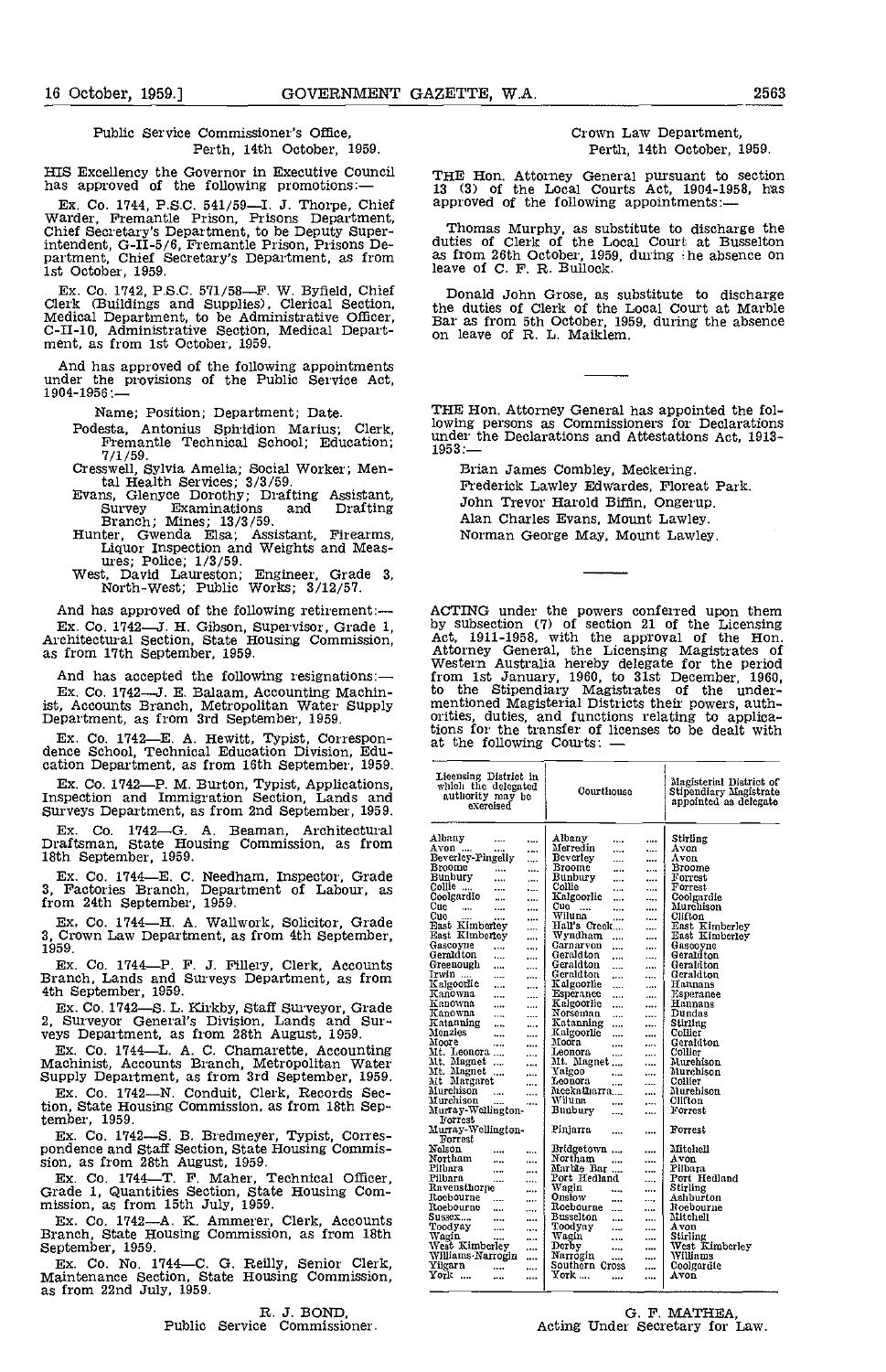# LICENSING ACT, 1911. (Section 59.) Notice of Application for a Provisional Certificate.

To the Licensing Court for the Geraldton District: I, JOSEPH WILLIAM PLASTO, of 115 Gregory<br>Street, Geraldton, Business Manager, hereby give<br>notice that I intend to apply, at the next Quarterly Act in<br>Sitting of the Licensing Court, for this District, icidlar<br>for a Provisi longing to me and situated at North-West High-<br>way, Geraldton, upon all those pieces of land being portions of Geraldton Suburban Lots 21 and 22,<br>portion of the land on Plan 1015 and being the land portion of the land on Plan 1015 and being the land<br>comprised in Certificate of Title Register Book<br>Volume 1018, folio 966, within the said district.<br>The said premises are now to be erected and will,<br>when finished, be in a Dated this 22nd day of September, 1959.

J. W. PLASTO. Lavan & Walsh, Solicitors, Perth.

# Department of Public Health, Perth.

PH.D. 1436/20

I, ROSS HUTCHINSON, Minister for Public Health, being the Minister administering the pro-<br>visions of the Health Act, 1911-1957, hereby, (6) That<br>under the provisions of section 251 of the said your<br>Act, authorise the Commissioner of Public Health, (7) That<br>and h the 5th day of November, 1959, to exercise within each of the health districts of the State of Western Australia as constituted under the Act aforesaid, and to delegate to any public health ofilcial the special powers specified in section 251 of the Act aforesaid, that is to say: (a) All the powers specified in subsections  $(1)$  to  $(16)$  inclusive. (b) With the approval of the Minister, the powers specified in subsections (17) and (17a). (c) Any other power conferred upon him by the Governor under subsection (18).

Dated this 8th day of October, 1959.

(Sgd.) ROSS HUTCHINSON, Minister for Health.

# MEDICAL ACT, 1894-1956.

The Medical Board of Western Australia. NOTIFICATION is hereby made that the name of Frank Edward Williams, MB. B.Ch. Dublin, 1947, has been erased from the Register of Medical Practitioners in this State in the terms of section 13 of the Medical Act.

By order of the Board at Perth this 9th day of October, 1959.

HUGH HANCOCK, J.P., Registrar.

Medical Board of Western Australia,

Thursday, 1st October, 1959.<br>IN THE MATTER OF THE MEDICAL ACT, 1894-THE MATTER OF THE MEDICAL ACT, 1894-<br>
1956, and in the matter of Ursula Charlotte<br>
May Van Rooyen, a Medical Practitioner, and<br>
in the matter of an inquiry by the Medical<br>
Board into a complaint against the said Medi-<br>
Pra

Decision of the Medical Board after Inquiry into the said Complaint.

THE Medical Board of Western Australia (herein- after referred to as "the said Board"), the body corporate duly appointed under and for the pur- poses of the Medical Act, 1894-1956, having become cognizant of certain circumstances relating to the professional practice as being carried on by the

said Ursula Charlotte May Van Rooyen (herein-<br>after referred to as "the said Medical Practitioner")<br>at her premises situate at 154 Vincent Street, North<br>Perth, did on the 20th day of August, 1959, by a sununons, made and issued under section 13 of the said Act and duly served upon the said Medical Practitioner, institute an inquiry under and for the purposes of the said section 13 of the said Act into the certain circumstances aforesaid, particulars of which as set forth in 11 separate para-<br>graphs were contained in an annexure appended<br>to the said summons as follows:—

- That you permitted Wasyl Sakalo, a per-<br>son not being a registered medical practitioner, to conduct portion of your medical practice.
- That you permitted the said Wasyl Sakalo to examine patients, to question them as to their respective case histories, and to diagnose.
- (3) That you permitted the said Wasyl Sakalo<br>to administer treatment to patients as if he were a registered medical practitioner.
- That you permitted the said Wasyl Sakalo  $(4)$ to be addressed by patients as "Dr. Sakalo."
- That you permitted the name of the said Wasyl Sakalo together with the letters<br>"M.M., M.A." after the same to appear on  $(5)$ the door of your surgery in such a manner as to raise the inference to patients that he is a registered medical practitioner.
- That you prescribed for patients without yourself having examined them.
- That you permitted Joseph Kasimin Superintent, who is not a registered medical practitioner, to be present in your surgery during the examination and treatment of patients.
- That you signed a pensioner's entitlement card for Lawrence Martin Howley when you had not yourself examined or treated
- the said Lawrence Martin Howley. That you permitted more than one patient at a time to be present in your surgery during examination and treatment.
- (10) That you prescribed cytamen and claimed for the same under the National Health Act for cases not within the provisions of the Pharmaceutical Benefits Regulations under that Act.
- under that Act.<br>
(11) That you made excessive use of Broad<br>
Spectrum Anti-Biotics in the form of<br>
intra-venous injections. intra-venous injections.

The said inquiry was held on Thursday, lst October, 1959, and both the Medical Board and the said medical practitioner were represented by Counsel, Miss S. McClemans appearing for the Medical Board, and Mr. K. Rodgers appearing for the said medical practitioner, and all the evidence led at the inquiry was given on oath by witnesses called by the said parties respectively. After the taking of the evidence had been concluded, and after hearing Mr. Rodgers of Counsel for the said medical practitioner and Miss McClemans of<br>Counsel for the Medical Board, the said Board re-<br>served its decision and adjourned the inquiry until<br>Friday, the 9th October, 1959, and on such last-<br>mentioned date and afte Rodgers, the Counsel for the said medical practi-tioner, the Medical Board reached its decision upon

- the Medical Board reached its decision upon<br>this inquiry as follows, that is to say: —<br>(a) The allegations made against the said<br>medictl practitioner as set forth in the 11<br>paragraphs contained in the annexure to the summons served upon her in this case were all clearly proved by the evidence.
	- the opinion of the said Medical Board establish that by reason of the acts alleged against her and proved as aforesaid, the said medical practitioner has been guilty of improper conduct in a professional respect within the meaning of and for the purposes of subsection (1) of section 13 of the Medical Act, 1894-1956; and do hereby so adjudge her accordingly.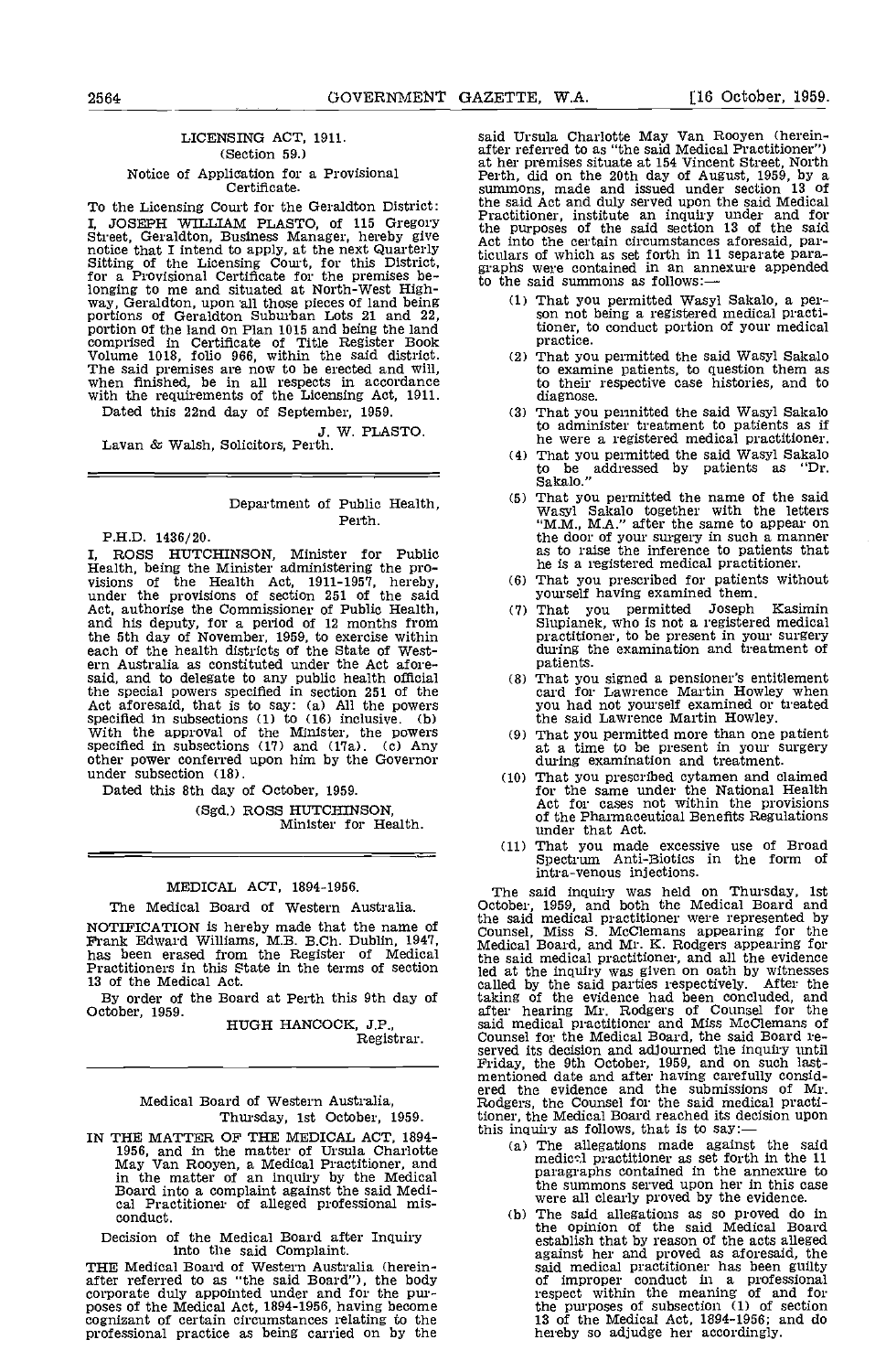- (c) That for the reasons stated in the next<br>preceding paragraph (b) hereof, the name<br>of the said medical practitioner, namely,<br>the said Ursula Charlotte May Van Rooyen,<br>shall be erased from the Register of Medi-<br>cal Pract
- (d) That the provisions of the next preceding<br>paragraph (c) hereof shall take effect and<br>come into operation as on and including<br>the 12th day of October, 1959.<br>58/505

Dated the 9th day of October, 1959.

By order of the Medical Board of Western 58/531-Australia,

HUGH HANCOCK, J.P.,<br>. Registrar.

FREMANTLE HARBOUR TRUST.

#### Notice to Mariners.

# No. 1 of 1959.

Australia-West Coast.

Port of Fremantle-Outer Harbour.

Approaches to Steelworks Jetty for Ships of 58/580—Gent's cycle.<br>Light Draught. 68/581—Gent's cycle.

Position.-Medina Light, Lat. 32° 12' 08.5" S. Long. 115° 46' 08.7" B.

Description.—A channel known as James Chan-<br>nel and having a depth of 24 feet below datum and  $\begin{bmatrix} 58/59 \\ 58/59 \end{bmatrix}$ extending 225 feet both sides of transit line, marked by buoys and Leading Light Towers with daymarks in transit on a bearing of  $125^\circ$  01' 15", has been  $58/616$ established.

Details-

- (a) A red buoy exhibiting a flashing red light (Lat.  $32^{\circ}$  11' 00" S. Long.  $115^{\circ}$  44' 16" E. approx.)
- A black buoy exhibiting a flashing green light (Lat. 32° 11' 4" S. Long 115° 44' 13"<br>E. approx.)
- $\text{Co}$  A black buoy marking Pinnacle Rock 400  $\frac{58}{60}$ feet south of centre line of channel. (Lat. 32° 11' 20" S. Long. 115° 44' 34" E. approx.)
- (d) A black buoy exhibiting a flashing light  $58/664-1$  pair sungl<br>
(Lat.  $32^{\circ}$  11' 41" S. Long.  $115^{\circ}$  45' 12" E.  $58/673$ —Gent's shirt.<br>
approx.)
- Ce) Front leading light tower is the Medina Light.
- Cf) Back leading light tower is a steel tripod tower, height 70 feet painted silver and 58/68 having W.V.S. daymark. (Lat. 32° 12' 16.5" 58/<br>S. Long. 115° 46' 21.5" E. approx.) 58/<br>Buoys (a) and (B) mark western en-  $\frac{58/7}{89/7}$ 
	- Buoys (a) and (B) mark western en-<br>trance to channel.

Buoy Cd) marks SE. limit of channel to or from Steelworks Jetty.

Abridged Description-

- (a) Red flashing light 0.3 sec. flash and 2.7 sec.  $\frac{1}{1-\text{Rug}}$ , cashion, enamel dish, face towel, 2<br>eclipse. Vis. 3M.
- (b) Green flashing light 0.3 sec. flash and  $2.7$   $58/81$ sec. eclipse. Vis. 3M.
- Cc) Unlit black buoy.
- Cd) White flashing light 0.3 sec. flash 0.7 sec. eclipse. Vis. 3M.
- Ce) Medina Light-flashing red. 2.5 sec. flash and 2.5 sec. eclipse. Vis. 7M. from  $145\frac{1}{2}$ °- $027\frac{1}{2}$ °.
- Cf) James Channel Back Lead Light Tower. Fixed red light. Vi5. 7M. from 110° to 140°.

Charts Aftected.-Aus. 77, 122, BA1058, 1033.

Publications Affected.—Australia Pilot, Vol. V  $58/867$ —1 x<br>(1948). Admiralty List of Lights, Vol. 10.

7th October, 1959.

H. ACTON, Secretary.

# POLICE ACT, 1892-1952. (Sections 15 and 16.)

THE following unclaimed stolen and found pro-<br>
perty will be sold by public auction at Central<br>
Police Station, Perth, on Tuesday, 3rd November,<br>
1959. J. M. O'BRIEN,<br>
Commissioner of Police.

- 
- 
- 
- Stolen Property.<br>58/485-Cycle battery lamp and mouth organ.<br>58/505-Green and orange striped tarpaulin.<br>58/508-24 long playing records.<br>58/531-1 pair bolt cutters, 1 pair gloves, wrecking bar.<br>-Gent's cycle.
- 
- 
- 
- 
- 
- 
- 58/537—Gent's cycle.<br>
58/546—Remington electric shaver.<br>
58/546—Remington electric shaver.<br>
58/552—Spotlight and 2 hub caps.<br>
58/552—Spotlight and 2 hub caps.<br>
58/561—Cycle pump, cycle headlight.<br>
58/562—2 set spanners, 1
- 
- 
- 1 pair tin snips.<br>58/576-Small riding saddle, 2 surcingles, 3 mouth bits, 3 stirrup irons, 1 only spur, stock-<br>whip, silk jacket, leather straps, 2 spanners.
- 
- 
- 58/580-Gent's cycle.<br>58/581-Gent's cycle.<br>58/585-Gent's leather coat, 1 pair overalls, blue pullover, gent's shirt.<br>58/588-Screw-type jack.<br>58/598-2 rear vision mirrors.<br>58/599-Plastic wind deflector.
- 
- 
- 
- $58/603$ -Roll of safety wire, 5 bundles of tie wires, 2 reels of insulated wire.
- 
- 
- 
- 58/616-1 x 20 packet cigarettes.<br>58/617-Reading book.<br>58/625-9 cakes of soap, 1 packet salt, 2 packets cheese, 11 tins foodstuff, 1 tin of pep-<br>per, 3 jars of spread, petticoat, 4 pairs ladies' briefs, 3 gent's singlets, 1 pair slippers, 1 pair stockings, 2 pairs ladies' pyjamas, <sup>2</sup> tablecloths, <sup>13</sup> pieces of
- 
- material, 36 pillowslips, 63 tea towels. 58/659-Motor cycle battery.<br>58/663-2 drinking glasses, 1 pair sunglasses, 58/664-1 pair sunglasses. 58/673-Gent's shirt.
- 
- 58/678-Screwdriver, piece of steel, 1 packet life- savers, 1 x 20 packet cigarettes, 1 x 10
- packet cigarettes, 1 only sock.<br>58/679-1 only lady's black shoe, 1 only lady's glove, screwdriver.<br>58/688-Wash hand basin, window blind. 58/699-4 rear vision mirrors.
- 
- 
- 
- 
- 58/716—Wood chisel.<br>58/717—1 pair child's overshoes.<br>58/779—2 motor car wheel rims.<br>58/781—Sunbeam electric shaver.
- 
- 
- $58/785-2$  padlocks and keys.<br>  $58/790-2$  ballpoint pens, pencil sharpener, cigar-<br>
ette lighter, phial of cachous, 2 bottles<br>
nail polish.<br>  $58/791$ —Rug, cushion, enamel dish, face towel, 2
- small towels.<br>
58/812—Quantity of ball bearings.<br>
58/813—Tin of "Floorkota."
- 
- 
- 
- 
- 58/824-2 tins of hacksaw blades. 58/825-Gent's cycle. 58/821-2 x 20 packets cigarettes, I x 10 packet cigarettes, 1 x 2 oz. packet tobacco, 1
- packet nicotine filters.<br>58/829-12 fountain pens.<br>58/833-Leather brief case and 6 gramophone records.
- $58/835-2$  bath towels.<br> $58/846$ -Gent's cycle.<br> $58/853$ -Gent's cycle.
- 
- 
- 
- 
- 58/855—Lady's Jumper, skirt, 1 tin of toffee.<br>58/855—Lady's Jumper, skirt, 1 tin of toffee.<br>58/867—1 x  $1\frac{1}{2}$  in. galvanised tee piece, 1 x  $1\frac{1}{2}$  in.<br>58/879—Hydraulic jack, motor car pump, spare
- wheel (complete).<br>58/881—Leather Jacket, 2 pullovers, 2 shirts, 2<br>raincoats, 1 pair sandals.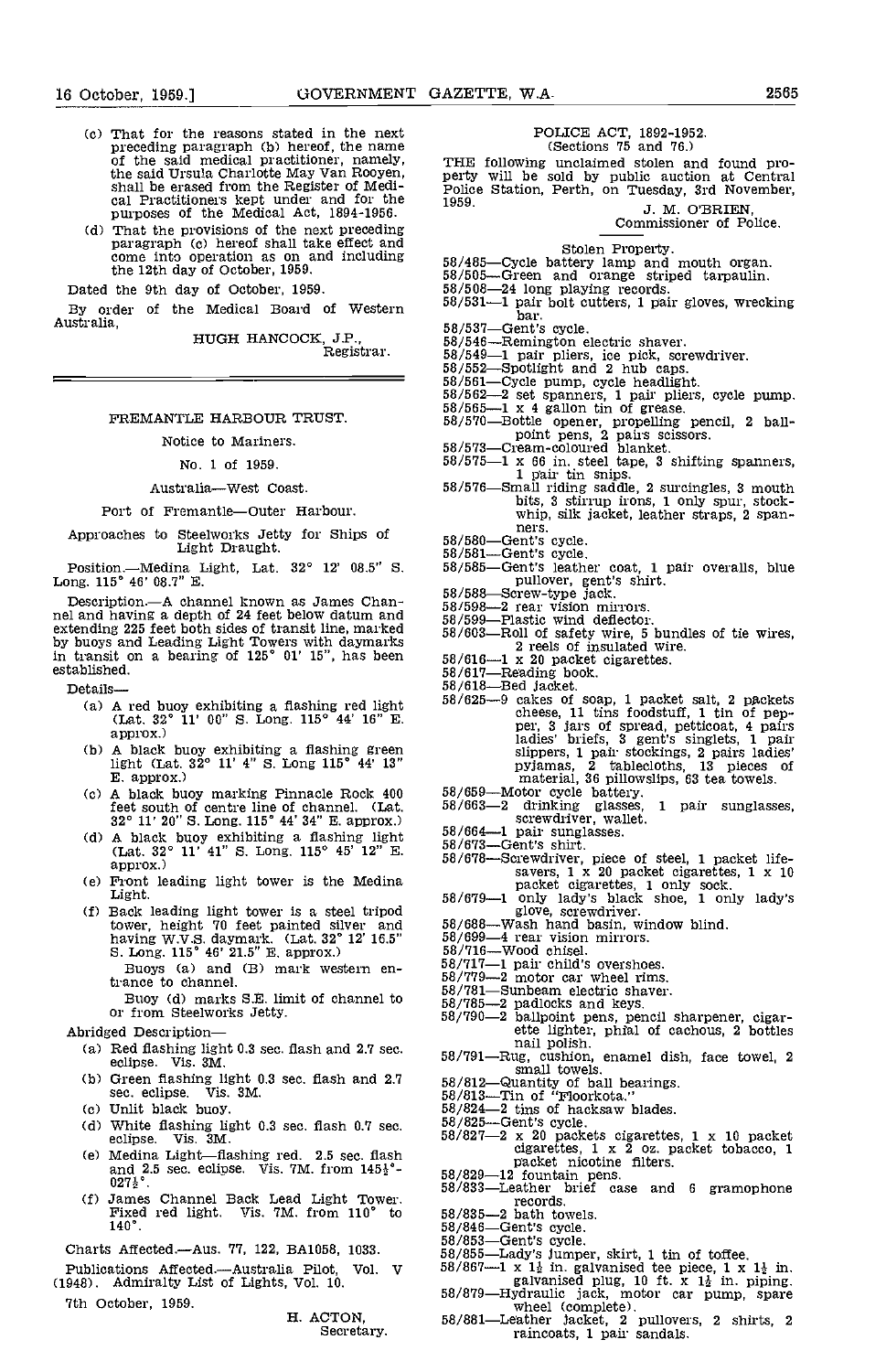| 5 only gloves, 2 blankets, vulcanising                        |            |
|---------------------------------------------------------------|------------|
| outfit, 1 gallon petrol tin.                                  | 59,        |
| 58/887-Gabardine overcoat.                                    | 59,        |
| $58/888$ —Gent's cycle.                                       |            |
| 59/474—Lady's cycle, 2 gent's cycles.                         |            |
| 59/475-1 x 4 gallon empty kero tin, small funnel.             |            |
| 59/501-2 motor cycle wheels (complete), 4 head-               |            |
| lamp rims, 1 tail light rim.                                  | 59/        |
| 59/505-Gent's cycle.                                          |            |
| $59/511 - 2$ gent's cycles.                                   | 59/        |
| 59/512-Lady's cycle, gent's cycle.                            | 59/        |
| $59/515 - 2$ gent's cycles.                                   | 59,        |
| $59/525 - 2$ ladies' cycles.                                  |            |
| 59/534-3 purses, leather belt, library book, 1 pair           | 59/        |
| glasses in case, meat hook, 1 pair cuff                       | 59/        |
| religious books, ornament<br>links. 10                        | 59/<br>59/ |
| (plaster), string of beads, hand towel.                       |            |
| 59/564-2 gent's cycles, 1 lady's cycle.                       | 59/        |
| 59/565-Gent's cycle frame.                                    | 597        |
| $59/567 - 2$ gent's cycles.                                   |            |
| $59/591 - 2$ gent's cycles, 1 lady's cycle.                   |            |
| 59/592—Gent's suit coat, canvas tent, 8 tins of               | 59/        |
| foodstuff, 2 x 2 oz. tins tobacco, claw                       | 59/        |
| hammer, rubber seat, folding rule.                            | 59/        |
| $59/658 - 2$ gent's cycles.                                   | 59/        |
| $59/669-3$ gent's cycles.                                     | 59/        |
| 59/670-Gent's cycle.                                          | 59/        |
|                                                               |            |
| 59/682-2 gent's cycles, lady's cycle.<br>59/686-Gent's cycle. | 59/        |
| 59/710-Gent's cycle.                                          | 59/        |
| 59/731-2 gent's cycles.                                       | 59/        |
| 59/732-Gent's cycle.                                          | 59/        |
| 59/757-Gent's cycle.                                          | 59/        |
| 59/758-Lady's cycle, gent's cycle frame.                      | 59/        |
| 59/759—Gent's cycle.                                          | 59/        |
| 59/784—Gent's cycle, lady's cycle.                            | 59/        |
| $59/811$ --Gent's cycle.                                      | 59/        |
| 59/818-Gent's cycle.                                          | 59/        |
| 59/821-Gent's cycle.                                          | 597        |
| 59/822—4 gent's cycles, lady's cycle.                         | 597        |
| 59/838-Gent's cycle.                                          |            |
| 59/839-Gent's cycle.                                          | 59/        |
| 59/845-Gent's cycle.                                          | 59/        |
| 59/852-Lady's cycle.                                          |            |
| 59/853—Gent's cycle.                                          | 59/        |
| $59/854 - 2$ cycle frames.                                    |            |
| 59/890—Gent's cycle.                                          |            |
| 59/891-Lady's cycle.                                          | 59/        |
| 59/892-Gent's cycle.                                          | 59/        |
|                                                               |            |

# Found Property.

59/908—Exposure meter and light filter, pen, padlock and key, badge, tyre gauge, cardi- gan, shirt, 1 pair lady's scuffs, travelling edock, 1 pair ear rings, car ash tray, 59/258<br>1 x 4 gallon drum, 1 pair pliers, tyre 59/259<br>gauge, 2 screwdrivers, shifting spanner,<br>tyre gauge, screwdriver, paint brush, 1 59/261 x 10 packet cigarettes, 1 x 2 oz. tobacco,  $\frac{59}{262}$ <br>3 gent's cycles, 2 ladies' cycles. 59/909–Gent's cycle. 58/518-2 pairs rhinestone ear rings, 2 only odd  $\frac{59}{266}$ 

 $58/518-2$  pairs rhinestone ear rings, 2 only odd<br>ear rings, 1 only wall clock, travelling<br>clock, gent's Y.M. signet ring, gent's clock, gent's Y.M. signet ring, gent's 59/274-<br>W.M. wrist watch, lady's diamente wrist<br>watch, lady's W.M. wrist watch, gent's 59/279-<br>W.M. wrist watch band, 3 gent's Y.M. 59/286-<br>wrist watch bands, 1 leather watch 59/297strap, 1 material watch band, lady's 59/369-<br>Y.M. wrist watch band, 2 ladies' W.M. 59/371-<br>wrist watch bands, 3 leather watch straps, 6 pairs sunglasses in cases, 2 59 empty sunglass cases, 11 W.M. tie pins,<br>1 Y.M. tie pin, box containing watch-<br>maker's tools and accessories, leather 59 1 Y.M. tie pin, box containing watch-<br>
maker's tools and accessories, leading the suitcase, metal cash box, quantity of<br>
suitcase, metal cash box, quantity of<br>
empty watch boxes and display stands.<br>  $58/1013$ —1 pair spect

- 
- 
- 
- 
- 
- 
- 
- 
- 
- $59/121-2$  wooden boxes, 1 pair boy's pants, 1 boy's shirt.
- 58/883—3 torches, 2 shifting spanners, screwdriver, 59/124—Box of tools (rusted condition), 5.50 x<br>5 only gloves, 2 blankets, vulcanising 15 motor car wheel rim.<br>000 outfit, 1 gallon petrol tin. 59/126—Black leather bag an  $59/124$ -Box of tools (rusted condition), 5.50 x 15 motor car wheel rim.
	- 59/126—Black leather bag and baby's accessories.<br>59/130—5 pocket knives, 4 cigarette lighters, 2<br>small compasses, 2 key ring chains, 3 china ornaments, small magnifying glass, <sup>2</sup> paint brushes, <sup>2</sup> cigarette holders.
	- holders.<br>59/131—1 x 4 gallon petrol container, small piece<br>of plastic hose, 1 gallon water bag.<br>59/141—3 plastic handbags.<br>59/145—1 pair gent's trousers.<br>59/152—1 pair spectacles in case.<br>59/153—1 pair lady's spectacles.<br>
	-
	-
	-
	-
	-
	- 59/155-3 bottles beer.<br>59/155-3 bottles beer.<br>59/157-10 brooches and 6 pairs ear rings.
	-
	- 59/165—Canvas utility cover.<br>59/165—Canvas utility cover.<br>59/172—3 odd gloves, Y.M. hat pin, money purse,<br>binocular case, 1 pair spectacles in case,<br>59/174—W.M. cigarette lighter.<br>59/181—3 pairs sunglasses.<br>59/188—2 grey
	-
	-
	- $f_{\text{B}}(180 3)$  pairs sunglasses.<br>blaw  $\frac{59}{188} 2$  grey blankets.
		-
		-
		-
		-
		-
		-
		-
		-
		- 59/201—Handbag. 59/207—Fountain pen. 59/207—Fountain pen. 59/209-3-legged stool. 59/211—Lady's W.M. wrist watch. 59/212—2 grey blankets. 59/212—Child's purse and green stone necklace. 59/219—Leather wallet. 59/219Leather
		-
		-
		-
		-
		- 59/222—1 pair jeans, black duffie coat, knife.<br>59/223—Fire extinguisher.<br>59/231—Brown leather wallet.<br>59/232—2 odd gloves.<br>59/237—Fibrolite case and 4 books, 2 exercise<br>books.
		-
		- 59/239-1 pair lady's shoes, handbag. 59/241Money purse, 2 pairs gloves, 1 pair spec-
		- tacles.<br>59/242—1 pair jeans, pullover, shirt, 1 pair sports<br>boots, leather wallet, cigarette lighter,<br>pocket knife, 1 belt.
		-
		- 59/247—Ballpoint pen.<br>
		59/249—2 gent's hats, gent's pullover, wood chisel,<br>
		feeler gauge, screwdriver.<br>
		59/250—Lady's cardigan.<br>
		59/251—2 pairs scissors, 2 pairs forceps, 3 probes.<br>
		59/252—Money purse and contents.<br>
		59/25
		-
		-
		-
		-
		-
		-
		-
		-
		-
		-
		-
		-
		- $59/268$ —Money purse and contents.<br>59/271—Money purse.<br>59/274—2 push cycle wheels (complete), 3-speed<br>gear selector and cable.<br>59/279—Suitcase containing gent's clothing.
		-
		-
		-
		-
		-
		-
		-
		- 39/286—Money purse.<br>59/286—Money purse.<br>59/297—Lady's Y.M. wrist watch.<br>59/369—Y.M. and W.M. ring.<br>59/371—W.M. chain and name disc, gent's W.M.<br>wrist watch.<br>59/381—Gent's W.M. wrist watch, manicure set,<br>key holder.<br>59/382—
		- money purse, hernia truss.<br>59/385—Cosmetic bag and contents, 3 blankets, raincoat.
		-
		- 59/394—Autograph book and money purse.<br>59/395—Overnight bag, sundry clothing and col-<br>oured towel.<br>59/398—Wooden crutch.
		- $59/398$ -Wooden crutch.<br> $59/410-2$  ballpoint pens.
		-
		-
		- 59/410-2 ballpoint pens. 59/432-1 pair spectacles in case, 1 book.<br>59/433-Brown plastic bag, towel, 1 pair lady's bathers, 1 pair spectacles. 59/436-Gent's Y.M. wrist watch and band.
		-
		- 59/449-3 purses, pullover and purse.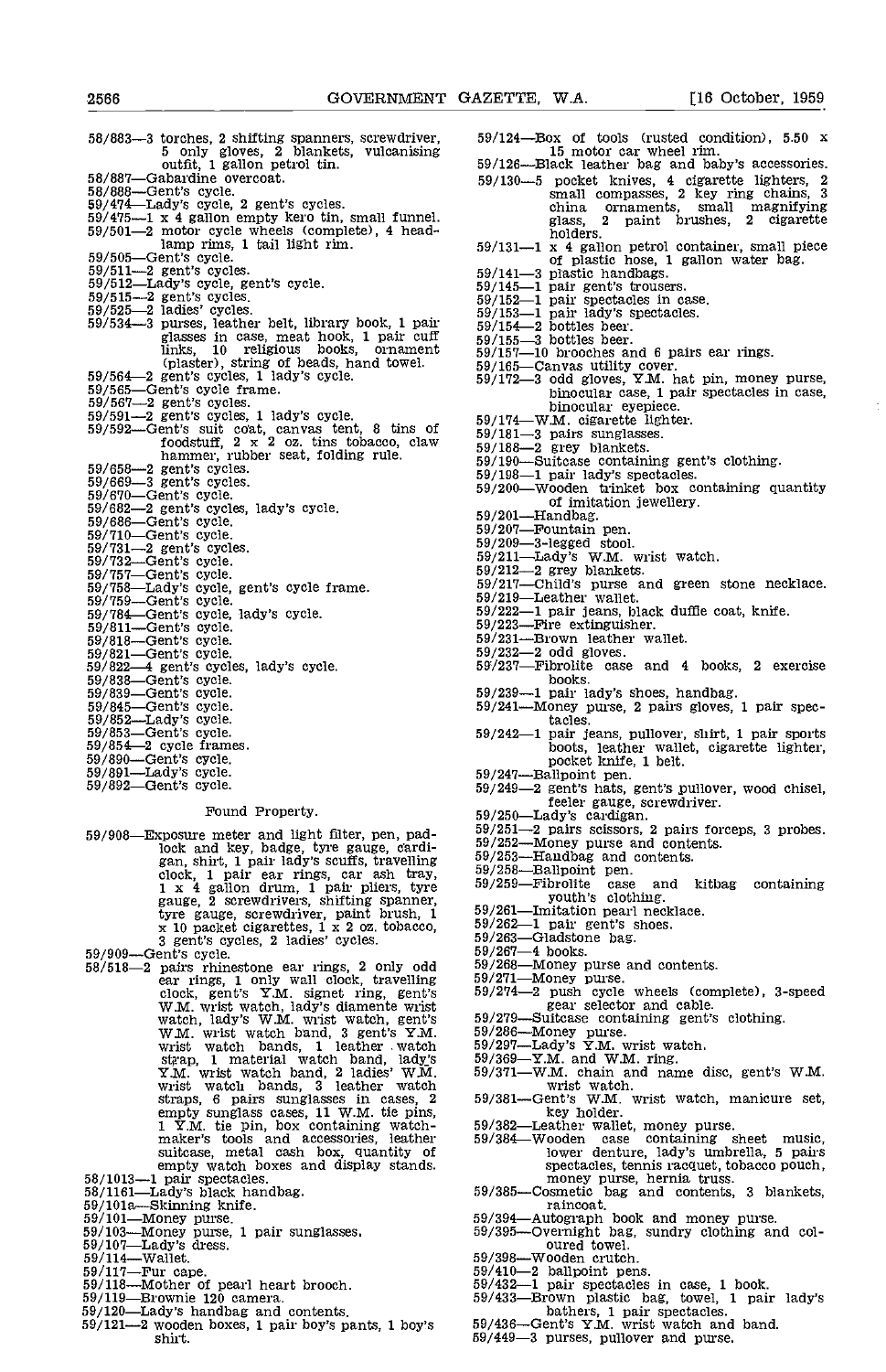- 
- $59/456$ —Sugar bag containing sundry fishing gear.<br>  $59/472$ —Key ring.<br>  $59/473$ —5 purses, 4 pairs spectacles, 2 notebooks,  $59/655$ <br>
cover for washing machine, cardigan,  $59/658$ <br>
4 bottles beer, attache case and clothin pairs bathing trunks, 1 pair lady's 59/68<br>bathers, 2 shirts, 1 pair scuffs, shopping 59/68  $\frac{59}{6}$ , cycle generator set, cycle brake  $\frac{59}{6}$ cable, 4 handbags, child's tricycle,  $59/683$ <br>attache case and clothing, rudder and  $59/684$ one oar, 2 twist drills, suitcase and tin 59/704 opener, 4 dresses, gent's pullover, carton<br>of assorted clothing.<br>59/481—Money purse, handbag, W.M. ring and
- 59/481—Money purse, handbag, W.M. ring and<br>59/493—Petrol tank lock cap and key.<br>59/493—Petrol tank lock cap and key.<br>59/516—Single mattress and 2 pillows.<br>59/516—Single mattress and 2 pillows.<br>59/518—Crank handle and Y.M.
- 
- 
- 
- 
- $59/519$ —Pink shawl net, 1 pair spectacles.<br> $59/522-1$  only rubber glove.<br> $59/545$ —Gent's W.M. wrist watch.<br> $59/546$ —Spare wheel complete 6.50 x 16.
- 
- 
- 
- $59/546$ —Spare wheel complete 6.50 x 16.<br>  $59/558$ —Nightdress and slip. 59/559—1 bottle beer, 2 pairs spectacles, lady's Y.M. ring, cycle pump, fountain pen, 1 bottle methylated spirits, W.M. ring, Y.M. cross, handbag, grain grading screen, electrical testing apparatus, motor tube 7.50 x 20, sugar bag containing clothing B59/1
- 
- 
- 7.50 x 20, sugar bag containing clothing<br>
and effects, fluorescent tube, tail light<br>
39/569—Lady's dress, gloves, sugarses, fountain<br>
59/569—Lady's umbrella.<br>
59/569—Lady's umbrella.<br>
59/569—Lady's umbrella.<br>
59/568—XM. b
- bag, small case containing jacket, 2<br>shirts, 1 towel, 1 pullover, key ring, spare<br>wheel, key holder.
- 
- 
- 
- shirts, 1 towel, 1 pullover, key ring, spare<br>
wheel, key holder.<br>
59/605—1 pair spectacles.<br>
59/609—Money purse.<br>
59/620—2 suitcases, 1 brief bag, overnight bag, 1<br>
59/620—2 suitcases, 1 brief bag, overnight bag, 1<br>
pair ing trunks, 11 ties, 1 pair underpants, scarfe, 4 pairs socks, 2 pairs suspenders, 1 handkerchief, length of blue serge, <br>part made suit, 7 gent's suits, 2 pairs B59/22<br>trousers, gent's coat, assorted rulers, 2 hair brushes, mouth organ, razor in case,<br>alarm bell and mechanism, thermos LIS flask, leather wallet, cold chisel, file, 3<br>pairs scissors, boot polish, bottle oint-<br>ment, 8 books, canvas hold-all, file board,<br>pencil sharpener, metal tube, box of<br>studs, buttons, etc., gent's Y.M. wrist<br>watch and band.
- 59/621—Child's tricycle, red safety lamp, 1 pair<br>gloves, key folder, 3 x 4 gallon tins of<br>petrol, money purse, 1 pair sunglasses,<br>crank handle, leather wallet, 6-volt car<br>battery, key folder, 3 lengths of hose,<br>torol, gla tobacco pouch, gent's W.M. wrist watch, blanket, 1 pair ear rings, 1 pair spectacles, length of rope, cork floats, 1 pair<br>shoes, 2 fishing knives, money purse, 1 Figure ar rings, 1 pair spectacles, knitting bag and contents, money purse,<br>
quantity of scrap metal, motor tyre 7.50<br>
x 20, handbag, hook knife, small case<br>
of clothing and magazines.<br>
59/622—Medalion and key ring.<br>
59/622—Enamel mug, leather strap, paint brush
- 
- 
- - trousers, 1 pair pyjamas, blanket, and suitcase.
- 
- 59/643—Money purse.<br>59/651—Gent's pullover and shirt.
- 59/654—1 bottle wine.<br>59/655—1 bottle wine.
- 
- $59/657-Y.M.$  chain and locket.<br> $59/658-Push$  cycle wheel.<br> $59/663-Cycle$  pump.<br> $59/664-Plastic$  wallet.
- 
- 
- 59/680-Chrome wheel trim.
- $59/681$ —Money purse and 1 pair gloves.<br> $59/682-4$  bottles beer.<br> $59/682-2$  short lengths of chain.<br> $59/684$ —Medallions and ballpoint pen.
- 
- 
- 59/683—2 short lengths of chain.<br>59/684—Medallions and ballpoint pen.<br>59/704—Gladstone bag and contents, water sprinkler, <sup>1</sup> pair spectacles, motor vehicle wheel, rifle stock, wooden box containing gauge, rear vision mirror, money purse and contents, imitation pearl neck-lace, gent's hat, money purse, 1 bottle beer, Y.M. ring, canvas bag with tools, W.M. medallion with chain, cigarette lighter, money purse, motor tyre (7.00 x 16), swimming mask, W.M. pocket watch, 10 electric globes, 2 pairs child's shoes, plastic toy, 1 pair swimming<br>trunks, Y.M. ring, lady's Y.M. wrist<br>watch, old canvas tarpaulin.<br>B59/10—Clothing, books, gloves, wrist watch, sun-<br>glasses, knife, purses, brooch, etc.<br>B59/11—Gloves, clothing, books, f
- 
- 
- etc.<br>359/13—Lady's dress, cardigans, clothing, umbrel-
- las, purses, gloves, sunglasses, fountain
- 
- pens, gladstone bags, cases, etc.<br>
359/14—Purses, gloves, clothing, books, necklace,<br>
handbags, pens, etc.<br>
359/15—Shoes, clothing, books, gloves, purses,<br>
brief bag, basket umbrellas, sunglasses, etc.
- 
- 
- B59/16—Gloves, Jewellery, spectacles, fan, doll,<br>clothing, etc.<br>B59/17—Gloves, cricket clothing, umbrellas, glad-<br>stone bags, thermos, etc.<br>B59/18—Unbrellas, clothing, purses, gloves,<br>brooches, wedding, purses, and tape<br>me
- 
- 
- glasses, spectacles, wrist watch, books,<br>basket, thermos, wallet, etc.<br>B59/20—Clothing, purses, music, handbags, towel,<br>surglasses, cigarette case, brooch, etc.<br>B59/21—Clothing, gloves, towel, steel wireless<br>stand, gladsto
- etc.<br>359/22—Clothing, handbag, shopping baskets, gloves, books, umbrellas, etc.

# LIST OF MARINE COLLECTORS' LICENSES AND BADGES.

Issued during period 1st July, 1959 to 30th September, 1959.

Name; Address; Date; License; Badge.

Andrew, Kenneth Harold; 14 Barrett Street, Wembley; 9/9/59; 24431; 462.<br>Barker, John Geoffrey; 1ot 34, Lawrence Road, Innaboo; 30/9/59; 24434; 465.<br>naloo; 30/9/59; 24434; 465.<br>Brown, Kevin Walter; 469 Charles Street, North

Hotel, Broome; 31/7/59; 24423; 454.<br>Emerich, Sajtos; 215 Walcott Street, Mt. Lawley; 5/8/59; 24429; 460.<br>Gangell, Eric Gilbert; 72 Stacey Street, Dowerin; 18/8/59; 24420; 461.<br>Grover, Alfred James; Railway Street, Beverley

- 
- Zinkler, Alfred Henry; 142 Cambridge Street, West<br>Leederville; 5/8/59; 24428; 459.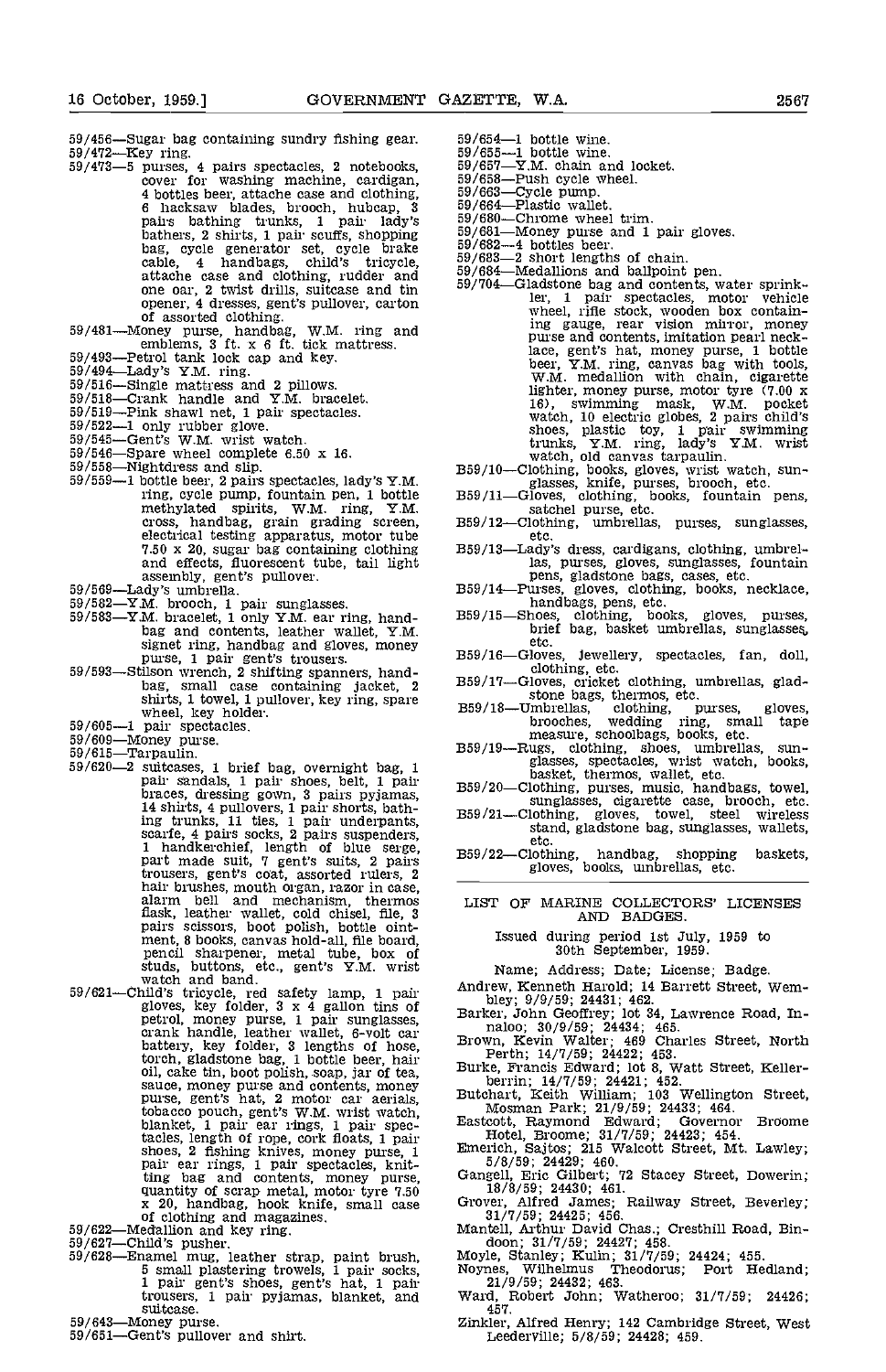# Department of Native Welfare, Perth, 9th October, 1959.

THE undermentioned is hereby notified for general information:—

# NATIVE WELFARE ACT, 1905-1954.

## (September. 1959.)

The Hon. Minister for Native Welfare has approved of the issue of the following Certificates of Exemption:-

Certificate No.; Name; Address; Date Granted. A2046; Lockyer, Charlie; Carnarvon; 3/9/1959.<br>A2047; Anderson, Edna; Mt. Margaret; 3/9/1959.<br>A2048; Jones, Margaret; Carnarvon; 3/9/1959.<br>A2049; Jackson, Peter; Carnarvon; 3/9/1959.<br>A2050; Harvey, Pansy; Carnarvon; 3/9/195 A2056 Williams, Margaret Molly; Narrogin; 10/9/1959.<br>55; Warrabeen, A2055; Warrabeen, Ginger Mick; Derby;<br>14/9/1959. A2071; Bine, Albert; Onslow; 17/9/1959.<br>A2057; Shay, Evelyen; North Fremantle; ; 22/9/1959.<br>
A2058; Toola, Maiste; Derby; 23/9/1959.<br>
A2060; Kelly, Doreen; Carnarvon; 23/9/1959.<br>
A2061; Dazzler, Roy; Carnarvon; 23/9/1959.<br>
A2062; Bully Joe; Carnarvon; 23/9/1959.<br>
A2063; Tittums (jnr.), Bill; Carnarvon A2064 Samuel, Marnio; Roebourne; 23/9/1959. A2065 Croyden Edgibung; Roebourne; 23/9/1959. A2066 Smith, Fred; Roebourne; 23/9/1959. A2068; Clifton, Dudley; Roebourne; 23/9/1959.<br>A2069; Nunyerry, Wylong; Roebourne; 23/9/1959.<br>A2070; McKay, Johnson; Roebourne; 23/9/1959.<br>A2072; McGuire, Patricia; Brookton; 23/9/1959.<br>A2073; True, @ Smith, Margaret; Roeb 23/9/1959.<br>
A2074; Bidgemia, Willie; Carnarvon; 23/9/1959.<br>
A2075; Dalgety, Patrick; Carnarvon; 23/9/1959.<br>
A2076; Jones, Steven; Carnarvon; 23/9/1959.<br>
A2077; Jenkins, Bill; Port Hedland; 23/9/1959.<br>
A2080; Ryan, Gleny M A2081; Lewis, Punch; Onslow; 23/9/1959.<br>A2082; Johnson, Dick; Carnarvon; 23/9/1959. A2083; Naligul, Topsy; Bamboo; 23/9/1959.<br>
A2084; James, Margaret; Carnarvon; 23/9/1959.<br>
A2085; Narminyee, Jinny; Derby; 23/9/1959.<br>
A2086; Moradoondu, Maudie; Derby; 23/9/1959.<br>
A2086; Moradoondu, Maudie; Derby; 23/9/19 Exemption Certificates Cancelled. Certificate No.; Name; Address; Date Granted. A1186; Lawson, Eva Francis; Mullewa; 31/5/1959. A1574; Djakabud, Jarome; Beagle Bay Mission;

- $10/6/1959$ .
- 
- 
- A1944; Olumbulvm, Erol; Derby; 25/8/1959.<br>A1486; Bird, Ginny; Hall's Creek; 22/6/1959.<br>A0918; Birach, Jack; Williams; 23/9/1959.<br>A1179; Dowker, Henry; Carnarvon; 23/9/1959.
- 

Certificate No.; Name; Address; Date; Granted. Smith, C. J.; 347/8843; Plantagenet 5779; condi-<br>499; Birch, Harold George; Wyndham; 11/8/1959. tions; 7986/50; 451D/80, B4. 1504; 1504; 1504; 1504; 1504; 1504 1499; Birch, Harold George; Wyndham; 11/8/1959.<br>1504; Williams, Henry Francis; Meekatharra;<br>31/8/1959.

- 1446 Bin Sali, Lockie; Derby; 8/9/1959.
- 
- 1503; Fletcher, Charlie; Hall's Creek; 2/9/1959. ditions; 3071/57; 36/80, B4.
- 

#### Cancelled.

Certificate No.; Name; Address; Date Granted. 196; Williams, Henry Francis; Perth; 31/8/1959. 7; Isaacs, Percival Andrew; Perth; 11/9/1959.

S. G. MIDDLETON, Commissioner of Native Welfare.

Fisheries Department, Perth, 8th October, 1959.

F.D, 150/59, Ex. Co. No. 1721.

HIS Excellency the Governor in Executive Council has approved the appointment of Dudley Peter Gordon, as an Inspector of Fisheries, under the Fisheries Act, 1905-1956.

A. J. FRASER,<br>Director of Fisheries.

# FORFEITURES.

THE undermentioned leases have been cancelled under section 23 of the Land Act, 1933-1954, due to non-payment of rent or other reasons,

N. A. YOUNG,<br>Acting Under Secretary for Lands.

Name; Lease; District; Reason; Corres.; Plan,

Brown, K. J.; 347/12114; Plantagenet 6129; conditions; 3752/55; 445/80, C4.<br>Chown, R. J.; 347/10458; Kojonup 6916 and 6947; abandoned; 3885/53; 407/80, B4.<br>Connellan, J. J. and O. M.; 347/1277; Plantagenet<br>Connellan, J. J.

- 
- 

- 
- 
- oned; 2166/58; 127/80, A1.<br>
Furphy, R. A. and A. M.; 347/12225; Williams 6469;<br>
abandoned; 47/58; 378C/40, D3.<br>
Garvin, A. J.; 396/795; Fitzroy and Namalgun;<br>
conditions; 3594/54; 134/300.<br>
Gold Mines of Kalgoottle; 3117/
- 
- 

- 3593/54; 135/300.<br>
Holst, J. H.; 3117/3802; Kalgoorlie 2837; aband-<br>
oned; 1241/46; Kalgoorlie Sheet 1.<br>
Kleinig, M. S.; 347/12558; Plantagenet 6470;<br>
abandoned; 1791/58; 446/80, C4.<br>
Longo, F. and Paparo, V.; 34/711174; M
- 
- 
- 
- Longo, F. and Paparo, V.; 34/711174; Melbourne<br>3310; conditions; 696/56; 63/80, B3.<br>Longo, F. and Paparo, V.; 347/11161; Melbourne<br>3600; conditions; 81/56; 63/80, B2.<br>Longo, F. and Paparo, V.; 347/11162; Melbourne;<br>3608;
- Davis, M, J. and Crawford, F. L.; 4446/153; Car- narvon 505; abandoned; 15206/02; Townsite,
- McCooke, D.; 16671/74; Avon 18513; abandoned; 4152/Il; 343A and B/40, D2 and C2.
- Payne, A. E.; 365/1144; Denmark Estate 346; con- ditions; 6070/47; 452C/40, E4.
- Pearse, L.; 353/992; Avon 27835; abandoned; 2825/56; Northam 4OEE.
- Ralph, C. M.; 347/10662; Esperance 855 and 640;<br>NATIVES (CITIZENSHIP RIGHTS) ACT, Ralph, C. M.; 347/10764; Esperance 599; aban-
	- 1944- 195 1. Ralph, C. M.; 347/10764; Esperance 599; aban-doned; 1469/55; 402/80.
	- (September, 1959.) Shipard, M. H.; 342/1683; Chidlows 294; conditions; 3397/48; Townsite.
		-
		- Symes, 3. M.; 347/10151; Jilbadji 563 and 566; abandoned; 4577/53; 6/80, Cl and 2
		- Thompson, F. W.; 347/11910; Yilgarn 1143; con-<br>ditions; 3071/57; 36/80, B4.
- 1518 Isaacs, Percival Andrew; Busselton; Wood, J. F.; 11898/56; Plantagenet 2542; aban-<br>17/9/1959, Percival Andrew; Busselton; Wood, J. F.; 11898/56; Plantagenet 2542; aban-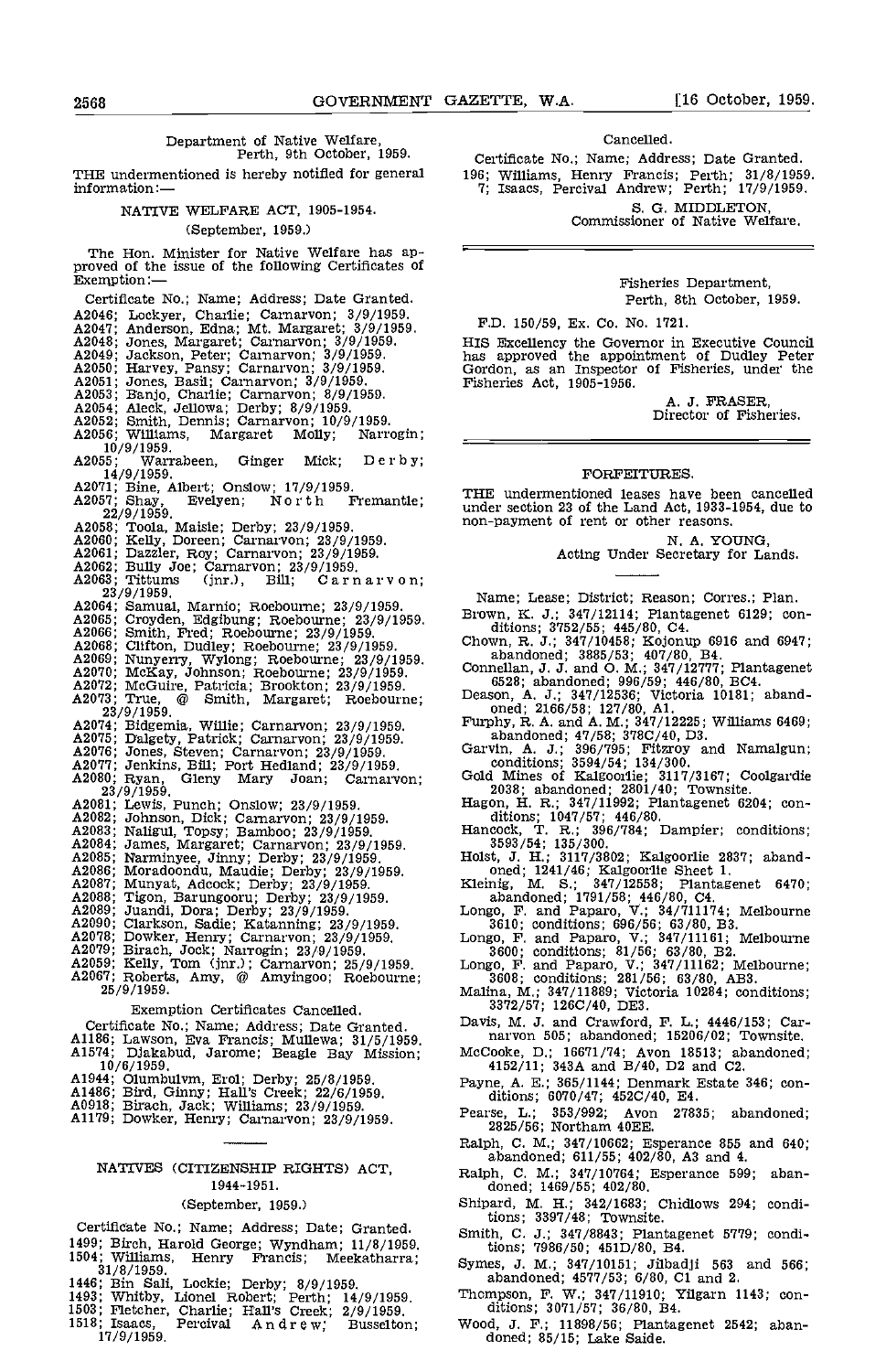# BUSH FIRES ACT, 1954-1958

Suspension of Prohibited Burning Times.

# Bush Fires Board, East Perth, 2nd October, 1959.

Corres. No. 610.

IT is hereby notified for general information that the Hon. Minister for Lands has approved, for the road districts mentioned and for the periods stated in the Schedule hereunder, of the fol- lowing:

- Acting under the powers conferred by section 17, subsection (3) (i), of the Bush Fires Act, 1954-1958, of the suspension of all declarations of prohibited burning times under section 17 of the Act, so far<br>as such declarations extend to any land<br>used for railway purposes by Midland<br>Railway Co. of Western Australia Ltd.; corrected<br>and
- acting under the powers conferred by sec-<br>tion 17, subsection (3) (iv), of the Act,  $\begin{array}{c} \text{No. 1} \\ \text{No. 1} \\ \text{or} \end{array}$ <br>of the suspension of all declarations of  $\begin{array}{c} \text{a. ter} \\ \text{a. ter} \\ \text{or} \end{array}$ <br>of the Act so far as s tend to all land on those parts of roads the had to all land on those parts of roads that the common boundary with land (a used for railway purposes by Midland Railway Co. of Western Australia Ltd., as is situated between the road formation and the said common boundary.

Any burning undertaken under the provisions of this suspension shall be subject to the follow-<br>ing conditions:—<br>Applications, accompanied by a deposit of £3 5s., ing conditions:

- No burning shall be undertaken on any day on which the local authority or an officer nominated by it prohibits burning<br>on the land affected by these suspensions.  $\begin{array}{c}\n\text{known} \\
\text{branch} \\
\text{normal} \\
\text{normal} \\
\text{normal} \\
\end{array}$
- No burning shall be undertaken on days when the fire hazard forecast issued by the Perth Weather Bureau for the area concerned is "dangerous," except in accordance with the provisions of the Bush Fires Act.
- At least three men shall be constantly in attendance at every fire until It has been completely extinguished, including all smouldering logs, timber, disused sleepers and other inflammable material.
- Each man shall be provided with a heavy fire rake and each three men with at least one knapsack spray with sufficient water for its operation.
- Any burning carried out under the provi- sions of this suspension shall comply with section 18 and all other relevant provi- sions of the Bush Fires Act, 1954-1958.

A. SUTHERLAND,

Secretary, Bush Fires Board.

# Schedule.

Road District; Period of Suspension from (inclusive) to (inclusive).

Geraldton-Greenough; 15/10/59 to 7/12/59. Irwin; 15/10/59 to 7/12/59.

Mingenew; 1/10/59 to 7/12/59.

Three Springs; 1/10/59 to 7/12/59.

Carnamah; 1/10/59 to 7/12/59.

- Moora; 22/10/59 to 24/12/59.
- Victoria Plains; 22/10/59 to 24/12/59.
- Gingin; 15/11/59 to 24/12/59.
- Chittering; 1/12/59 to 24/12/59.

Swan; 15/12/59 to 24/12/59.

# ERRATUM.

IN Government Gazette (No. 78), dated the 9th october, 1959, at page 2529, in the notice "Amendment of Reserves" under Correspondence No. 4422/95, Esperance Lot 310, should read 311.

> N. A. YOUNG, Acting Under Secretary for Lands.

# APPLICATIONS FOR LEASING.

Reserve 11257.

Department of Lands and Surveys, Perth, 14th October, 1959.

Corres. 4369/07.

APPLICATIONS are invited, under section 32 of the Land Act, 1933-1958, for the leasing of Reserve No. 11257 (Three Springs Lots 61, 62 and 63) for a term of five years for Grazing purposes at a rental of Five Pounds per annum, and subject<br>to the following conditions:—

- That no timber or scrub growing on the demised land will be cut, destroyed or otherwise interfered with.
- (b) Compensation will not be payable at the expiration or earlier determination of the lease for any improvements effected thereon.

Applications, accompanied by a deposit of £3 Ss., must be lodged at the office of Lands and Surveys Department, Perth, on or before Wednesday, 11th November, 1959. In the event of more applications than one being received the application to be granted will be determined by the Land Board.

(Plan Three Springs Townsite.)

N. A. YOUNG, Acting Under Secretary for Lands.

# LAND OPEN FOR PASTORAL LEASING.

Under Part VI of the Land Act, 1933-1958.

WEDNESDAY, 21st OCTOBER, 1959.

Eastern Division-Nabberu District.

Corres. No. 956/58. (Plan 52/300.)

IT is hereby notified for general information that all that land comprising about 8,760 acres and bounded by lines commencing at the south-east corner of Pastoral Lease 395/962 and extending east about 100 chains; thence south about 510 chains to the northern boundary of late Pastoral Lease 395/611; thence west about 170 chains to the eastern boundary of Pastoral Lease 395/560; thence north about 510 chains to the southern boundary of Pastoral Lease 395/962; thence east about 70 chains to the starting point, will be open for pastoral leasing on 21st October, 1959, at an annual rental of 5s. per thousand acres.

Applications, accompanied by the required deposit must be received at this Office not later than the above date.

Deposit: £2 2s. 6d.

N. A. YOUNG, Acting Under Secretary for Lands. Lands and Surveys Department, Perth, 2nd October, 1959.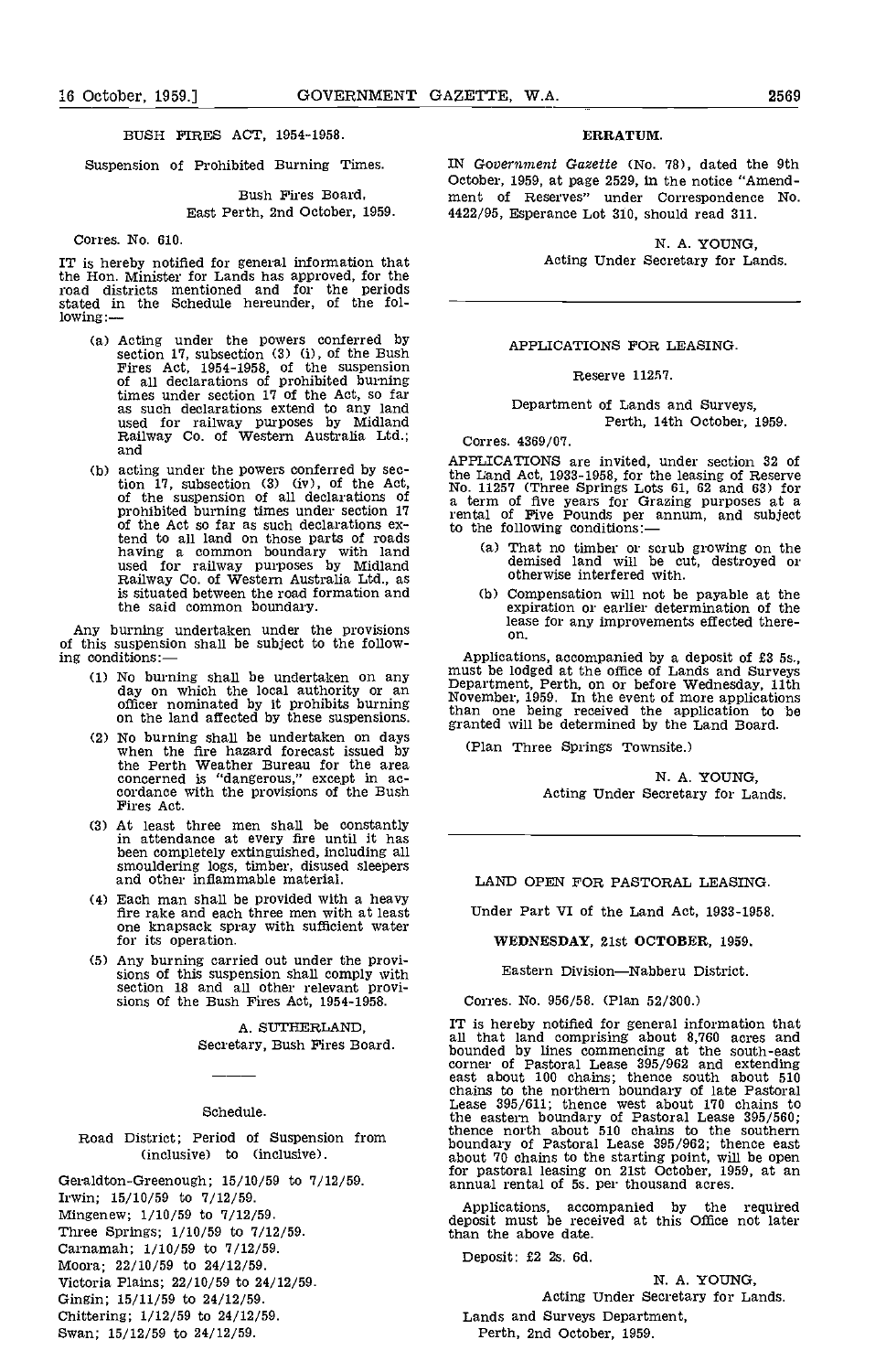## LAND OPEN FOR SELECTION

Perth Land Agency

Department of Lands and Surveys,

Perth, 16th October, 1959

IT is hereby notified, for general information, that the areas scheduled hereunder are available for selection under Part V of the Land Act, 1933-1958, and the regulations appertaining thereto, subject to the provisions of the said Act.

Applications must be lodged at the Department of Lands and Surveys, Perth, not later than the date specified, but may be lodged before such date, if so desired.

All applications lodged on or before such date will be treated as having been received on the closing day, and if there<br>are more applicants than one for any block, the application to be granted will be determined by the La

If a Land Board sitting becomes necessary, the applicants for the blocks will be duly notified of the date, time, and place of the meeting of the Board, and there shall be an interval of at least seven days between the clo sitting of the Board.

Ali indigenous marketable timber, including sandalwood and mallet, is reserved to the Crown, subject to the provisions of clause 14 of the Regulations.

|  |  |  |  | OPEN ON AND AFTER WEDNESDAY, 11th NOVEMBER, 1959 |  |  |  |
|--|--|--|--|--------------------------------------------------|--|--|--|
|--|--|--|--|--------------------------------------------------|--|--|--|

| Location                                                         | Area                  |                       | Price per Acre           | Plan                           |                          | Corres. No. Classification File | Deposit<br>Required                 |
|------------------------------------------------------------------|-----------------------|-----------------------|--------------------------|--------------------------------|--------------------------|---------------------------------|-------------------------------------|
|                                                                  | а.<br>т.<br>182       | р.                    | £<br>s.d.                |                                |                          |                                 | £<br>s. d.                          |
| $10805$ (e)<br>Nelson<br>$\cdots$                                | 219                   | 6<br>3<br>34          | 9<br>16                  | 454/80 F. 3                    | 8054/50                  | 1242/33 p. 35                   | 18<br>5                             |
| 10806 (a) (e)<br>$, \, \cdot$<br>$\cdots$                        |                       |                       | 0                        | $55 -$<br>$\sim$               | $, \, \cdot$             | $^{\prime\prime}$               | $\overline{2}$<br>5<br>2            |
| 10807 (a) (e)<br>$\overline{\phantom{a}}$<br>$\cdots$            | 188                   | 3<br>$\boldsymbol{2}$ | 9                        | $\bullet$                      | $, \, \cdot$             | $\mathbf{H}$                    | 18<br>5                             |
| 10808<br>$(a)$ $(e)$<br>$\rightarrow$<br>$\cdots$                | 211                   | 0<br>33               | 2<br>0                   | $\bullet$                      | $\bullet$                | $\rightarrow$                   | $\overline{2}$<br>2<br>5            |
| 10809(e)<br>$\overline{\phantom{a}}$<br>$\cdots$                 | 204                   | 3<br>5                | 2<br>6                   |                                | $^{\prime\prime}$        |                                 | $\overline{2}$<br>$\mathbf{2}$<br>5 |
| Roe $1241(e)$<br>$\cdots$<br>$\cdots$                            | 1,585                 | $\bf{0}$              | 6<br>3                   | $6/80$ B 4,<br>346/80 B. 1     | 1546/53                  | $234/29$ p. 1                   | 312<br>- 0                          |
| $, 2182$ (e)<br>$\cdots$<br>                                     | 1,306<br>$\mathbf{0}$ | 17                    | 9<br>4                   |                                |                          | 1246/53 p. 12                   | -8<br>3.<br>0                       |
| Victoria 6119 (e)<br>$\cdots$                                    | 742                   | 2<br>21               | 7<br>6                   | $96/80$ A. 2                   | $, \, \cdot$<br>1905/49  | $1905/49$ p. 6                  | 2 16<br>$\theta$                    |
| 10278(a)<br>$\bullet$<br>$\cdots$                                | 4,898                 | 29                    | 9<br>4                   | $127/80$ A 1, 2                | 2650/57                  | $4311/54 \text{ p. } 6$         | 5 11<br>3                           |
| Wellington $4691$ (a) (b) (c)                                    | 338                   | 13                    | 6<br>2<br>$\overline{4}$ | $383A/40$ B, 2,<br>383D/40 B.3 | 2889/56                  | 1218/22                         | 6<br>2<br>5                         |
| 4694 ( <i>a</i> ) ( <i>c</i> ) ( <i>d</i> )<br>$^{\prime\prime}$ | $\mathbf 0$<br>351    | 3                     | 2.<br>5<br>$\mathbf{0}$  |                                |                          |                                 | 6<br>$\overline{2}$<br>5            |
| 4699 (a) (b) (c)                                                 | 399                   | 3<br>31               | 1 17<br>0                | $\bullet$                      | $, \, \cdot$             | $^{\prime\prime}$               | $\overline{2}$<br>6<br>5            |
| $^{\prime\prime}$<br>4701 (a) (b) (c)                            | 399.                  | 12                    | 3<br>6.<br>2             | $\bullet$                      | $\overline{\phantom{a}}$ | $^{\prime\prime}$               | 6<br>2<br>5                         |
| $\bullet$                                                        | 401                   | Б                     | 18<br>6                  | $\bullet$                      | $\overline{\phantom{a}}$ | "                               | 8<br>$\overline{2}$                 |
| 4703 (a) (b) (c)<br>$^{\prime\prime}$                            |                       |                       |                          | $\bullet$                      | $\bullet$                | $^{\prime\prime}$               | 9                                   |

(a) Exempt from Road Board Rates for two years from date of approval of application.

 $(b)$  Subject to examination of survey

(c) Subject to the condition that immediate provision of drainage will not be granted and that compensation will not be paid if the lands are flooded from other drains.

 $(d)$  Subject to survey.

(e) Subject to payment for imprcvemeats (if any).

Under Secretary for Lands.

# LAND NOW OPEN.

Department of Lands and Surveys, Perth, 16th October, 1959.

and 424/30.)

IT is hereby notified for general information that Oldfield Locations 142, 145, 746, 747, 748, 751, 756, and 757 are now open for selection under Part V of the Land Act, 1933-1958, and the regulations ap- pertaining thereto, subject to the provisions of the said Act and the reservation of all marketable tim-<br>ber, including sandalwood and mallet to the Crown, ber, including sandalwood and mallet to the Crown, and subject to the provisions of clause 14 of the portion regulations. Subject also to examination of sur- vey and the following special conditions:

- The maximum area allowed to be selected by any one person is limited to 2,500 acres or such excess as contained by survey. abuttin<br>The selector or his agent must take up tion 34
- (b) The selector or his agent must take up residence within three years from the date of approval and make it his habitual residence for the following five years.
- Cc) The selector shall in each of the first four Karbo years, clear and cultivate 250 acres or  $J$ . C. 1/10th of the area, whichever is the lesser of the land suitable for pasture. In the third year of each of the three y thereafter lay down in pasture the afore-<br>said 250 acres or 1/10th of the area. Such mont clearing, cultivation and pasture shall be application to close the road therein described.<br>properly maintained during the term of  $\overline{a} = -1$ the lease.

F. C. SMITH,<br>Under Secretary for Lands.

# ROAD DISTRICTS ACT, 1919-1956.

F. C. SMITH,

## Closure of Road.

Corres. No. 2702/59. (Plans 421/80, 422/80, 423/80 WE, Estates Development Company Proprietary WE, Estates Development Company Proprietary<br>Limited, James Joseph Kelly, Kathleen Bassett<br>Kelly, Peggy McLeod Howard, Maria Karbowiak,<br>Josef Karbowiak, Maria Malina, Sidney Bauson<br>Weston, John Charles Freakley, Katorina De owned hereunder described passes, have applied to<br>the Belmont Park Road Board to close the said portion of road, viz.:

# Belmont Park.

Corr. 2041/58.

B602. The whole of Roads Nos. 11615 and 11616 abutting Lots 401 to 428 inclusive of Swan Location 34 (L.T.O. Plan 1854).

(Plan 1D/20 N.E.)

Estates Development C 0 m p a n y Proprietary Limited, J. J. Kelly, K. B. Kelly, P. M. Howard, M. Karbowiak, J. Karbowiak, M. Malina, S. B. Weston, J. C. Preakley, K. Deak, B. Albrecht, R. Beranek.

I, Patrick John Faulkner, on behalf of the Bel- mont Park Road Board, hereby assent to the above

P. J. FAULKNER, Chairman, Belmont Park Road Board. 28th September, 1959.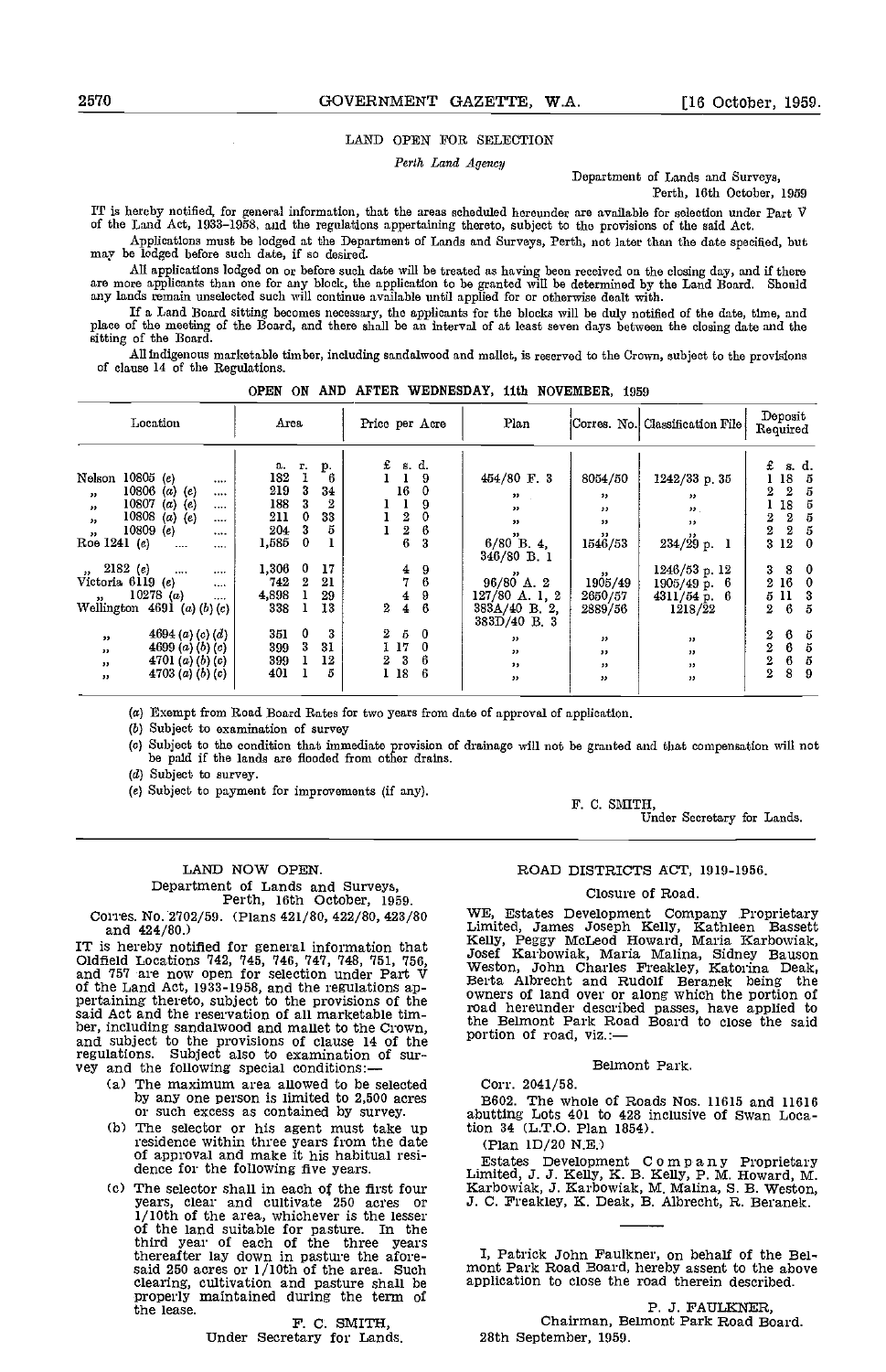# ROAD DISTRICTS ACT, 1919-1956.

# Closure of Road.

WE, William Joseph Martin-Huxley and Ellen Isobel Martin-Huxley being the owners of land over or along which the portion of road hereunder de- scribed passes, have applied to the Mount Marshall Road Board to close the said portion of road, viz. :-

Mount Marshall. Corr. 11004/12.

M. 591. The surveyed road along the western <sub>D393</sub> boundary of Ninghan Location 1697; from a sur-<br>veyed road at the north-west corner of the location bound veyed road at the north-west corner of the location<br>to a surveyed road at its south-west corner.

(Plan 5580 A2.) W. 3. HUXLEY, E. HUXLEY, for W. 3. & E. I. MARTIN-HUXLEY.

I, Bertram Merritt Gillett, on behalf of the Mount Marshall Road Board, hereby assent to the above application to close the road therein described.

B. M. GILLETT,<br>Chairman Mount Marshall Road Board. 15th September, 1959.

# ROAD DISTRICTS ACT, 1919-1956. Closure of Roads.

Chosule of Roads.<br>THE Perth Road Board, being the owner of land along which the portions of roads hereunder de- scribed extend, has applied to close the said portions of roads, viz.:-

Perth.

Corres. 2264/59.

P. 478.

(a) That portion of road No. 5956 (St. Michaels  $\begin{array}{cc} 70.1 \\ \text{Therrace)} \text{ extending from the eastern alignment of} \\ \text{Deannore Road to the western alignment of} \\ \text{Deven} \end{array}$ Westview Street, excluding the intersecting portion of road No. 5959 (Duke Street).

(b) That portion of road No. 5957 (Abbett Street) situated northward of the northern align-<br>ment of Newborough Street.<br>(c) That portion of road No. 5958 (Burniston

(c) That portion of road No. 5958 (Burniston sinks to the starting point.<br>Street) situated northward of the northern align-<br>ment of Newborough Street. (b) That portion of roa

(d) That portion of road No. 5960 (Northstead Street)<br>Street) situated northward of the prolongation  $\frac{1}{(1, T)C}$ eastward of the southern boundary of lot 1003 of (L.S.)<br>Swan Location 959 (L.T.O. Plan 3186).

That portion of road No. 5961 (Westview Street) situated northward of the prolongation Aven eastward of the southern boundary of lot 913 of of Swan Location 959 (L.T.O. Plan 3186). ar

(Plan Scarborough 64.)

I, Herbert R. Robinson, on behalf of the Perth Road Board hereby assent to the closure of the roads herein described.

HERBERT R. ROBINSON, Chairman, Perth Road Board. 8th October, 1959.

# ROAD DISTRICTS ACT, 1919-1956.

WHEREAS David Bruce Forrest, being the owner the same of land over or along which the undermentioned road, in the Capel Road District passes, has applied to the CAPEL Road Board to close the said road, which is more particularly described hereunder, that is to say:—

Corr. 1802/59.

C559. All that portion of the two-chain road shown on Land Titles Office Deposited Diagram Dated this 21021, situate south-easterly of the south-eastern alignment of road number 1291 and containing 34.6 perches. (Plan 413B/40, El.)

WHEREAS Jean Constance Smart, Emma Pipe, Stanley John Roach and Geoffrey Dawson McKay, being the owners of land over or along which the undermentioned roads, in the Dalwallinu Road District pass, have applied to the DALWALLINU Road Board to close the said roads, which are more particularly described hereunder, that is to say:-

Corr. 2615/58.

D393. (a) The surveyed road along the western boundaries of Ninghan Locations 830 and 831; from a surveyed road along the northern boundary of the former location to road No. 11343 at the southwest corner of the latter location.

(b) The surveyed road along the eastern boun-<br>daries of Melbourne Locations 2172 and 3083 and<br>part of the eastern boundary of location 1471; part of the eastern boundary of location 1471;<br>from a surveyed road at the north-east corner of location 2172 to the prolongation south-westward of the north-western alignment of road No. 4927.

(Plan 64/80, D2 and 3.)

WHEREAS the Perth Road Board, being the owner of land over or along which the undermentioned roads extend has applied to close the said roads, which are more particularly described hereunder,

Corr. 1386/37.

P.477. (a) That portion of road No. 5888 (Boulton Street) bounded by lines starting at the south corner of lot 22 of Swan Location X (L.T.O. Plan 1576) and extending 135 degrees 8 minutes 4 chains 70.3 links; thence 90 degrees 8 minutes 42.4 links; thence 225 degrees 8 minutes 42.4 links; thence 315 degrees 8 minutes 9 chains 40.5 links; thence 45 degrees thence 8 minutes 42.4 links; thence 315 degrees 8 minutes 9 chains 40.5 links; thence 45 degrees 8 minutes to the southern alignment of Road No. 9830 (Woodrow Avenue); thence 81 degrees <sup>16</sup> minutes to the north-east corner of lot 22 of Swan Location X; thence 198 degrees 12 minutes 42.4 links; thence 135 degrees 8 minutes 4 chains 22.7 links to the starting point.

That portion of road No. 11306 (Bathurst Street) comprising the truncation abutting the northern corner of lot 24 of Swan Location X (L.T.O. Plan 1516 and Lands and Surveys Diagram 64224).

That portion of road No. 9830 (Woodrow Avenue) comprised in the south-eastern severance of lot 18 of Swan Location X (L.T.O. Plan 1576) and containing an area of 22.5 perches as shown on Original Plan 5259.

That portion of road No. 9830 (Woodrow Avenue) comprised in the southern severance of lot 41 of Swan Location W (L.T.O. Plan 158) and containing an area of 35.3 perches as shown on Original Plan 5259.

(Plans Tuart Hill 79 and Morley Park 80.)

And whereas such applications have been duly published in the Government Gazette:

And whereas the said Boards have assented to the said applications:

And whereas the Governor in Executive Council has confirmed the said assents:

It is hereby notified that the said Roads are closed.

Dated this 14th day of October, 1959.

N. A. YOUNG, Acting Under Secretary for Lands.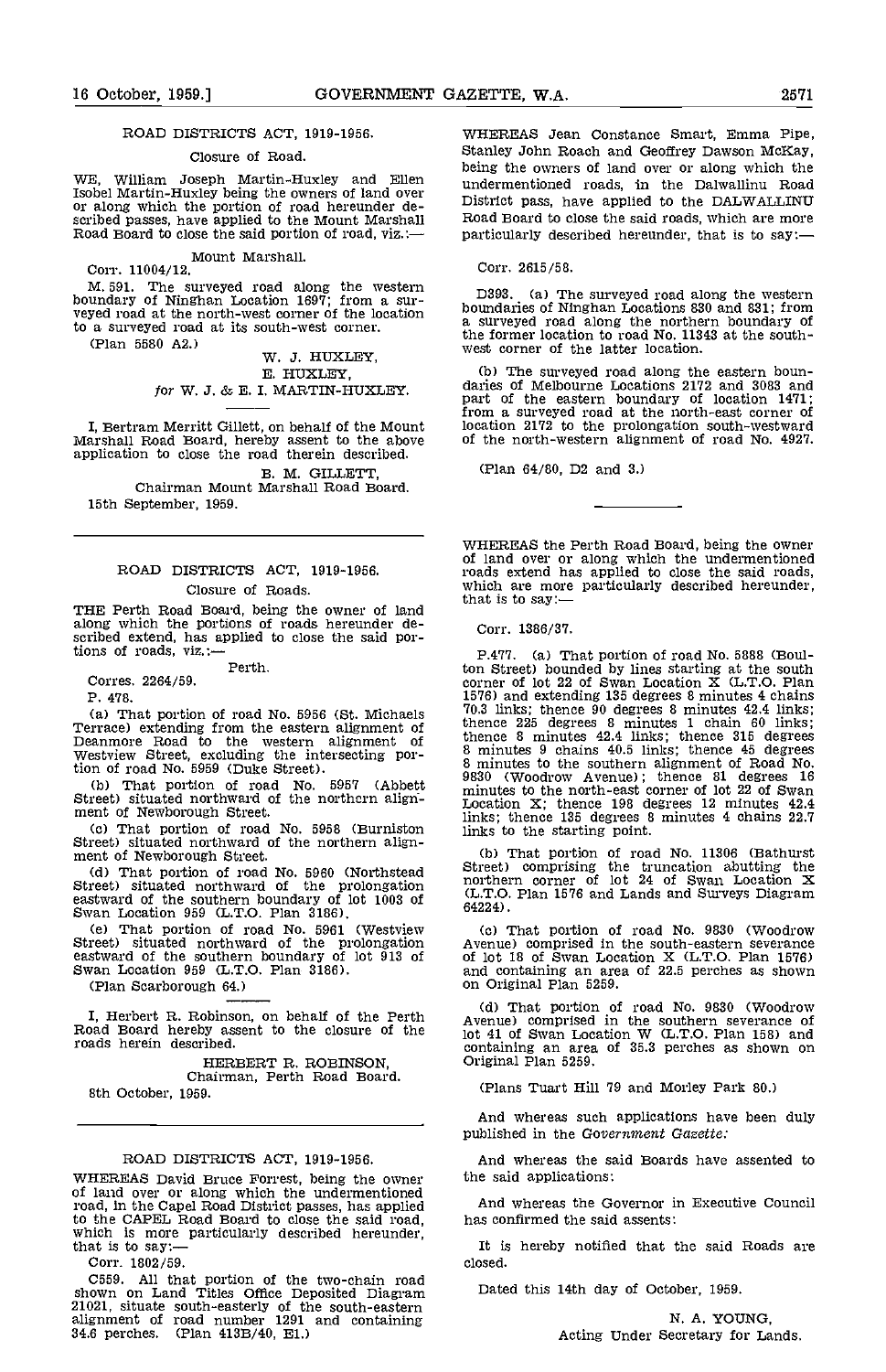# TRANSFER OF LAND ACT, 1893-1950.

# Application 939/1958.

TAKE notice that William Ecclestone of Yarloop Retired Farmer and Pensioner Executor of the Will of John Wakeham Dawson deceased has made application to be registered under the Transfer of Land Act 1893-1950 as the proprietor of an estate in fee simple in possession in the following parcel of land situate in the Sussex District and being:

Sussex Locations 34 and 56 containing to- gether 80 acres 1 rood 21 perches and being the subject of Diagram 24579.

Bounded by lines commencing at the south- western corner of Broadwater Lot S21 and extending easterly 29 chains 37.2 links along the the southern boundary of the said lot thence<br>south-easterly 3 chains 20 links and easterly by<br>2 chains 60 links along a south-western and bu southern boundary of Quindalup Road thence southerly 21 chains 86 links along part of the western boundary of Sussex Location 402 the western boundary of location 54 and part of the western boundary of location 24 thence and westerly 34 chains 98.9 links along the northern Avenue Avenue and S19 and S19 and S19 and S19 and S19 and S19 and S19 and S19 and S19 and S19 and S19 and S19 and S19 and S19 and the northern boundary of Fox Road thence northerly 23 chains 16.5 links along the eastern boundary of a drain reserve to the starting point.

And further take notice that all persons other  $\sim$ than the applicant claiming to have any estate amene right title or interest in the above parcel of land delines<br>and desiring to object to the said application are the Co<br>hereby required to lodge in this Office on or before with be the 23rd day of November 1959 a Caveat for-<br>bidding the registration of the said William P.m. on M<br>Ecclestone as such proprietor as aforesaid. The public holi

# F. A. BLOTT, Acting Registrar of Titles.

Office of Titles, Perth, this 15th day of October, 1959.

E.P. Shaddick, Solicitor, Busselton, Solicitor for the Applicant.

# TOWN PLANNING AND DEVELOPMENT ACT, 1928-1958.

## Municipality of Nedlands.

T.P.B. 853/2/8/1, Vol. 3.

NOTICE is hereby given that the Nedlands City Council has by resolution decided to further amend its Town Planning Scheme as gazetted on the 13th<br>March, 1931, in the following terms:—

Lots 1 and 2 on Diagram 21061 of Swan Location 268 situate at the corner of Edward Street and Dalkeith Road, Nedlands, to be ex- cluded from the Residential Area and included in the Institutional Area, so as to permit the erection of a church upon the said land.

Plans of the proposed variation may be inspected at the office of the Town Planning Board, 31 Malcolm Street, Perth, and the Nedlands Municipal Chambers, Stirling Highway, Nedlands, and objections to such amendment may be lodged with the Town Clerk, Nedlands, on or before the 4th January, 1960.

> A. H. JENKINS, Town Clerk.

# TOWN PLANNING AND DEVELOPMENT ACT, 1928-1958.

# Municipality of Eunbury.

# Town Planning SchemeAmendment and Amplification.

T.P.B. 853/6/2/2, Vol. 2, Part "A."

NOTICE is hereby given that the Bunbury Municipal Council, on the 10th day of August, 1959, passed the following resolution:-

Resolved that the Bunbury Municipal Council, in pursuance of section 7 of the Town Planning and Development Act, 1928-1958, amplify and amend the Bunbury Town Planning Scheme that was gazetted on the 23rd day of November, 1934, in so far as it applies to business areas, by including the undermentioned land in the business area: i.e., lots 6, 7 and 8 on the north side of Forrest Avenue between Hennessy Road<br>and King Road, provided that no buildings<br>shall be erected on the said lots 6, 7 and 8<br>within a distance of 50 feet measured at right<br>angles from the northern boundary of Forres southern boundary of the said lots 6, 7 and 8 and also along the southern boundary of the adjoining lots 4 and 5 so as to connect to Hennessy Road.

And notice is hereby given that details of the amendment referred to in the resolution have been delineated on the plan of the scheme deposited at the Council's offices, Stephen Street, Bunbury, and<br>will be open to inspection by all persons interested,<br>without payment of any fee, from 9.30 a.m. to 3.30<br>p.m. on Mondays to Fridays inclusive, excluding<br>public holidays. amendment should be sent in writing to the Town Clerk, Bunbury Municipal Council, on or before the 16th day of January, 1960.

> R. HOUGHTON, Town Clerk.

# TOWN PLANNING AND DEVELOPMENT ACT, 1928.

Bayswater Road Board-Town Planning Scheme.

Advertisement of Resolution deciding to Amplify and Amend a Town Planning Scheme.

856/2/14/1, 853/2/14/1, Vol. 2.

Town Planning Scheme—Amendment and MOTICE is hereby given that the Bayswater Road Amplification.<br>Amplification. Board, in pursuance of section 7 of the Town Plan-Roard, in pursuance of section 7 of the Town Plan-<br>ning and Development Act, 1928, has resolved to<br>vary the Town Planning Scheme gazetted on the<br>11th day of January, 1957, as follows:—

(a) By amending Part 3, section 17, relating to Advertising Hoardings and Advertisements as follows:

Section 17 is varied:

- (1) by adding after the subsection designation (b) the further subsection designation (i);
- (2) by deleting the word "and" being<br>the last word in subsection  $(b)$   $(i)$ and substituting in lieu thereof the word "or";
- by adding the following subsection

(b) (ii) it indicates only the direction in which a particular business carried on within the road district is located; and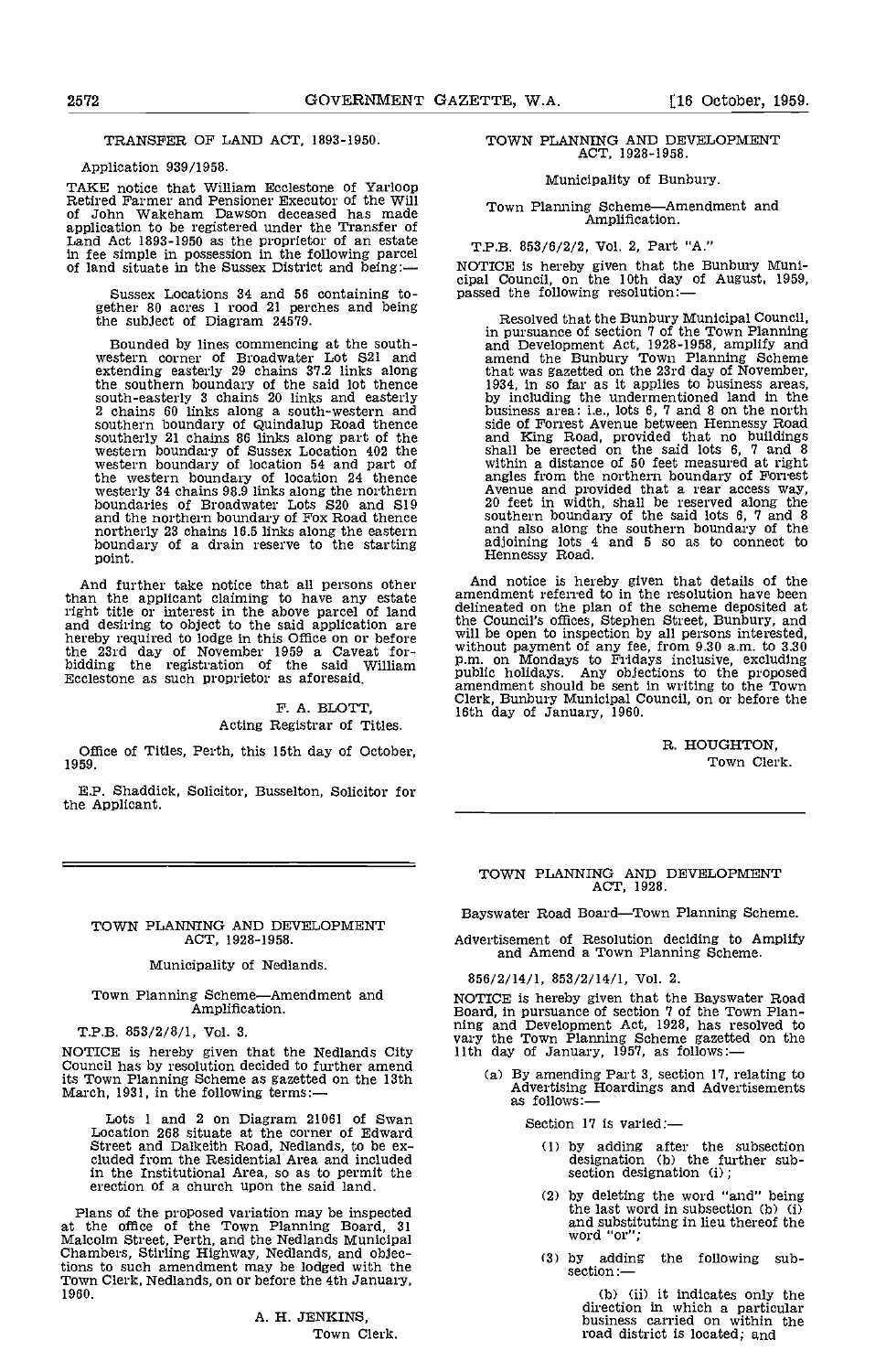- (4) by adding after the word 'matter" in the second line of subclause (c) the words "and the number thereof'.
- (b) By amending Part 4, section 20, as follows:-

Subsection (a) of section 20 is Novem<br>
amended by inserting after the word Contra<br>
"abuts" "except in the case of lots and at<br>
17 and 20, Garratt Road (L.T.O. Plan Cotobe<br>
1768) where no building or structure Carl shall be erected nearer to Garratt Road than 20 feet from a straight line joining the south-east corner of lot 17, and all<br>L.T.O. Plan 1768, and the northern Mt. corner of lot 20, L.T.O. Plan 1768."

And notice is hereby further given that the pro-<br>posed amendments are available for inspection by albany,<br>all interested persons at the Town Hall, Slade after 13<br>Street, Bayswater, during the usual business hours. Collie

Any objection to the above should be sent in writing to the Secretary of the Bayswater Road Board before the 16th day of January, 1960.

Dated this 8th day of October, 1959.

ALEX. C. SMITH, Secretary.

# PUBLIC WORKS TENDERS.

TENDERS closing at Perth, 2.30 p.m., on dates trict I<br>mentioned hereunder, are invited for the follow- on are<br>ing. All tenders to be on a firm basis. Rise and We: Fall Clause will not apply.

Mt. Barker School-Repairs and Renovations (13799); 20th October, 1959; conditions may be<br>seen at the Contractors' Room, P.W.D., Perth and 27th<br>Albany, and Court House, Mt. Barker, on and after Ten<br>29th September, 1959. Naval Base School - Erection (13793); 20th Ba

October, 1959; conditions may be seen at the Con-<br>tractors' Room, P.W.D., Perth, on and after 6th tender<br>October, 1959. By c

Ejanding School-Repairs and Renovations (13807); 20th October, 1959; Conditions may be seen at the Contractors' Room, P.W.D., Perth and I6th<br>Northam, on and after 6th October, 1959. [16th

Koongamia School-Additions (13808); 20th Oc-tober, 1959; Conditions may be seen at the Contractors' Room, P.W.D., Perth on and after 6th October, 1959.

Merredin School Quarters (No. 4 Mitchell Street) 50. Sale of Land.<br>
-Repairs and Renovations (13809); 20th October, 1959; Conditions may be seen at the Contractors' Room, P.W.D., Perth and Merredin, on and after 6th Octobe

Pingelly School-Extensive Additions (13810); 27th October, 1959; Conditions may be seen at the auction of the land Contractors' Room, P.W.D., Perth and Northam, land being no longer 1 and at Police Station, Pingelly, on an

Port Denison Jetty (13802); 27th October, 1959; Conditions may be seen at the Contractors' Room, P.W.D., Perth and Geraldton, on and after 29th September, 1959.

Wongan Hills School-Extensive Additions (13811); 27th October, 1959; Conditions may be seen at the Contractors' Room, P.W.D., Perth, and Northam, and Police Station, Wongan Hills, on and after 6th October, 1959.

Nungarin School and Quarters-Repairs and Renovations (13812); 27th October, 1959; condidions may be seen at the Contractors' Room, P.W.D., Perth and Merredin, and at Police Station, Nun-<br>garin, on and after 13th October, 1959.<br>Pantapin School - Repairs and Renovations the

(13813); 27th October, 1959; conditions may be seen at the Contractors' Room, P,W.D., Perth and Mer- redin, and at Courthouse, Bruce Rock, on and after 13th October, 1959.

Coolgardie School Quarters-Purchase and Re- moval (13819); 27th October, 1959; conditions may be seen at the Contractors' Room, P.W,D., Perth and Kalgoorlie, on and after 13th October, 1959.

Cottesloe School-Site Extension-Purchase of Building at No. 20 Stirling Highway, Cottesloe; (13820); 27th October, 1959; conditions may be seen at the Contractors' Room, P.W.D., Perth, on and after 13th October, 1959.

Brookton School-Additions, 1959 (13815); 3rd November, 1959; conditions may be seen at the Contractors' Room, P.W.D., Perth and Northam, and at Police Station, Brookton, on and after 13th October, 1959.

Carlisle Automotive Trades School-Erection (13816); 3rd November, 1959; conditions may be seen at the Contractors' Room, P.W.D., Perth, on and after 13th October, 1959.

Mt. Barker Junior High School-Erection (13817); 3rd November, 1959; conditions may be seen at the Contractors' Room, P.W.D., Perth and Albany, and at Courthouse, Mt. Barker, on and after 13th October, 1959.

Collie Hospital-Conversion of Drying Shed to Store (13821); 3rd November, 1959; oonditions may be seen at the Contractors' Room, P.W.D., Perth and Bunbury, and Clerk of Courts, Collie, on and after 20th October, 1959.

Mundaring School-Additions, Repairs and Reno- vations (13822); 3rd November, 1959; oonditions may be seen at the Contractors' Room, P.W.D., Perth, on and after 20th October, 1959.

Broome Hospital-Alterations and Additions (13818); 10th November, 1959; conditions may be seen at the Contractors' Room, P.W.D,, Perth and Geraldton, Broome (District Officer), Derby (District Engineer), Port Hedland (District Supervisor), on and after 20th October, 1959.

West Northam Tank Regulator's Quarters--Re-<br>pairs and Renovations (13826); 10th November, 1959; conditions may be seen at the Contractors'<br>Room, P.W.D., Perth and Northam, on and after<br>27th October, 1959.

Tenders are to be addressed to "The Hon. the Minister for Works, Public Works Department, The Barracks, St. George's Place, Perth," and must be indorsed "Tender." The highest, lowest or any tender will not necessarily be accepted,

By order of the Hon. Minister for Works.

J. McCONNELL, Under Secretary for Works.

16th October, 1959.

# PUBLIC WORKS ACT, 1902-1956. Sale of Land.

# P.W. 11854/59. (Ex. Co. No. 1735.)

NOTICE is hereby given that His Excellency the<br>Governor has authorised, under section 29 of the<br>Public Works Act, 1902-1956, the sale by the South<br>Perth Municipality by private contract or public<br>auction of the land herein land being no longer required for the purpose for which it was acquired.

### Land

Portion of Swan Location 48 and being that portion of lot 198 on L.T.O. Plan 3458 as is contained in L.T.O. Diagram 24885.

Dated this 1st day of October, 1959.

(Sgd.) J. McCONNELL, Under Secretary for Works.

# RIGHTS IN WATER AND IRRIGATION ACT, 1914-195 1.

# Canning River and Tributaries.

IT is hereby notified for general information that the Hon. Minister for Water Supply, Sewerage and the Hon. Minister for Water Supply, Sewerage and Drainage, has approved of the Honorary Advisory Committee for the control of the waters of the Canning River and its tributaries being constituted as follows:-Messrs. J. E. Parker (Chairman), F. M. Kenworthy, W. D. Benson, D. Bryden, R. C. Mounsey, D. D. Frye, and R. Rushton.

J. McCONNELL, Under Secretary for Water Supply,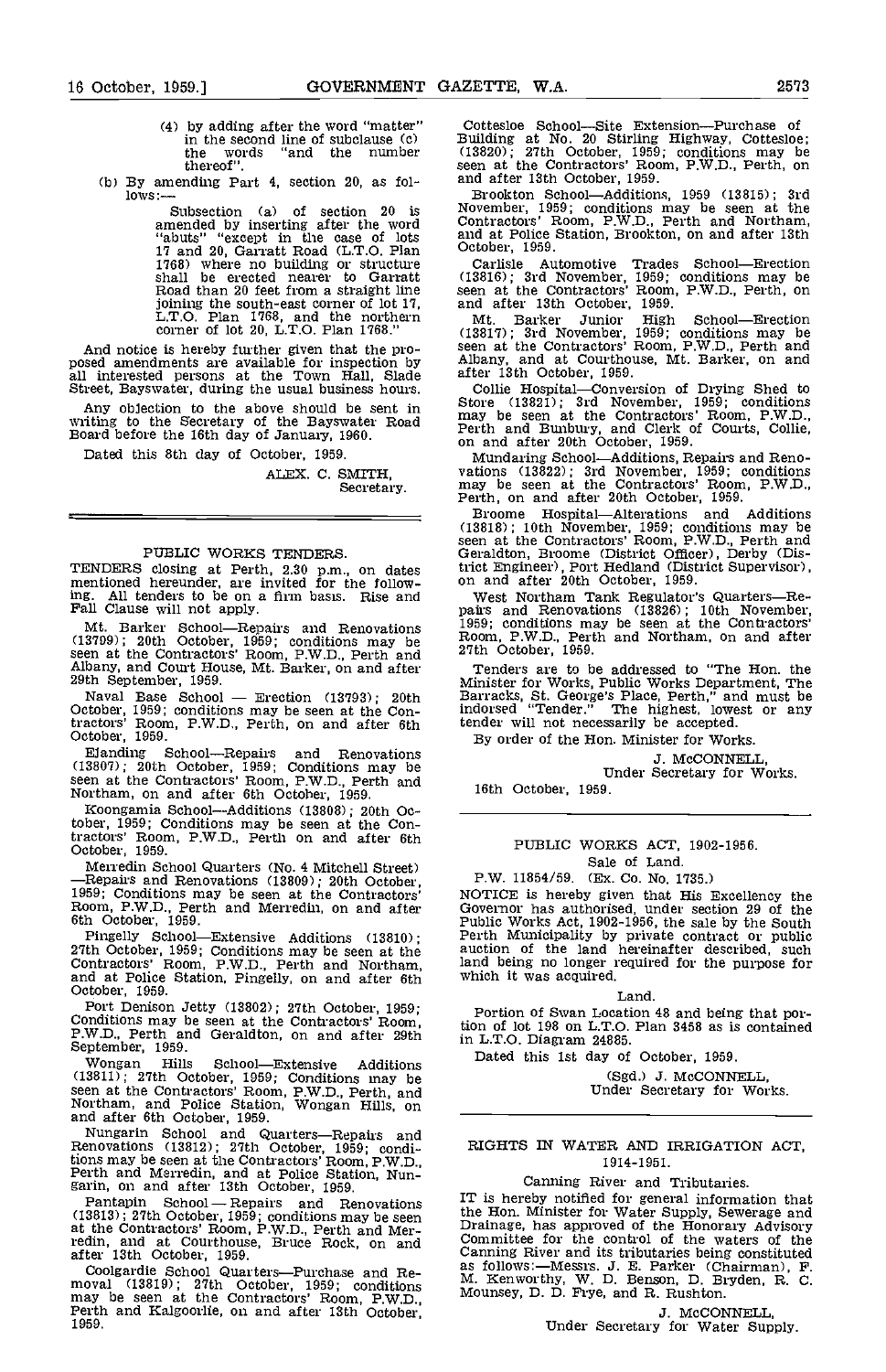## RIGHTS IN WATER AND IRRIGATION ACT, 19 14-1941.

Harvey Irrigation District Sub-areas Nos. 1 and 4.

Irrigation Rate for the Year ending 31st August,<br>1960.

# P.W.W.S. 274/44.

NOTICE is hereby given that the ratebook for  $\frac{1}{\sqrt{2}}$ the year ending the 31st August, 1960, in repect 1<br>of all irrigable lands in the Harvey Irrigation District Sub-areas Nos. 1 and 4 now liable to be rated all  $\overline{11}$ . under the abovementioned Act, has been made up, the land that such ratebook may be inspected at the and office of the Minister at Harvey.  $\qquad \qquad$  liable

By order of the Minister for Water Supply, Sewerage and Drainage.

J. McCONNELL,<br>Under Secretary for Water Supply. Perth, 16th October, 1959.

Notice of Rate in the Harvey Irrigation District,<br>Sub-areas Nos. 1 and 4. NOTICE is hereby given that under the powers

NOTICE is hereby given that under the powers<br>
conferred by the abovementioned Act, the Minister<br>
for Water Supply, Sewerage and Drainage, has<br>
ordered that a rate of £1 8s. 9d. per acre shall be<br>
made<br>
made and levied for liable to be rated, and rated area of any holding<br>inclusive to be rated, and rated area of any holding<br>mot to exceed the area allotted for irrigation water-<br>mentioned period for each separately assessed allotte<br>acre rated f7 3s. 9d. and that a memorandum of such order has been entered in the ratebook and signed by the Minister and the said rates are now payable under the abovementioned Act.

Appeals against the entries in the ratebook must be lodged within one month after the publication of this notice.

By order of the Minister for Water Supply, of this notice.<br>Sewerage and Drainage.<br>Interference of the Minister of the Minister of the Minister of the Minister of the Minister of the Minister o

3. McCONNELL Under Secretary for Water Supply. Perth, 16th October, 1959.

RIGHTS IN WATER AND IRRIGATION ACT, 1914-1941.

Collie Irrigation District.

Harvey Irrigation District Sub-areas Nos. 2 and 3. Waroona Irrigation District.

Irrigation Rates for the Year ending 31st August, 1960.

P.W.W.S. 274/44.

NOTICE is hereby given that the ratebooks for the year ending the 31st August, 1960, in respect of all irrigable land in the Collie Irrigation District, the Harvey Irrigation District Sub-areas Nos. 2 and 3 and the Waroona Irrigation District now liable to be rated under the abovementioned Act, have been made up and that such ratebooks may be inspected at the office of the Minister at Harvey.<br>By order of the Minister for Water Supply, Sewerage and Drainage.

Under Secretary for Water Supply. Perth, 16th October, 1960.

Notice of Rate in the Collie Irrigation District, the Harvey Irrigation District Sub-areas Nos. 2

and 3, and the Waroona Irrigation District.<br>NOTICE is hereby given that under the powers<br>conferred by the abovementioned Act, the Minister<br>for Water Supply, Sewerage and Drainage has<br>ordered that a rate of £1 8s. 9d. per a rated area of any holding not to exceed the area allotted for irrigation Watering; that the minimum rate during the abovementioned period for each separately assessed holding the annual rate of<br>which at £1 8s. 9d. per acre rated would not exceed<br> $£7$  3s. 9d. shall be  $£7$  3s. 9d. and that a memoran-<br>dum of such order has been entered in the rate-<br>books and signed by rates are now payable in accordance with the bylaws made under the abovementioned Act.

Appeals against the entries in the ratebooks must be lodged within one month after the publication of this notice.<br>By order of the Minister for Water Supply,

By order of the Minister J. McCONNELL, Under Secretary for Water Supply. Perth, 16th October, 1960.

P.W.W.S. 950/58; Ex. Co. No. 1767

Public Works Act, 1902-1956 LAND RESUMPTION

Towm Water Supply at Northampton (Service Tanks)

NOTICE is hereby given, and it is hereby declared, that the several pieces or parcels of land described in the Schedule hereto—<br>being all in the Northampton Townsite—have, in pursuance of the written approval and consent o Governor, acting by and with the advice of the Executive Council, dated the 14th day of October, 1959, been set apart, taken,<br>or resumed for the purposes of the following public work, namely :—Town Water Supply at Northamp And further notice is hereby given that the said pieces or parcels of land so set apart, taken, or resumed, are marked<br>off and more particularly described on Plan P.W.D., W.A. 37812 (L.T.O. Diagram 25046), which may be ins

public work herein expressed, freed and discharged from all trusts, mortgages, charges, obligations, estates, interests, rights-<br>of-way, or other easements whatsoever.

| No. on Plan<br>P.W.D., WA<br>Owner or Reputed Owner<br>No. 37812 | Description                                                                                                                                                                                                                                    | Area                                                                                                              |
|------------------------------------------------------------------|------------------------------------------------------------------------------------------------------------------------------------------------------------------------------------------------------------------------------------------------|-------------------------------------------------------------------------------------------------------------------|
| Selina Gibson<br>$\cdots$<br>May Mary Brown<br>2                 | Portion of Northampton Lot 91 and being part of the land com-<br>prised in Certificate of Title Volume 504, Folio 28<br>Portion of Northampton Lot 92 and being part of the land com-<br>prised in Certificate of Title Volume 1161, Folio 488 | а. г.<br>0 0<br>$\begin{smallmatrix} 0 & 0 \ 38 & 8 \end{smallmatrix}$<br>$-38.8$<br>$\mathbf{0}$<br>$\mathbf{0}$ |

Certified correct this 9th day of October, 1959.<br>
G. P. WILD, Governor in Executive

Minister for Works.

Governor in Executive Council.

Dated this 14th day of October, 1959.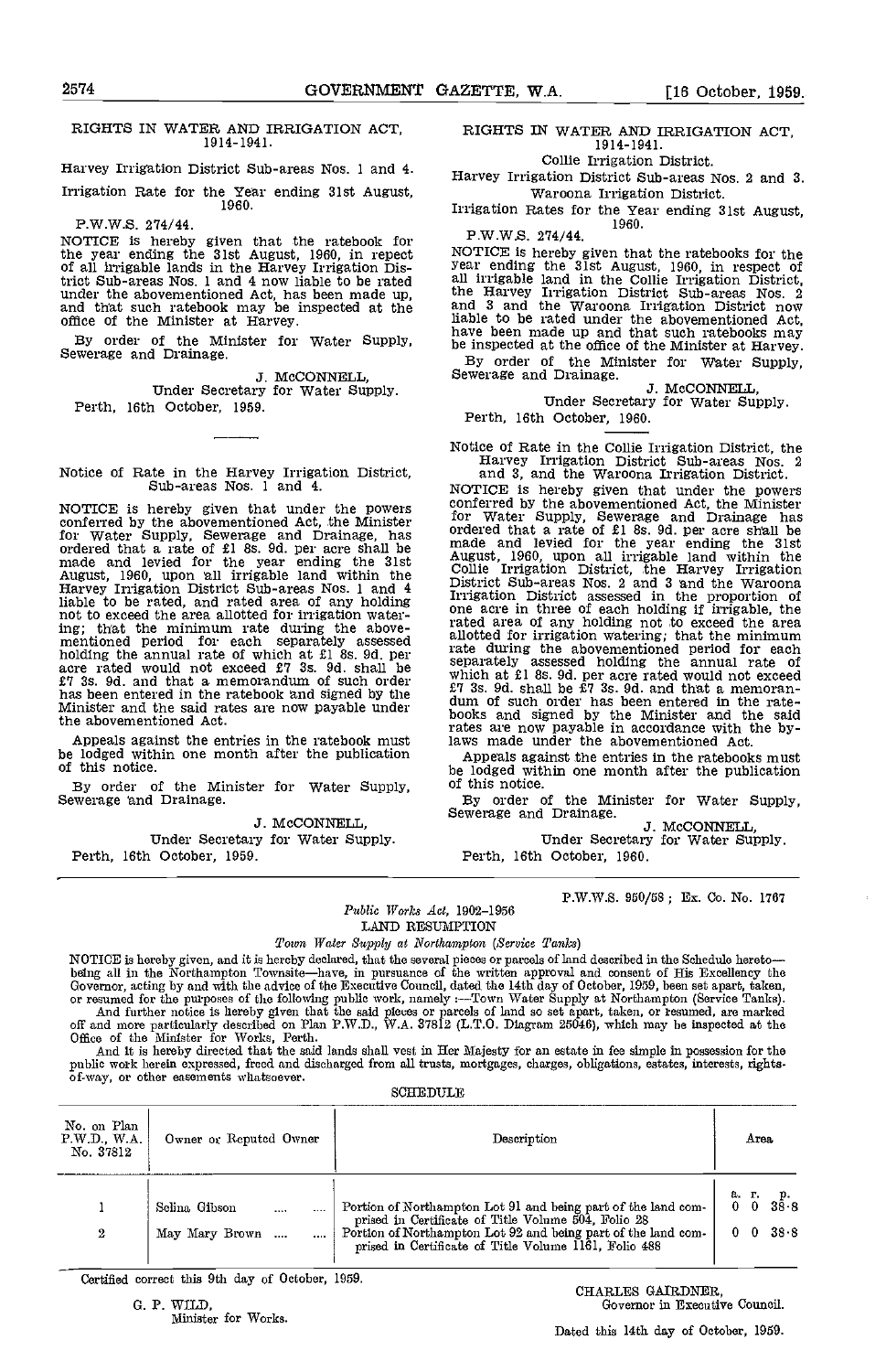# P.W. 2002/59

# Road Districts Act, 1919-1956; Public Works Act, 1902-1956

# NOTICE OF INTENTION TO ACQUIRE LAND

# Melville Road Board-Drainage at Tain Street, Applecross

THE Minister for Works hereby gives notice, in accordance with the provisions of section 17 (2) of the Public Works Act, 1902–1956, that it is intended to acquire compulsorily under section 17 (1) of that Act, the land described in the Schedule<br>hereto for a public work, namely Melville Road Board—Drainage at Tain Street, Applecross, and that lineated and sbown coloured green on Plan P.W.D., WA., 37806, whioh may be inspected at the Office of the Minister for Works, Perth.

# SCHEDULE

| No. on<br>$Plan$ $P.W.D.,$<br>W.A. 37806 | Owner or Reputed<br>Owner | Occupier or<br>Reputed Occupier | Description                                                                                                          | Area                              |
|------------------------------------------|---------------------------|---------------------------------|----------------------------------------------------------------------------------------------------------------------|-----------------------------------|
| 14.498                                   | Norman Sydney Woodall     | Vacant<br>1.11<br>1.11          | Portion of Swan Location 61 and being Lot 18<br>on L.T.O. Plan 4969 (Certificate of Title<br>Volume 1042, Folio 292) | а г.<br>- 9<br>39 S<br>$0\quad 0$ |

Dated this 9th day of October, 1959.

G. P. WILD, Minister for Works.

Public Works Act, 1902-1956

P.W. 834/56

# NOTICE OF INTENTION TO RESUME LAND

# Tkornlie School

THE Minister for Works hereby gives notice, in accordance with the provisions of section 17 (2) of the Public Works Act, 1902-1956, that it is intended to resume, under section 17 (1) of that Act, the land described in the Schedule hereto, for a public work, namely, Thornlie School, and that the said land is delineated and shown coloured green on Plan P.W.D., W.A.<br>37835, which may be inspected at the Office of the Minister for Works, Perth.

# SCHEDULE

| No. on Plan<br>$\text{P.W.D., W.A.}$<br>37835 | Owner or Reputed Owner                                                                                                                                                                                            | Occupier or<br>Reputed Occupier | Description                                                                                                                                                                                       | Area           |
|-----------------------------------------------|-------------------------------------------------------------------------------------------------------------------------------------------------------------------------------------------------------------------|---------------------------------|---------------------------------------------------------------------------------------------------------------------------------------------------------------------------------------------------|----------------|
|                                               | Daniel Francis O'Sullivan, Mary<br>Bernice O'Sullivan, Maureen<br>May O'Sullivan, Francis Don-<br>ald O'Sullivan, Kerry Therese<br>O'Sullivan and Gwen Bertha<br>$_{\rm Melvin}$                                  | Vacant<br>$\cdots$              | Portion of Canning Location 17 and being<br>that part of Lot 22 on L.T.O. Plan 6518<br>as is now contained in Lot 358 on L.T.O.<br>Diagram 24707 (Certificate of Title<br>Volume 1180, Folio 51)  | a. r. p.<br>39 |
| 2                                             | Daniel Francis O'Sullivan, Mary<br>Bernice O'Sullivan, Maureen<br>May O'Sullivan, Francis Don-<br>ald O'Sullivan, Kerry Therese<br>O'Sullivan and Gwen Bertha<br>Melvin<br>(Purchasers under Contract of<br>Sale) | Vacant<br>$\cdots$              | Portion of Canning Location 17 and being<br>that part of Lot 23 on L.T.O. Plan 6518<br>as is now contained in Lot 358 on L.T.O.<br>Diagram 24707 (Certificate of Title<br>Volume 1068, Folio 175) |                |

Dated this 14th day of October, 1959.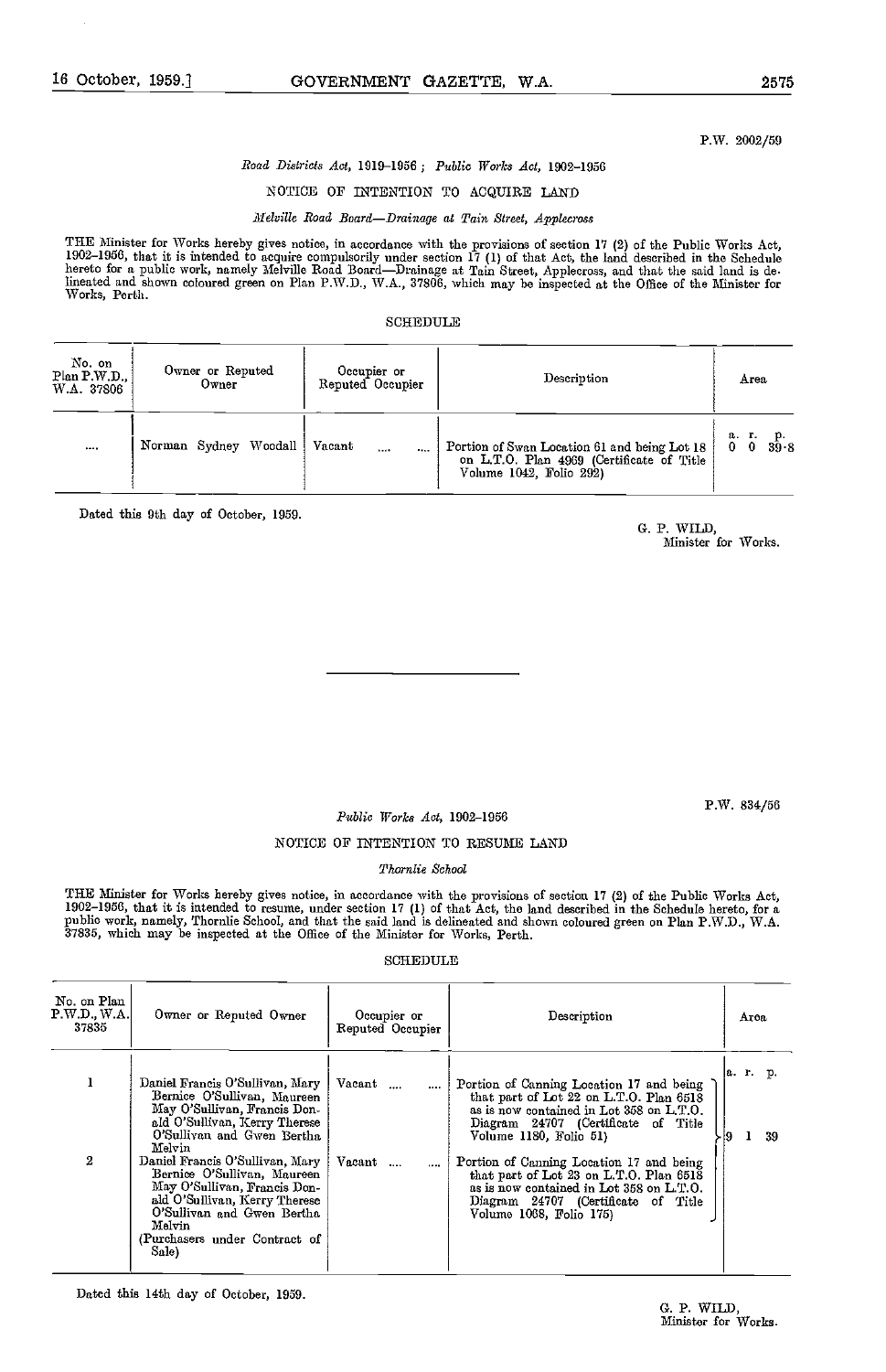M.R.D. 506/58

# Main Roads Act, 1930-1955; Public Works Act, 1902-1956

# NOTICE OF INTENTION TO TAKE OR RESUME LAND

THE Minister for Works hereby gives notice, in accordance with the provisions of section 17 (2) of the Public Works Act, 1902–1956, that it is intended to take or resume, under section 17 (1) of that Act, the pieces or par

# SCHEDULE

| No. |                                         | Owner or Reputed Owner   Occupier or Reputed Occupier | Description                                                                            | Агеа                                            |
|-----|-----------------------------------------|-------------------------------------------------------|----------------------------------------------------------------------------------------|-------------------------------------------------|
|     | Frederick George Davies    F. G. Davies | $\cdots$<br>1000                                      | Portion of Wellington Location 3202 (Cer-<br>tificate of Title Volume 1100, Folio 545) | аг. р.<br>$0\quad 0\quad \bar{1}5$<br>(approx.) |

Dated this 9th day of October, 1959. F. PARRICK,

Secretary, Main Roads.

M.R.D. 723/49

# Main Roads Act, 1930-1955; Public Works Act, 1902-1956

# NOTICE OF INTENTION TO TAKE OR RESUME LAND

THE Minister for Works hereby gives notice, in accordance with the provisions of section 17 (2) of the Public Works Aot, 1902–1956, that it is intended to take or resume, under section 17 (1) of that Act, the pieces or parcels of land described in<br>the Schedule hereto, and being all in the Nelson District, for the purpose of the following pub Bridge-Boyup Brook Road, and that the said pieces or parcels of land are marked off on Plan M.R.D., W.A. 1836, whioh may be inspected at the Office of the Commissioner of Main Roads, Malcolm Street, Perth.

### **SCHEDULE**

| No. |                                                                                | Owner or Reputed Owner   Occupier or Reputed Occupier | Description                                                                                                                                                         | Агеа                                                                                                         |
|-----|--------------------------------------------------------------------------------|-------------------------------------------------------|---------------------------------------------------------------------------------------------------------------------------------------------------------------------|--------------------------------------------------------------------------------------------------------------|
| 0   | Gerald Frogley Hester    G. F. Hester<br>Gerald Frogley Hester    G. F. Hester | $\cdots$<br>$\cdots$                                  | Portion of Nelson Location 1633 (Certificate<br>of Title Volume 1114, Folio 274)<br>Portion of Nelson Location 1689 (Certificate<br>of Title Volume 1025, Folio 25) | $\begin{array}{cc} \text{a. r. p.} \\ \text{2} & 0 & 32 \end{array}$<br>$20 - 7$<br>$\mathbf{0}$<br>$\bf{0}$ |

Dated this 13th day of October, 1959.

F. PARRICK, Secretary, Main Roads.

M.R.D. 361/48

# Main Roads Act, 1930-1955; Public Works Act, 1902-1956

# NOTICE OF INTENTION TO TAKE OR RESUME LAND

THE Minister for Works hereby gives notice, in accordance with the provisions of section 17 (2) of the Public Works Act,<br>1902–1956, that it is intended to take or resume, under section 17 (1) of that Act, the pieces or par the Schedule hereto, and being all in the Serpentine and Cockburn Sound Districts, for the purpose of the following public<br>work, namely, widening Armadale-Pemberton Road, and that the said pieces or parcels of land are mar WA. 2536, which may be inspected at the Office of the Commissioner of Main Roads, Malcolm Street, Perth.

SCHEDULE

| No. |                                                           | Owner or Reputed Owner  Occupier or Reputed Occupier | Description                                                  | Area  |
|-----|-----------------------------------------------------------|------------------------------------------------------|--------------------------------------------------------------|-------|
|     | Raymond Henry Rootes<br>Winafred<br>Lena<br>and<br>Rootes | R. H. and W. L. Rootes                               | Portion of Serpentine Town Lot 89 (License<br>No. $342/2522$ | 8. T. |

This notice supersedes Item 1 of the Notice of Intention to Resume published on page 2537 of the Goverrnnent Gazette of the 9th October, 1959.

Dated this 14th day of October, 1959. F. PARRICK,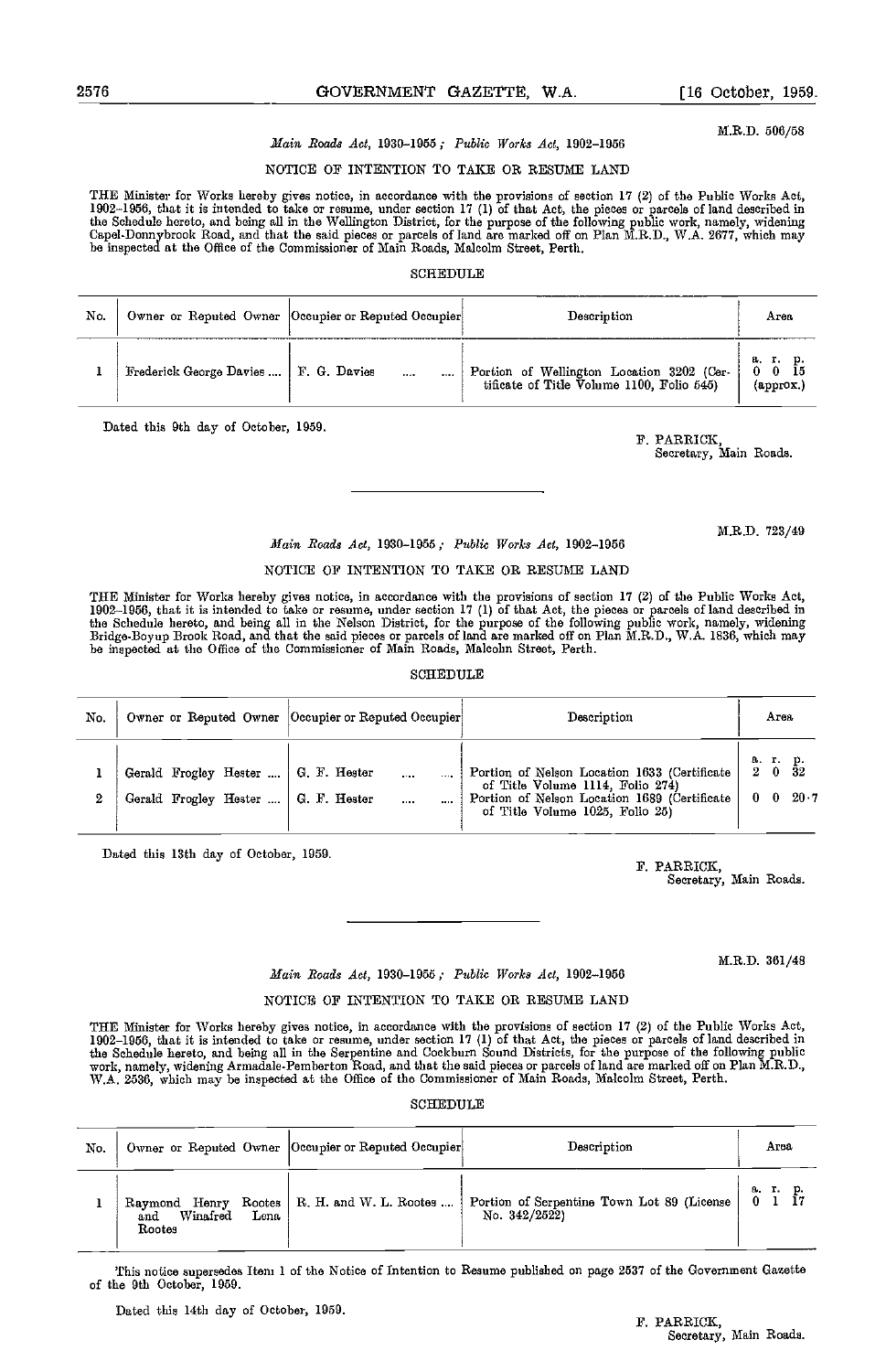M.R.D. 808/59

# Main Roads Act, 1930-1955 : Public Works Act, 1902-1956

# NOTICE OF INTENTION TO TAKE OR RESUME LAND

THE Minister for Works hereby gives notice, in accordance with the provisions of section 17 (2) of the Public \Vorks Act, 1902–1956, that it is intended to take or resumc, under section 17 (1) of that Act, the pieces or parcels of land described in<br>the Schednle hereto, and being all in the Victoria District, for the purpose of the following p Tenindewa-Yuna Road, and that the said pieces or parcels of land are marked off on Plan M.R.D., W.A. 448, which may be<br>inspected at the Office of the Commissioner of Main Roads, Malcolm Street, Perth.

### SCHEDULE

| No. |                                                                                          | Owner or Reputed Owner   Occupier or Reputed Occupier | Description                                                                                                                                                                       | Area                                                      |
|-----|------------------------------------------------------------------------------------------|-------------------------------------------------------|-----------------------------------------------------------------------------------------------------------------------------------------------------------------------------------|-----------------------------------------------------------|
|     | Lister John McClintock    L. J. McClintock<br>Lister John McClintock    L. J. McClintock |                                                       | Portion of Victoria Locations 4611 and 5804<br>(Certificate of Title Volume 1161, Folio 48)<br>Portion of Victoria Location 4619 (Certificate<br>of Title Volume 1100, Folio 112) | а г. р.<br>$0 \t 0 \t 14$<br>(approx.)<br>-38<br>(addrox. |

Dated this 14th day of October, 1959. F. PARRICK,

Secretary, Main Roads.

M.R.D. 401/55

# Main Roads Act, 1930-1955; Public Works Act, 1902-1956

# NOTICE OF INTENTION TO TAKE OR RESUME LAND

THE Minister for Works hereby gives notice, in accordance with the provisions of section 17 (2) of the Public Works Act,<br>1902–1956, that it is intended to take or resume under section 17 (1) of that Act, the picces or parc 2537, which nay be inspected at die Office of the Commissioner of Main Roads, Malcolm Street, Pei'th.

# SCHEDULE

| No. |                                                     | Owner or Reputed Owner [Occupier or Reputed Occupier] | Description                                                                        | Area           |
|-----|-----------------------------------------------------|-------------------------------------------------------|------------------------------------------------------------------------------------|----------------|
|     | William John Reid Mc.   W. J. R. McFayden<br>Favden |                                                       | Portion of Williams Location 6636 (Certificate<br>of Title Volume 1212, Folio 405) | а г.<br>$15-3$ |

Dated this 14th day of October, 1959.

F. PARRICK, Sceretary, Main Roads.

M.R.D. 445/56

# Main Roads Act, 1930-1955 ; Public Works Act, 1002-1956

# NOTICE OF INTENTION TO TAKE OR RESUME LAND

THE Minister for Works hereby gives notice, in accordance with the provisions of section 17 (2) of the Public Works Act, 1902–1956, that it is intended to take or resume under section 17 (1) of that Act, the pieces or parcels of land described in<br>the Schedule hereto and being all in the Murray District, for the purposes of the following publ Ravenswood West Road, and that the said pieces or parcels of land are marked off on Plan MED., WA. 2766, which 'nay be inspected at the Office of the Commissioner of Main Roads, Malcolm Street, Perth.

SCHEDULE

| No. |                                               | Owner or Reputed Owner   Occupier or Reputed Occupier | Description                                                                      | Arca                                                     |
|-----|-----------------------------------------------|-------------------------------------------------------|----------------------------------------------------------------------------------|----------------------------------------------------------|
|     | Robert John Hickinbotham   R. J. Hickinbotham |                                                       | Portion of Murray Location 393 (Certificate of )<br>Title Volume 127, Folio 175) | $\mathbf{a}$ , $\mathbf{r}$ ,<br>0<br>$(\text{approx.})$ |

Dated this 14th day of October, 1059.

F. PARRICK, Secretary, Main Roads.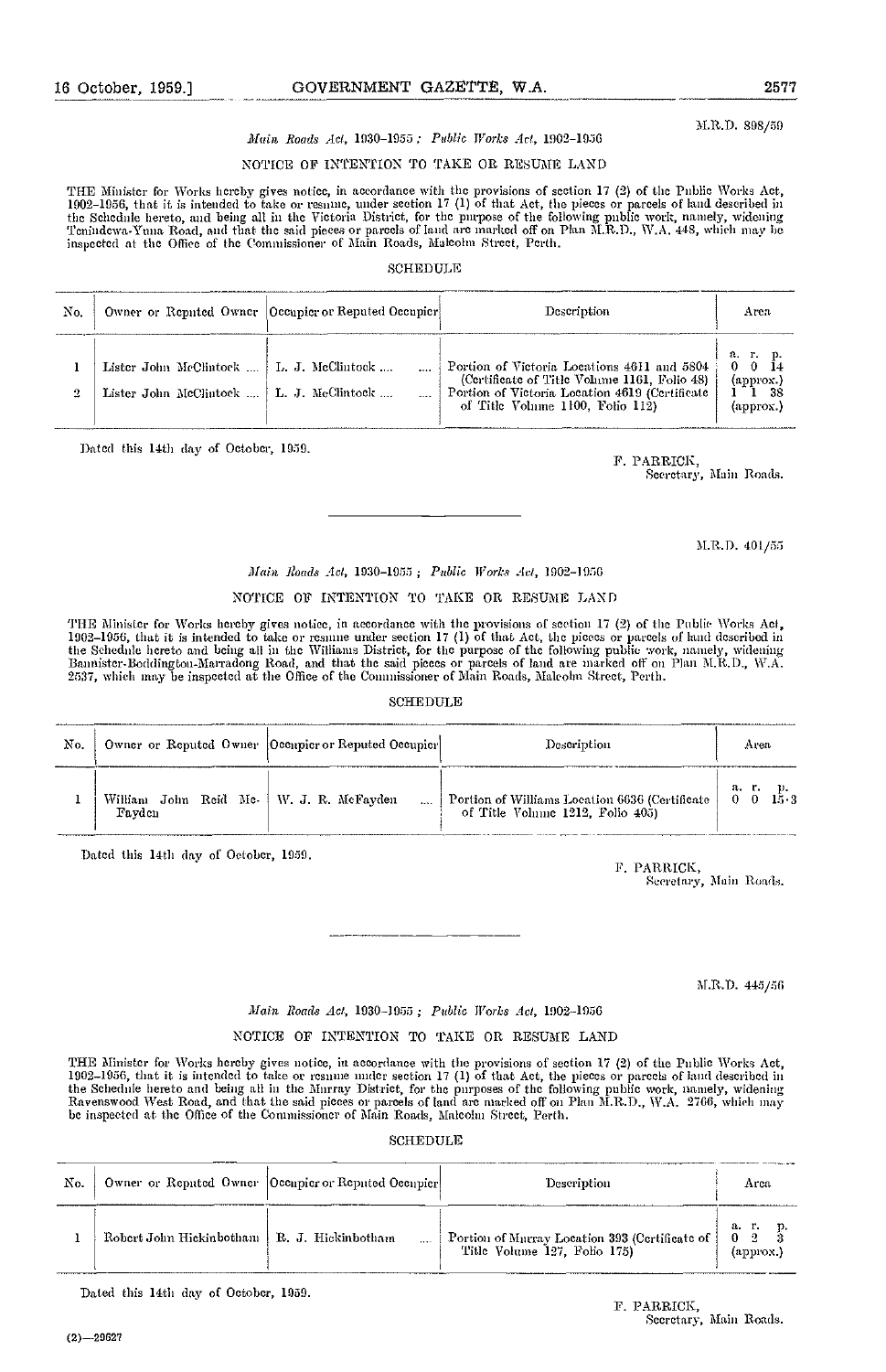# METROPOLITAN WATER SUPPLY, SEWERAGE AND DRAINAGE DEPARTMENT.

M.W.S. 1218/59.

the districts indicated.

- Gosnells Road District.<br>8424/59—George Street, from Fremantle Road to 8424/59—George Street, from Fremantle Road to Homestead Road—northerly. Homestead Road, Owne<br>from lot 13 to lot 1124—north-westerly and of abo south-westerly. Homestead Road, from George perties are<br>Street to lot 1128—north-easterly. sewer and<br>8437/59—Nicholson Road, from lot 3 to lot 5— premises to
- 8437/59-Nicholson Road, from lot 3 to lot 5-<br>north-easterly.

Melville Road District.<br>8385/59—Marmion Street, from lot 328 to lot 515-Westerly. Cardinal Street, from Marmion Street to lot 573<br>to lot 573 Southerly.<br>Connection.

Mundaring Road District.<br>8336/59—James Street, from Tunnel Road to lot a 13<br>13—northerly. ment.

Perth Road District.

8415/59—Bayley Street, from lot 34 to lot 33-<br>south-westerly.

south-westerly.<br>8349/59—Bayley Street, from Crawford Road to

 $\frac{1}{100}$  iot 46—south-westerly.<br>8365/59—Valentine Street, from Victoria Street to lot 52-north-westerly.

And the Minister for Water Supply, Sewerage and Drainage is, subject to the provisions of the Act, prepared to supply water from such mains to lands within rateable distance thereof.

Dated this 16th day of October, 1959.

B. J. CLARKSON, Under Secretary.

# METROPOLITAN WATER SUPPLY, SEWERAGE Peparti AND DRAINAGE DEPARTMENT.

M.W.S. File 1614/59.

IN accordance with the provisions of the Metro-<br>politan Water Supply, Sewerage and Drainage Act, gong,<br>1909, it is hereby notified that sewers and other<br>apparatus have been completed and are now available for use in Reticu whill the soundaries of the mass a semi-

Commencing at a point in the centre of Preston<br>
Point Road and opposite the east boundary of lot<br>
14, Preston Point Road, and Proceeding south across<br>
To the<br>
Preston Point Road, to and along the said boundary<br>
of the sai lot 100, View Terrace; thence west across Clayton Street, to and along the south boundaries of the lots 100 to 91, inclusive, View Terrace, and their distribution of the centre of Gordon Street; thence above<br>prolongation to the centre of Gordon Street to the fourth centre of View Terrace; thence west along thc centre of View Terrace to the centre of Easton Street; thence south along the centre of Easton Street to a point opposite the south boundary of Let 251, View Terrace; thence west across Easton<br>Street, to and along the south boundaries of lots<br>251 to 239, inclusive, View Terrace, and their pro-<br>longation to the centre of Parker Street; thence<br>south along the centre said boundary of the said lot 19 to its north bound-<br>ary; thence east along the north boundaries of age stay; thence east along the row us inful boundaries of lots 19, 2 and 1, Pier Street; thence north along the west boundaries of lots 10 to 1, inclusive, Parker Street, to the south boundary of Woodhouse Road; thence west along the south boundary of Woodhouse Road to a point opposite the western boundary of

M.W.S. 1216/99.<br>
NOTICE is hereby given, in pursuance of section of a right-of-way adjacent to the west boundaries<br>
98 of the Metropolitan Water Supply, Sewerage and Drainage Act, 1909-1956, that water mains ary of the sai Locke Crescent: thence north-easterly across Woodhouse Road, to and along the north-western boundary of Locke Crescent to the west boundary<br>of a right-of-way adjacent to the west boundaries<br>of a right-of-way adjacent to the west boundaries<br>of lot 4971, Locke Crescent, and lot 4970, Preston<br>Point Road; thence nort to the centre of Preston Point Road: thence east, south-easterly, and east along the centre of Preston Point Road to the point of commencement, as shown in green on Plan M.W.S.S. & D.D., WA. No. 8351.

> Owners of property situated within the boundaries of above area are hereby notified that such pro- perties are capable of being connected to the sewer and are required, therefore, to connect their premises to the sewers within 30 days from date of service of prescribed notice; and are also noti-fied that sewerage rates will, in accordance with the by-laws, be enforced from 1st January, 1960, if premises not previously connected, and be payable in advance. If premises are connected prior to 1st January, 1960, rates will be charged from date of connection.

> A plan of the works to be carried out at each property must first be obtained from the Depart-<br>ment.

Dated this 16th day of October, 1959, at the office of the Department, St. George's Place, Perth.

B. J. CLARKSON, Under Secretary.

# WILD CATTLE NUISANCE ACT, 1871, AND AMENDMENTS.

To the Licensing Court for the District of Swan in Western Australia:

I. ARTHUR STEWART WHITAKER, being a<br>Ranger of the Catchment Areas known as Church-<br>Ranger of the Catchment Areas known as Church-<br>mans Brook and Wungong, hereby give notice that<br>it is my intention to apply, on behalf of th the destruction of horses found straying in the Catchment Areas of Churchmans Brook and Wun-gong, for the year ending on the 31st December,

# WILD CATTLE NUISANCE ACT, 1871, AND AMENDMENTS.

To the Licensing Court for the District of Murray- Wellington-Forrest in Western Australia:

I, ARTHUR STEWART WHITAKER, being a Ranger of the Catchment Area known as Wungong, hereby give notice that it is my intention to apply, on behalf of the Metropolitan Water Supply, Sewerterly meeting of the Licensing Court of the said district, for a license, under the terms of the Act abovementioned, for the destruction of horses found straying in the Catchment Area of Wungong, for the year ending on the 31st December, 1960.

# WILD CATTLE NUISANCE ACT, 1871, AND AMENDMENTS.

To the Licensing Court for the District of Murray- Wellington-Forrest, in Western Australia:

I, WILLIAM HENRY DIXON, being a Ranger of the Catchment Area known as Serpentine, hereby the Catchment Area known as Serpentine, hereby give notice that it is my intention to apply, on behalf of the Metropolitan Water Supply, Sewer- age and Drainage Department, at the next quarterly meeting of the Licensing Court of the said district, for a license, under the terms of the Act abovementioned, for the destruction of horses found straying in the Catchment Area of Serpentine, for the year ending on the 31st December, 1960.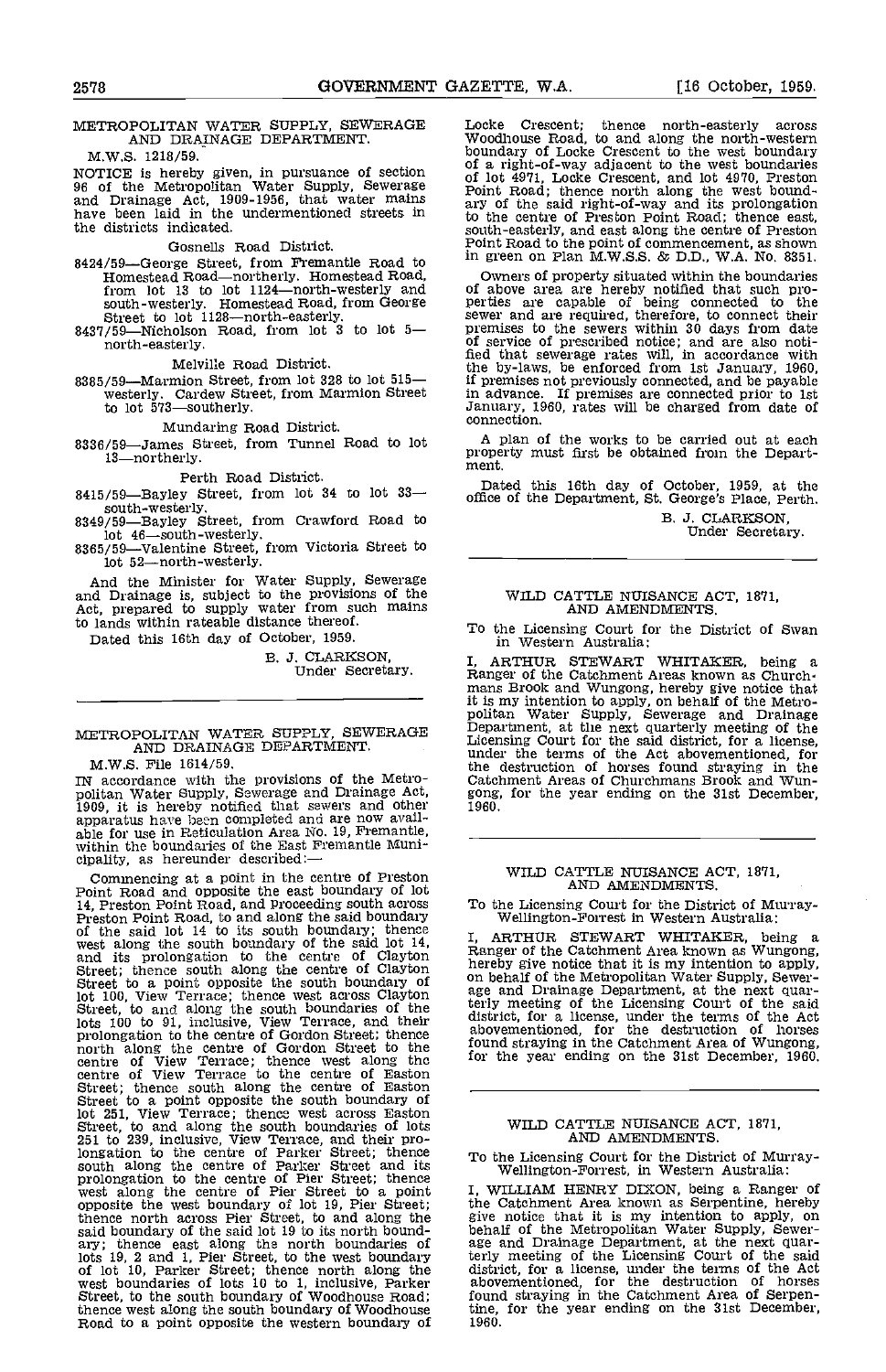# WILD CATTLE NUISANCE ACT, 1871, AND AMENDMENTS.

To the Licensing Court for the District of Swan, in Western Australia:

I, HAROLD HENRY BARKER, being a Ranger THENRY BARKER, being a Ranger THE Brook and Wungong, hereby give notice that it is my intention to apply, on behalf of the Metropoliton Water Supply, Sewerage and Drainage Depart-<br>ment, at the next quarterly meeting of the Licens-<br>ti ing Court for the said district, for a license, under pe the terms of the Act aboveinentioned, for the de- struction of horses found straying in the Catch- ment Areas of Churchmans Brook and Wungong, for the year ending on the 31st December, 1960.

# WILD CATTLE NUISANCE ACT, 1871, AND AMENDMENTS.

To the Licensing Court for the District of Swan, in Western Australia:

I, JOHN ROWLAND GILES, being a Ranger of the Catchment Areas known as Victoria, Kangaroo Gully and Canning, hereby give notice that it is  $\frac{1}{2}$  in the mass of the Metro-politan Water Supply, Sewerage and Drainage Department, at the next quarterly meeting of t the destruction of horses found straying in the Catchment Areas of Victoria, Kangaroo Gully and Near ending, for the year ending on the 31st Decem-<br>ber, 1960.

## WILD CATTLE NUISANCE ACT, 1871, AND AMENDMENTS.

To the Licensing Court for the District of Murray- Wellington-Forrest, in Western Australia:

I, JOHN ROWLAND GILES, being a Ranger of the The Catchment Area known as Canning, hereby give neglec<br>notice that it is my intention to apply, on behalf the all<br>of the Metropolitan Water Supply, Sewerage and subsec<br>Drainage ing of the Licensing Court of the said district, for a license, under the terms of the Act above- mentioned, for the destruction of horses found straying in the Catchment Area of Canning, for the year ending 31st December, 1960.

# WILD CATTLE NUISANCE ACT, 1871, AND AMENDMENTS.

To the Licensing Court for the District of Swan, in Western Australia:

I, JOSEPH GEORGE NICHOLLS, being a Ranger <sup>No</sup><br>of the Catchment Areas known as Victoria, Kan-<br>garoo Gully and Canning, hereby give notice that Example and but the same of the pures in the same of the same Metropolitan Water Supply, Sewerage and Drain-<br>Metropolitan Water Supply, Sewerage and Drain-<br>age Department, at the next quarterly meeting of occupi<br>the Licens tioned, for the destruction of horses found straying in the Catchment Areas of Victoria, Kangaroo flamma<br>Gully and Canning, for the year ending on the accordions<br>31st December, 1960.

# WILD CATTLE NUISANCE ACT, 1871, AND AMENDMENTS.

To the Licensing Court for the District of Murray- Wellington-Forrest, in Western Australia:

I, JOSEPH GEORGE NICHOLLS, being a Ranger The of the Catchment Area known as Canning, hereby is a first give notice that it is my intention to apply, on and the behalf of the Metropolitan Water Supply, Sewer-<br>age and Drainage Department, at the next quar-<br>of terly meeting of the Licensing Court of the said<br>district for a license, under the terms of the Act<br>abovementioned, for the destruction of horses<br>found straying in the Catchment Area of Canning,<br>for the year ending on the

# MUNICIPAL CORPORATIONS ACT, 1906.

Municipality of Cottesloe.

# Temporary Closure of Street.

THE Council of the Municipality of Cottesloe has received application from the Overseas Telecom-<br>munications Commission (Australia) for the tem-<br>porary closing of Marmion Street by means of<br>unlocked swing gates. The reason for this application is the unauthorised dumping of rubbish by persons unknown. Further information may be obtained at the Council Chambers.

Traffic on this portion of Marmion Street is slight and there is no through road.

A license is being sought for the erection of unlocked swing gates on Marinion Street south of Cable Street and between Cottesloe Lots 154 and 155. The period of the license to be three years.

This notice is given in accordance with section 270 of the Municipal Corporations Act, 1906.

D. G. HILL,<br>Town Clerk.

# BUSH FIRES ACT, 1954-1957. (Section 33.)

# 000malling Road Board.

### Notice to Owners and Occupiers of Land.

UNDER the provisions of the Bush Fires Act, 1954-1957, all owners and/or occupiers of land in the Goomalling Road District are required on or before the 31st October, 1959, to prepare and thereafter maintain an effective f the 31st October, 1959, to prepare and thereafter<br>maintain an effective fire-break to a width of not<br>less than ten (10) feet around the boundaries<br>of all crop and grass paddocks. Where the land<br>adjoins a railway line the f the above width.

The owner or occupier of land who fails or neglects to comply with the regulation made in the above notice is guilty of an offence under subsection (3) of section 33, and is liable to a penalty of not less than five pounds nor more than one hundred pounds.

By order of the Board,

F. M. COATE, Secretary.

# BUSH FIRES ACT, 1954-1957. Goomalling Road Board.

Notice to all Owners and/or Occupiers of Land in all the Townsites within the Goomalling Road District.

PURSUANT to the powers contained in section 33 of the Bush Fires Act, 1954-1957, all owners and/or occupiers of property in townsites within the Goomalling Road District are required on or be- fore the 31st October, 1959, to remove from the land owned or occupied by them all bush or in-<br>flammable material or to clear fire-breaks in<br>accordance with the following:—

- Where the land is vacant and no buildings are erected all bush and inflammable material shall be removed.
- (2) If buildings are erected on the land such buildings shall be immediately surrounded by a fire-break cleared of all inflammable material to a width of not less than 10 feet.

The penalty for failure to comply with this order<br>is a fine of not less than £5 or more than £100,<br>and the Board may have the works carried out at tion to any penalties which may be inflicted for failure to comply with the order.

> F. M. COATE, Secretary,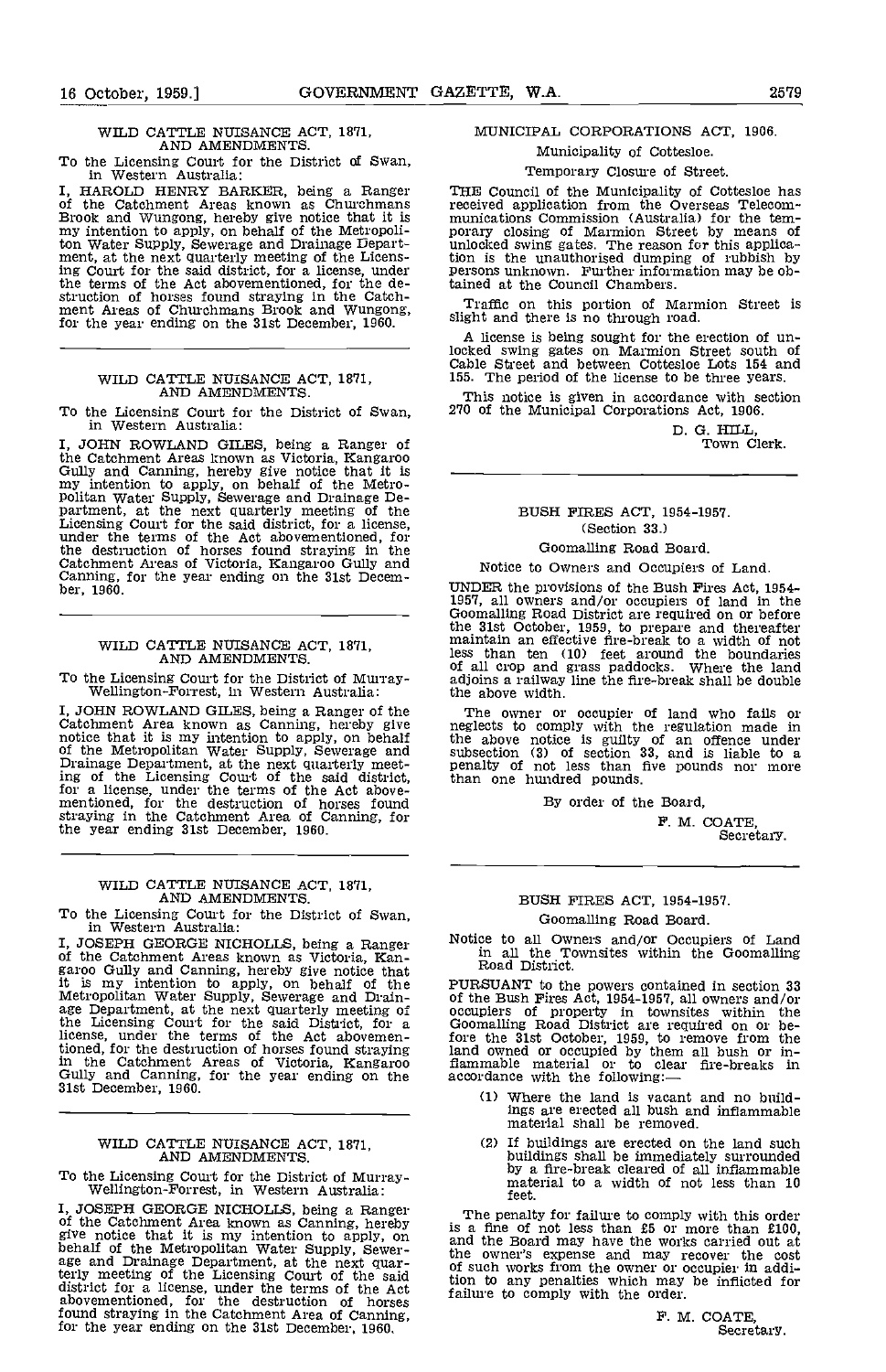# BUSH FIRES ACT, 1954-1958. (Section 33).

# Gosnells Road Board.

Notice to Owners and/or Occupiers of Land in the Gosnells Road District.

1. PURSUANT to the powers contained in section Toy 33 of the Bush Fires Act, 1954-1958, you are hereby site loid of any required, on or before 30th November, 1959, to of any plough, cultivate, scarify or otherwise clear of all inflammable material firebreaks not less than six is dra inflammable material firebreaks not less than six<br>feet wide in the following positions and on the land owned or occupied by you:-

- land.
- (b) Immediately surrounding all buildings on the land.
- (c) In any other position required by a fire the particle officer.

2. If it is impracticable for any reason to clear  $\overline{B}$ <br>firebreaks in the position required by this notice the approval of a fire control officer must be obtained to provide them in n alternative posi-tion.

The clearing of all inflammable material between the boundary of the property and any con- structed road bounding the property shall be deemed to be a sufficient firebreak for that boundary in lieu of the firebreak required in paragraph  $1 \text{ (a)}$ .

The clearing of a firebreak not less than six feet wide on the boundary of Crown land or a reserve being the common boundary with the pro-<br>perty shall be accepted as complying with the cultive<br>requirements of paragraph 1 (a). The mable

5. The penalty for failing to comply with this or occupied by  $\frac{1}{2}$  order is a fine of not less than £5 or more than  $\frac{1}{2}$  mmediately surface is a person in default is also liable, whether has haystacks or £100, and a person in default is also liable, whether prosecuted or not, to pay to the Board the cost of performing the work directed in this order if it is not carried out by the owner or occupier by the date required by this notice.

If the requirements of this notice are carried T<sub>f</sub> out by burning such burning must be in accordance  $\frac{H}{\text{fire}}$  and the with the relevant provisions of the Bush Fires Act.

Dated this 12th day of October, 1959.

By order of the Board,

H. W. WALKER,<br>Secretary.

# BUSH FIRES ACT, 1954-1958. (Section 33.)

#### Drakesbrook Road Board.

Notice to Owners and Occupiers of Land in the Drakesbrook Road District.

PURSUANT to the powers contained in section 33<br>of the above Act you are hereby required, on or<br>before the 1st day of December, 1959, to plough,<br>cultivate, scarify or otherwise clear of all inflam-<br>mable material firebreaks wide in the following positions on the land owned<br>or occupied by you:---

- Inside and along the boundaries of all land used for pasture.<br>In mediately surrounding all land under
- crop.
- Within five chains of the perimeter of all buildings on the land.  $(3)$

If it is impracticable for any reason to clear fire- breaks in the positions required by this notice the approval of the Board must be obtained to provide mall them in an alternative situation.

will be accepted as complying with the require-<br>ments of this notice so far as it applies to the ment common boundary between the land of any owner money is<br>or occupier and the abutting lands referred to Goomal<br>hereunder:— last pu

(a) Where the land of an owner or occupier of abuts on a declared road and the owner or occupier has burned or cleared the bush between the road formation and the common boundary.

(b) Where the land of an owner or occupier abuts on Crown land or a reserve and the owner or occupier has cleared a firebreak not less than six feet wide on the Crown land or reserve along the common boundary.

Townsites.—Owners and occupiers of all town-<br>site lots in the district are required to clear them of any accumulation of inflammable material.

Spark Arresters.—The attention of tractor owners<br>is drawn to the provisions of the Act regarding efficient spark arresters.

(a) Inside and along the boundaries of the  $\frac{1}{2}$  integrom is the boundaries of the  $\frac{1}{2}$  trict are from 15th December, 1959, to 13th March, The prohibited times for all burning in the district are from 15th December, 1959, to 13th March, 1960, inclusive, except on the coastal strip, where the time is from 31st December, 1959, to 13th March, 1960, inclusive.

Dated this 8th day of October, 1959. By order of the Board,

A. G. B. ARMSTRONG, Secretary.

# BUSH FIRES ACT, 1954. Capel Road Board.

Notice to Owners and Occupiers of Land in the Capel Road District.

PURSUANT to the powers contained in section 33<br>of the above Act, you are hereby required on or<br>before the 16th day of November, 1959, to plough,<br>cultivate, scarify or otherwise clear of all inflam-<br>mable material, firebrea

Immediately surrounding all buildings and haystacks or within five chains of the perimeter of all buildings and haystacks on the land.

Inside and along the boundaries of all land used for pasture abutting public roads.

If it is impracticable for any reason to clear firebreaks in the position required by this notice, the approval of the Board must be obtained to provide them in an alternative situation.

Firebreaks in the situation described hereunder will be accepted as complying with the require-<br>ments of this notice so far as it applies to the common boundary between the land of any owner or occupier and the abutting lands referred to hereunder:—

Where the land of an owner or occupier abuts on Crown land or a reserve and the owner or occupier has cleared a firebreak not less than six feet svide on the Crown land or less than six feet wide on the Crown land or<br>reserve along the common boundary.

Dated this 12th day of October, 1959.

By order of the Board,

W. M. WRIGHT, Secretary.

# ROAD DISTRICTS ACT, 1919-1956. Goomalling Road Board.

# Notice of Intention to Borrow.

Proposed Loan (No. 16) of £1,475.

NOTICE is hereby given that the Goomalling Road Board proposes to borrow the sum of £1,475 to be expended on works and undertakings in the Goo- maIling Road Board District, the said works being bituminous surfacing of roads.

Firebreaks in the situations described hereunder really a specifications and anti-estings and a state-<br>ment showing the proposed expenditure of the<br>money are open for inspection at the office of the Holomalling Road Board for one month after the last publication of this notice, during ordinary office hours.

The amount of £1,475 is proposed to be raised by the sale of debentures, repayable with interest by 10 half-yearly instalments over a period of five years after the date of issue thereof, in lieu of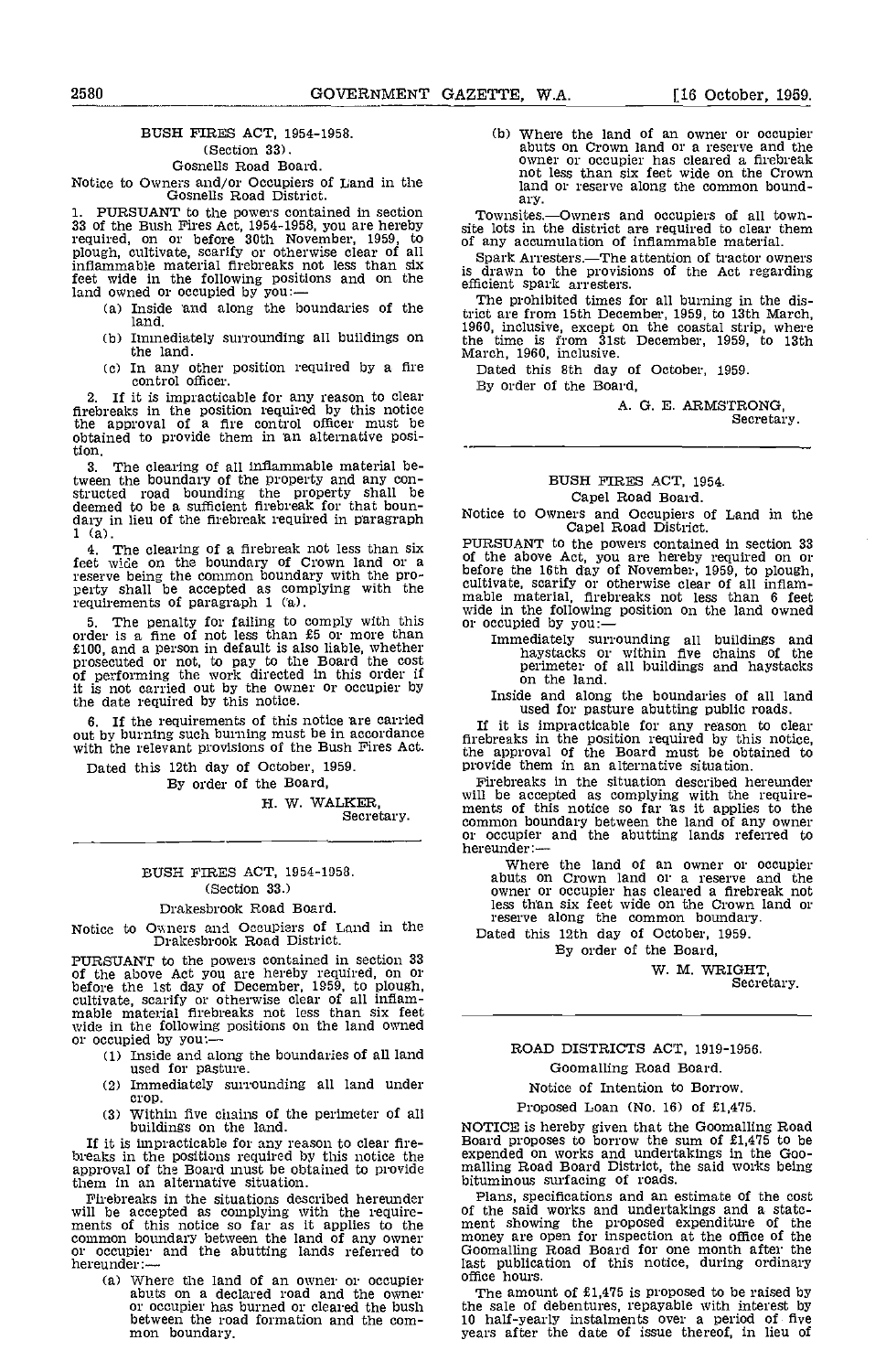the formation of a sinking fund. The debentures years<br>shall bear interest at a rate not exceeding five the f<br>pounds seven shillings and six pence (f.5 7s. 6d.) shall<br>per cent, per annum, payable half-yearly. The pound amount of the said debentures with interest thereon shall be paid at the office of the Board, Goomal-ling.

The works and undertakings for which the loan ling.<br>is proposed to be raised, will, in the opinion of The the Board, be of special benefit to the North Ward  $\frac{1}{15}$  pro of the Goomalllng Road District and any loan rate applicable to such loan will be levied on the rate- able land within the said North Ward.

Dated the 5th day of October, 1959.

E. J. WATERHOUSE,<br>Chairman.

F. M. COATE, Secretary.

# ROAD DISTRICTS ACT, 1919-1956.

Goomalling Road Board.

Notice of Intention to Borrow. Proposed Loan (No. 17) of £900.

NOTICE is hereby given that the Goomalling Road Board proposes to borrow the sum of £900 to be expended on works and undertakings in the Goo- mailing Road Board District, the said works being bituminous surfacing of roads.

Plans, specifications and an estimate of the cost<br>of the said works and undertakings and a state-<br>ment showing the proposed expenditure of the<br>ment showing the proposed expenditure of the<br>money are open for inspection at Goomalling Road Board for one month after the last publication of this notice, during ordinary office hours.

the sale of debentures, repayable with interest by<br>
10 half-yearly instalments over a period of five<br>
years after the date of issue thereof, in lieu of<br>
the formation of a sinking fund. The debentures<br>
shall bear interest ling.

The works and undertakings for which the loan is proposed to be raised, will, in the opinion of the Board, be of special benefit to the South Ward of the Goomalling Road District and any loan rate applicable to such loan will be levied on the rate- able land within the said South Ward,

Dated the 5th day of October, 1959.

J. WATERHOUSE.

Chairman. F. M. COATE,

Secretary.

# ROAD DISTRICTS ACT, 1919-1956. Goomalling Road Board.

Notice of Intention to Borrow.

Proposed Loan (No. 18) of £1,125.

NOTICE is hereby given that the Goomalling Road instalments of principal and interest. Purpose:<br>Board proposes to borrow the sum of £1,125 to be expended on works and undertakings in the Goo- under the Main Roads Departmen

Plans, specifications and an estimate of the cost<br>of the said works and undertakings and a state-<br>ment showing the proposed expenditure of the<br>money are open for inspection at the office of the<br>Goomalling Road Board for on office hours.

The amount of £1,125 is proposed to be raised by the sale of debentures, repayable with interest by 10 half-yearly instalments over a period of five

years after the date of issue thereof, in lieu of the formation of a sinking fund. The debentures<br>shall bear interest at a rate not exceeding five<br>pounds seven shillings and six pence (£5 7s, 6d.)<br>per cent. per annum, payable half-yearly. The<br>amount of the said debentures on shall be paid at the office of the Board, Goomal-ling.

The works and undertakings for which the loan is proposed to be raised, will in the opinion of the Board, be of special benefit to the Central Ward rate applicable to such loan will be levied on the rateable land within the said Central Ward.

Dated the 5th day of October, 1959.

E. J. WATERHOUSE,<br>Chairman.

F. M. COATE, Secretary.

# DARDANUP ROAD BOARD.

Notice of Intention to Borrow £5,600.

#### Proposed Loan No. 15.

PURSUANT to section 298 of the Road Districts Forward and Barl and Board hereby<br>gives notice that it proposes to borrow money by<br>the sale of Debentures, on the following terms<br>and for the following purposes: £5,600 for 15 years

The amount of £900 is proposed to be raised by Board, be of benefit to portion of the Dardanup the sale of debentures, repayable with interest by Road District, namely Eaton. The works and undertakings for which the loan is proposed to be raised will, in the opinion of the

Any loan rate applicable to such loan will be levied only on rateable land within the boundaries of Leschenault Location 6.

Plans, specifications, estimates and the state- ment required by section 297 are open for inspection at the office of the Board during usual busi- ness hours for one calendar month after the last publication of this notice.

Dated this 12th day of September, 1959.

D. T. GARBELINI, Chairman. R. M. HARDISTY, Secretary.

# DARDANUP ROAD BOARD.

Notice of Intention to Borrow £1,500.

Proposed Loan No. 16.

PURSUANT t0 section 298 of the Road Districts Act, 1919-1951, the Dardanup Road Board hereby gives notice that it proposes to borrow money by the sale of Debentures, on the folloiwng terms and for the following purposes: $-f1,500$  for six years at interest not exceeding 5<sup>3</sup> per cent, payable at the office of the Board, Dardanup, by half-yearly instalments of principal and interest. Purpose: Preparation and bituminous surfacing of roads under the Main Roads Department Contributory Bitumen Scheme.

Plans, specifications, estimates and the state- ment required by section 297 are open for inspection at the office of the Board during usual busi- ness hours for one calendar month after the last ness hours for one calendar month after the last publication of this notice.

Dated this 12th day of September, 1959.

D. T. GARBELINI, Chairman. R. M. HARDISTY,<br>Secretary.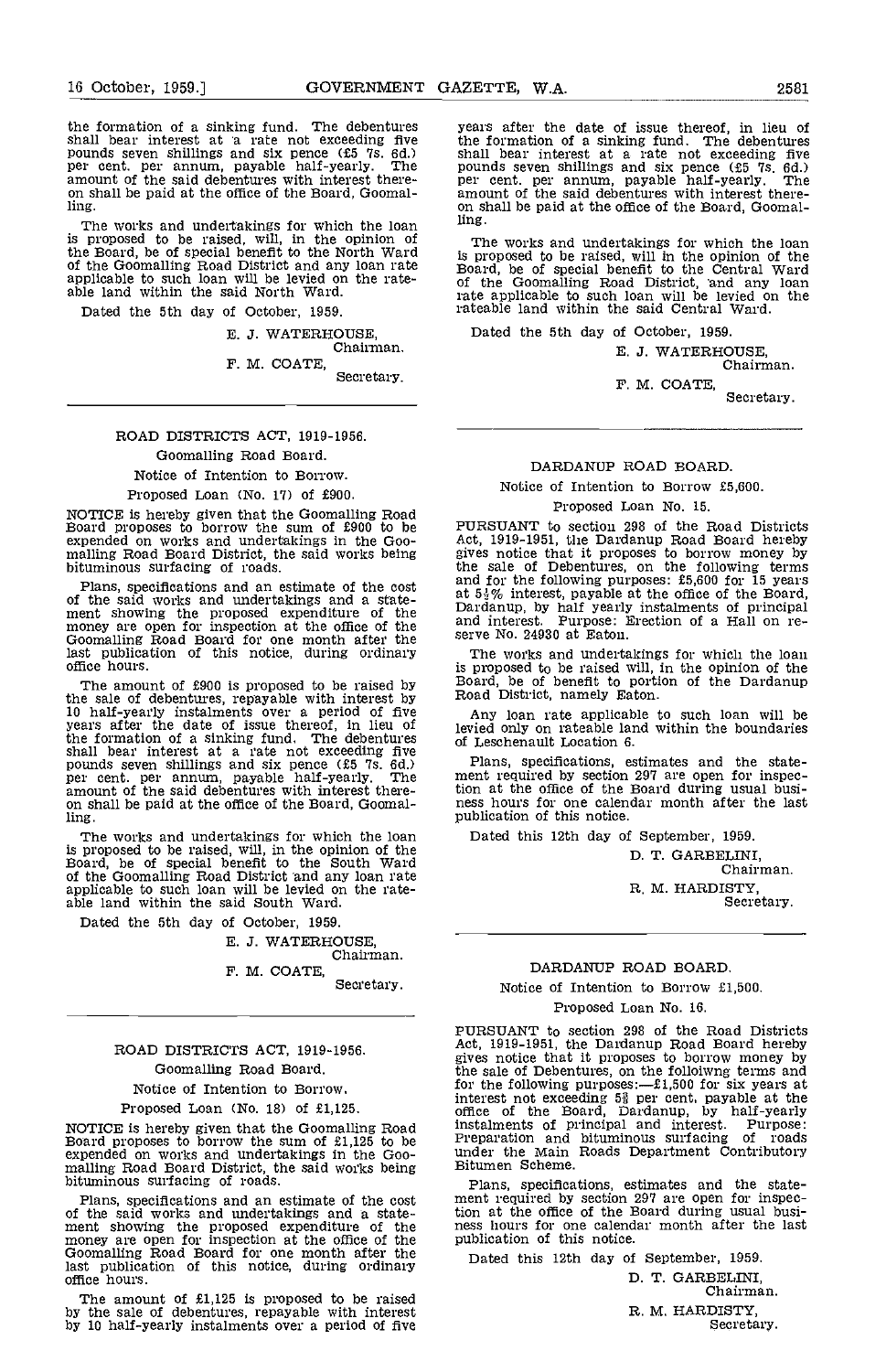# MARRADONG ROAD BOARD. Notice of Intention to Borrow. Proposed Loan No. 11.

PURSUANT to section 298 of the Road Districts Act, 1919-1954, the Marradong Road Board hereby gives notice that it proposes to borrow money, by the sale of debentures, on the following terms and  $L.G$ for the following purposes: £3,300, for five years, at a rate of interest not exceeding £5 10s. per annum, payatle at the office of the Board, Bod-<br>aington, by half-yearly instalments of principal and the trace interest. Purposes: Improvements to Marradong to training District Memorial Sports Ground (£1,000); purchase Road iand of new tip truck (£2,300).

The works and undertakings for which the loan<br>is proposed to be raised will, in the opinion of the<br>Board, be of special benefit to the whole of the<br>Marradong Road District, and any rate applicable to such loan will be levied on all rateable land<br>within the whole of the Marradong Road District.

Plans, specifications, estimates and the statement required by section 297 of the Act are open for  $\epsilon_{\text{hot}}$ inspection at the office of the Board, during usual the earth business hours, from 12th October, 1959, until 4th a point November, 1959.

G. L. STAGBOUER, Chairman. R. GWYNNE,

Secretary.

# TABLELAND ROAD BOARD. Traffic Inspector. MELVILLE FRANK SHEEHAN, of Wittenoom, has been appointed Traffic Inspector to the Tablelands Road Board as from the 12th day of August, 1959.

0. A. ALLAN, Chairman. M. F. SHEEHAN Secretary.

# BRUCE ROCK ROAD BOARD.

IT is hereby notified that Messrs. Noel Norrish it is in McDonald, Francis Phillip Jago and Thomas Harry it is the Price have been appointed Traffic Inspectors for the the above district.

3. M. STEWART, Chairman.

# ROAD DISTRICTS ACT, 1919. Northampton Road Board Revesting of Land.

THE Northampton Road Board has submitted an Plan application to the Minister for Local Government<br>seeking the revesting in the Crown, under section 286EA of the Road Districts Act, of the under-<br>mentioned allotments. Persons having an interest in the allotments concerned, either as proprietor or as holder of an encumbrance, are requested to sub- mit any objection direct to me within one month from the date of publication of this notice in the  $G(1)$  Trans be placed before the Minister.

6th October, 1959.

A. E. WHITE,<br>Acting Secretary for Local Government.

# Schedule.

Lot 3 of Victoria Location 207, Plan 2, Certificate of Title Volume 5, folio 51, Registered Pro-<br>prietor Emily Glass, the wife of William Charles along<br>prietor Emily Glass, the wife of William Charles weste<br>Glass, of Sout

Encumbrances.--- Mines and minerals reserved to Edward Ridley, his heirs and assigns.

Lot 4 of Victoria Location 207, Plan 2, Certifi-<br>
cate of Title Volume 5, folio 53, Registered Pro- prietor Matthew Ritchie of Northampton, military (a) All that portion of land bounded by lines pensioner.

Encumbrances.Mines and minerals reserved to Edward Ridley, his heirs and assigns.

# ROAD DISTRICTS ACT, 1919. Perth Road Board.

# Alteration to Wards.

Notice of Intention.

# Department of Local Government,<br>Perth, 21st September, 1959.<br>L.G. 785/52.

L.G. 785/52. IT is hereby notified for general information that it is the intention of His Excellency the Governor, under the provisions of the Road Districts Act, 1919, to transfer from the Osborne Ward of the Perth Road District to the Inglewood Ward thereof, the land described in the Schedule hereto.

(Sgd.) L. A. LOGAN,<br>Minister for Local Government.

# Schedule.

All that portion of land bounded by lines starting at the intersection of the prolongation north- easterly of the centre line of Nollamara Avenue and the eastern boundary of Perthshire Location Au, as shown on Land Titles Office Deposited Plan 7012, a point on the common boundary between Osborne and Inglewood Wards, and extending southerly along that common boundary to its intersection with the centre line of Flinders Street; thence enerally north-north-westerly along that centre<br>line to its intersection with the centre line of Nollamara Avenue aforesaid and thence generally north-easterly along that centre line and onwards to the starting point. (Public Plan 1A/40.)

# ROAD DISTRICTS ACT, 1919.

Gnowangerup and Nyabing-Pingrup Road Districts.

- Severance and Annexation of Land.
	- Notice of Intention.<br>Department of Local Government,
		- Perth, 21st September, 1959.

L.G. 322/52, 1536/52.<br>IT is hereby notified for general information that it is the intention of His Excellency the Governor, under the provisions of the Road Districts Act, 1919,  $\text{to}$   $\text{to}$ 

- sever from the Gnowangerup Road District and annex to the Nyabing-Pingrup Road District the land described in Schedule "A" hereto;
- sever from the Nyabing-Pingrup Road Dis-District the land described in Schedule "B" hereto.

Plan showing the proposed alterations may be perused at the office of the Department of Local Government, Perth. (Sgd.) L. A. LOGAN, Minister for Local Government.

# Schedule "A."

Transfer of Territory from Gnowangerup Road District to Nyabing-Pingrup Road District.

All that portion of land bounded by lines starting<br>at the intersection of the western boundary of Kent Location 1437 and the present road district com-<br>mon boundary and extending easterly along that<br>boundary to the eastern boundary of location 1434; that location and onwards to the eastern boundary of location 1435; thence southerly and westerly along boundaries of that location and onwards westerly along southern boundaries of locations 1436 and 1437 aforesaid, to the south-western corner of the lastmentioned location and thence northerly of the lastmentioned location and thence northerly<br>along the western boundary of that location to the starting point.

# Schedule "B."

(a) All that portion of land bounded by lines starting at the intersection of the present road district common boundary and the easternmost west- ern boundary of Kent Location 1379 and extending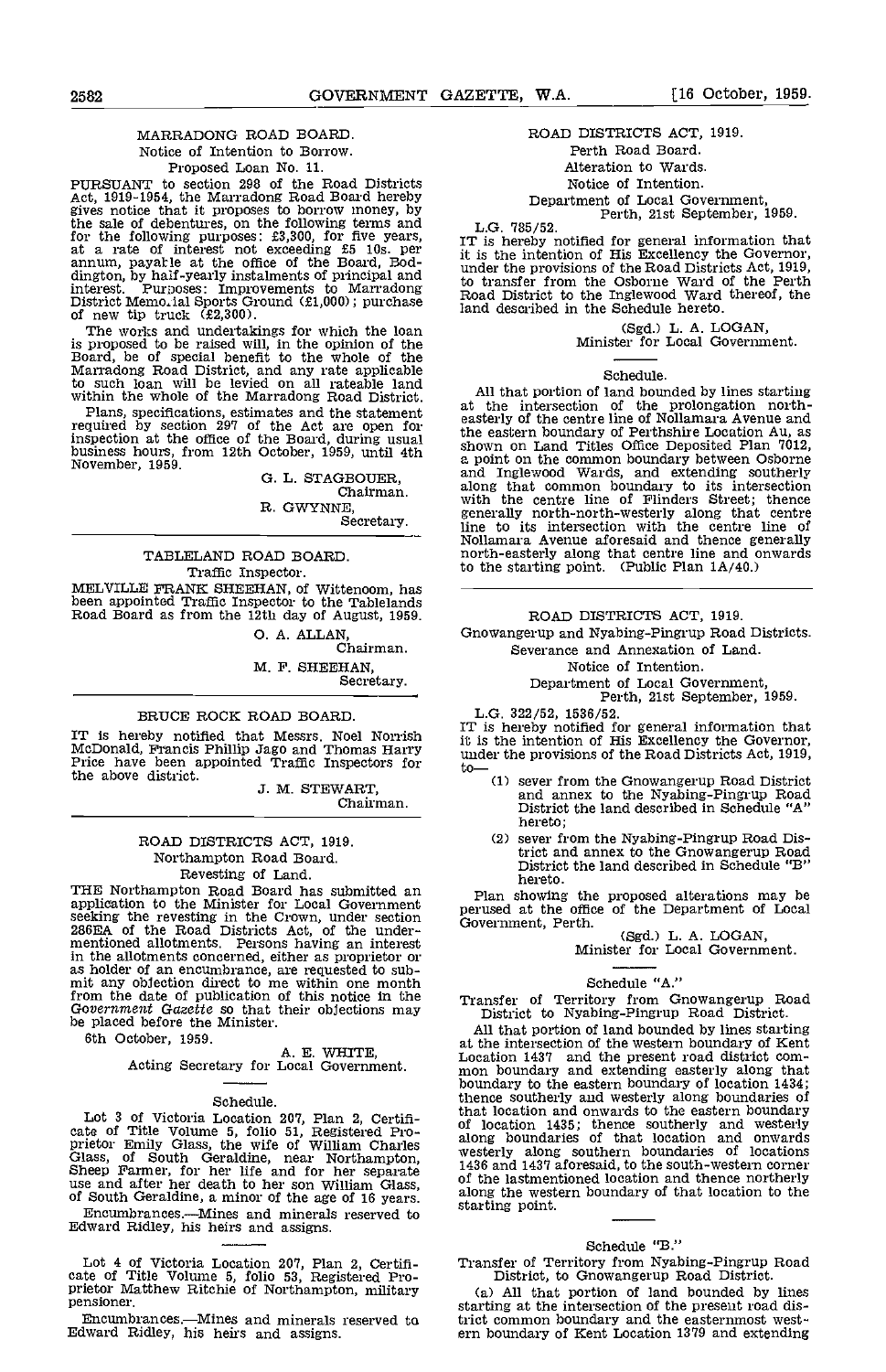northerly and easterly along boundaries of that location and onwards easterly along the northern carrie<br>boundary of location 1386 to its north-eastern The corner; thence southerly along the eastern bound-<br>ary of that location to its intersection with the present district common boundary aforesaid and by the thence westerly along that boundary to the starting prised point.

(b) All that portion of land bounded by lines starting at the north-western corner of Kent Location 1377 and extending easterly along the northern tion 1377 and extending easterly along the northern<br>boundary of that location and onwards to the<br>eastern side of an unsurveyed three-chain road,<br>passing along the eastern boundary of that location;<br>thence southerly along thence westerly along that boundary to the western<br>boundary of location 1377 aforesaid and thence<br>northerly along that boundary to the starting point.<br>(Public Plans 418/80 and 419/80.) THE 1

# FRUIT GROWING INDUSTRY (TRUST FUND)  $\int_{0}^{2\pi}$ ACT, 1941-1956.

Department of Agriculture,<br>Perth, 12th October, 1959.<br>I, the undersigned, Crawford Nalder, Minister for I, the undersigned, Crawford Nalder, Minister for  $R$ .<br>Agriculture, in pursuance of subsection (5) of sec-<br>tion 17 of the Fruit Growing Industry (Trust and<br>Fund) Act, 1941-1956, and in accordance with the to n recommendation of the Fruit Growing Industry absence<br>Trust Fund Committee constituted under the said O'Neill<br>Act, do hereby declare that, as from and includ-<br>1959. ing the 1st day of November, 1959, and until this notice is subsequently amended or revoked, the rate of the contribution upon which shall be assessed the amount of contribution which shall be payable by the growers under and in accord- ance with the said section 17, shall be as follows:

Apples and Pears: 14d. per bushel.

Stone Fruits:  $1/2d$ . per bushel and pro rata for cases or lots of three-quarter, one-half bushel or tray contents. bushel or tray contents. Citrus Fruits (other than lemons used solely

for factory purposes): 1d. per bushel.

Lemons used solely for factory purposes:  $\frac{1}{2}d$ .<br>per bushel.

Dated this 12th day of October, 1959.

C. NALDER, Minister for Agriculture.

# VERMIN ACT, 1918-1958.

### Kojonup Vermin District.

NOTICE is hereby given pursuant to section 102A Second of the Vermin Act, 1918-1958, that it is proposed to use Sodium Fluoroacetate ("1080") in the Ver-<br>min District of Kojonup for the poisoning of rabbits.

From the 2nd day of November, 1959, until<br>further notice is published, the taking of rabbits<br>or catching by any means except by poisoning is<br>prohibited. Rabbits taken in breach of this pro-<br>hibition are likely to endanger to human health or life, if consumed as food.

A person who takes or attempts to take rabbits in the vermin district of Kojonup after the 2nd of November, 1959, and before publication of a further notice cancelling this prohibition commits an offence against the Vermin Act, 1918-1958. an offence against the Vermin Act,  $1918-1958$ .<br>Penalty: Maximum of £100.

G. K. BARON HAY,<br>Chairman, Agriculture Protection Board.

# VERMIN ACT, 1918-1958.

#### Gingin Vermin District.

NOTICE is hereby given under section 98 of the<br>
Vermin Act, 1918-1958, that all owners and/or<br>
occupiers of any holding either owned, rented or<br>
leased within the whole of the Gingin Vermin<br>
District shall, on the 23rd No holdings and upon the roads bounding and inter- secting such holdings.

The work shall be continued and systematically carried out until the 23rd day of December, 1959.<br>The means to be adopted shall be "free feeding"

The means to be adopted shall be "free feeding"<br>with unpoisoned baits in well-defined trails for<br>no less than three nights in succession, followed by the laying of poisoned baits. Baits to be com-prised of oats or applies with "1080" poison.

G. K. BARON HAY, Chairman, Agriculture Protection Board.

# APPOINTMENTS.

(Under Section 6 of the Registration of Births, Deaths and Marriages Act, 1894-1956.)

Registrar General's Office, Perth, 14th October, 1959.

THE following appointments have been approved:-

R.G. No. 163/57—Constable Ronald John Sparks, as Assistant District Registrar of Births and Deaths for the Sussex Registry District, to maintain an office at Margaret River, during the absence on leave of Constable William Alove Dickinson; appointment to date from 5th October, 1959.

R.G. No. 161/57—Sergeant Stephen Monger<br>Strahan, as Assistant District Registrar of Births<br>and Deaths for the Blackwood Registry District,<br>to maintain an office at Manlimup, during the<br>absence on leave of Sergeant Douglas

E. J. BROWNFIELD Registrar General.

# REGISTRATION OF MINISTERS. (Pursuant to Part III of the Registration of Births, Deaths and Marriages Act, 1894-1956.)

Registrar General's Office, Perth, 14th October, 1959.

Appointment.<br>IT is hereby published, for general information,<br>that the undermentioned minister has been duly registered in this office for the Celebration of Mar- riages throughout the State of Western Australia:-

R.G. No.; Date; Name; Address of Residence; Registry District.

# The Baptist Union of Western Australia Incorporated.

2065/59; 6/10/59; Rev. Maurice Clifford Lee; Second Avenue, Mount Lawley; Perth. 87

#### Cancellations.

IT is hereby published, for general information, that the names of the undermentioned ministers have been duly removed from the register in this office of ministers registered for the Celebration of Marriages throughout the State of Western Australia:-

R.G. No.; Date; Name; Address of Residence; Registry District.

### Roman Catholic.

2064/59; 6/10/59; Rev. Francis O'Regan; St. Joseph's Presbytery, Salvado Road, Wembley; Perth.

# Church of England.

- 700/57; 1/10/59; Rev. Canon Frederick James Boxall; The School House, Boyanup; Welling-ton.
- 700/57; 18/6/59; Venerable Evelyn Herbert Strug- nell; Wilson Inlet, via Denmark; Plantagenet. 700/57; 30/4/59; Rev Frank Todhunter; The Rec-
- 700/57; 30/4/59; Rev. Frank Todhunter; The Rectory, Wagin; Katanning.
	- Methodist Church of Australasia Western Australia Conference.
- 2047/58; 30/9/59; Missioner Robert Stuart Lecky; 66 Webster Street, Nedlands; Perth.

E. J. BROWNFIELD.

Registrar General,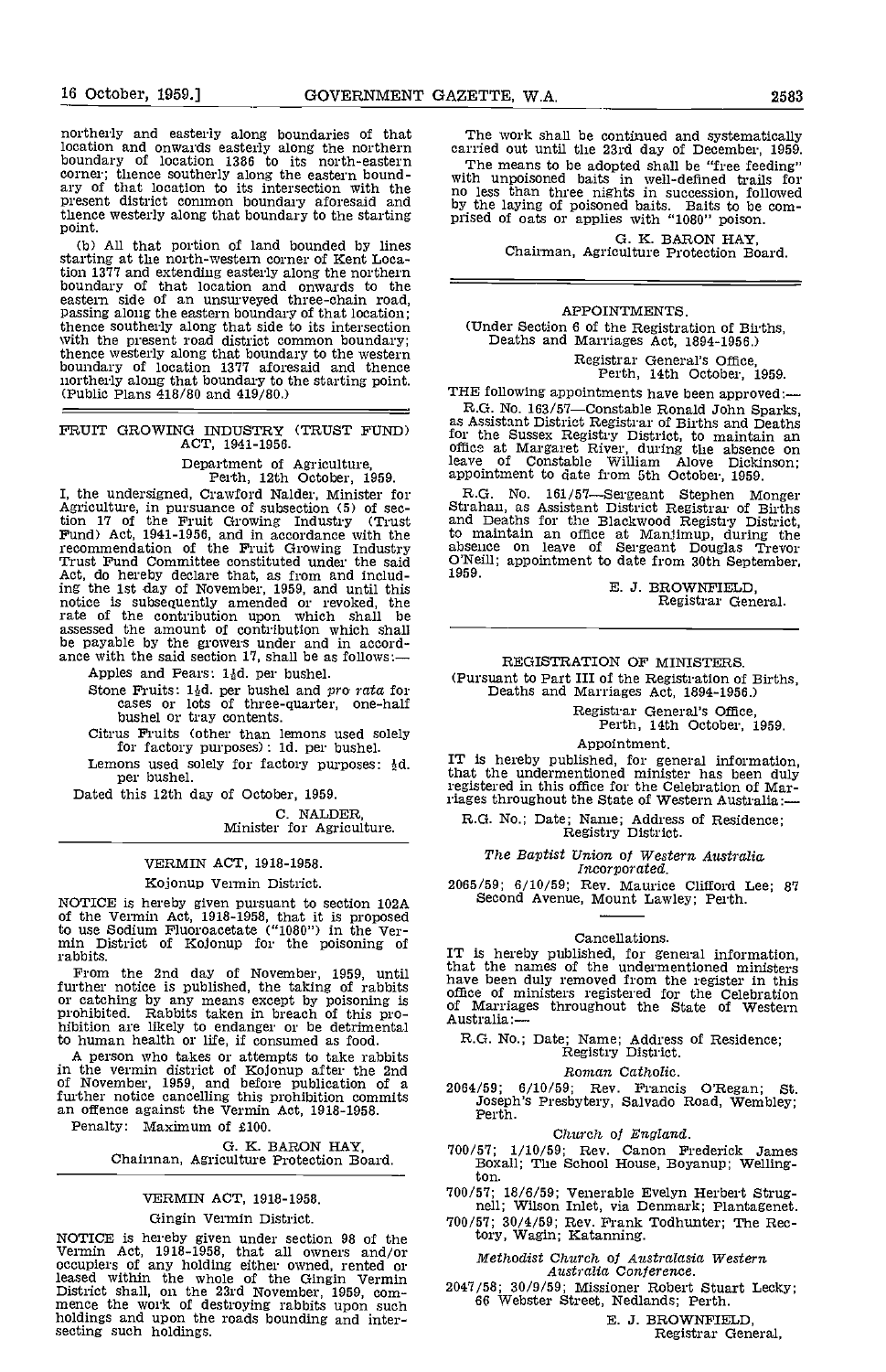# WESTERN AUSTRALIAN GOVERNMENT TENDER BOARD

Tenders for Government Supplies

| Date of<br>Advertising |                  | Schedule<br>No. |          | Supplies Required                                                                                                                       | Date of<br>Closing |
|------------------------|------------------|-----------------|----------|-----------------------------------------------------------------------------------------------------------------------------------------|--------------------|
| 1959                   |                  |                 |          |                                                                                                                                         | 1959               |
| 29<br>Sept.            |                  | 741A, 1959      |          | Piezometer Control Panel for Serpentine Main Dam<br>$\cdots$                                                                            | 22<br>Oet.         |
| 29<br>Sept.            |                  |                 |          |                                                                                                                                         | 22<br>Oet.         |
| 29<br>Sept.            |                  | 749A, 1959†     | $\cdots$ | $\cdots$<br>$\cdots$                                                                                                                    | 22<br>Oet.         |
| Oet.                   | $\boldsymbol{2}$ | 751A, 1959      | $\cdots$ | $\cdots$<br>                                                                                                                            | 22<br>Oet.         |
| Oet.                   | 6                | 753A, 1959      | 1.11     | Aluminium caravans for Metropolitan Water Supply, Sewerage and Drainage                                                                 |                    |
|                        |                  |                 |          | Department<br>and the same<br><b>Seat of the State</b><br><b>Service</b> Contractor<br>$\mathbf{r}$<br>$\cdots$<br>$\cdots$<br>$\cdots$ | 22<br>Oet.         |
| Oct.                   | 6                | 758A, 1959      | $\cdots$ | One only 10 foot header $\dots$ $\dots$ $\dots$<br>$\ldots$ . $\ldots$<br>$\sim$ $\sim$<br>$\cdots$<br>                                 | 22<br>Oet.         |
| Oct.                   | 9                | 783A, 1959      | $\cdots$ | 3-ton Tip Truck with Hydranlic Hoist<br>$\ldots$ . $\ldots$ . $\ldots$<br>$\cdots$                                                      | 22<br>Oet.         |
| Oct.                   | 9                | 780A, 1959      | $\cdots$ | Bucket Traps for Royal Perth Hospital<br>$\cdots$<br>                                                                                   | 22<br>Oet.         |
| Oct.                   | 13               | 788A, 1959      | $\cdots$ |                                                                                                                                         | 22<br>Oet.         |
| Oct.                   | 22               | 804A, 1959      |          |                                                                                                                                         |                    |
|                        |                  |                 | .        | $\cdots$                                                                                                                                | 22<br>Oet.         |
| Sept.                  | 25               | 721A, 1959†     |          | $\cdots$<br>$\cdots$ $\cdots$                                                                                                           | 29<br>Oet.         |
| Oet.                   | 6                | 746A, 1959      | $\cdots$ | $\cdots$<br>Supply and delivery of diesel shunting locomotives for the North-West<br>$\mathbf{r}_{\text{max}}$                          | 29<br>Oet.         |
| Oet.                   | Ω                | 773A, 1959      | $\cdots$ | Electric Cooking Equipment-K.E.M.H., Subiaco<br>المتعدد المتنفي المتنفي                                                                 | 29<br>Oet.         |
| Oet.                   | 9                | 776A, 1959      | $\cdots$ | assi<br>Files for Government Departments, period 1st December, 1959, to 30th De-                                                        |                    |
|                        |                  |                 |          | cember, 1960                                                                                                                            | 29<br>Oet.         |
|                        |                  |                 |          | المتعرض التقطي المتفاد التنبي المنتزل<br>$\sim 100$ km s $^{-1}$<br>$\mathbf{r}$<br>$\cdots$<br>                                        | 29<br>Oet.         |
| Oct.                   | 9                | 784A, 1959      | $\cdots$ | Wire Mesh Fence at Subiaco Sewerage Station No. 7<br>$\cdots$<br>$\cdots$<br>                                                           | 29                 |
| Oct.                   | 13               | 785A, 1959      | $\cdots$ | 5,000 gallon Tank and Stand for Melville Heights<br>$\cdots$<br>$\cdots$<br>$\cdots$                                                    | Oet.               |
| Oet.                   | 13               | 787A, 1959      | $\cdots$ | Multi-wheel Rollers, Trailer type<br>$\cdots$<br>$\cdots$<br>$\cdots$<br>$\cdots$<br>$\cdots$<br>$\cdots$                               | 29<br>Oet.         |
| Oet.                   | 13               | 790A, 1959      | $\cdots$ | 6,000 eub. yds (more or less) Gravel Ballast<br>$\cdots$<br>$\sim 100$ and $\sim 100$<br>$\cdots$<br>$\cdots$                           | 29<br>Oet.         |
| Sept.                  | 15               | 696A, 1959      | $\cdots$ | Supply of Firefighting Hose and Couplings<br>$\mathbf{r}$ and $\mathbf{r}$ and $\mathbf{r}$<br>$\cdots$<br>$\cdots$<br>$\cdots$         | 5<br>Nov.          |
| Oet.                   | 6                | 752A, 1959      | $\cdots$ | Coopers Black Hoop Iron<br>and a<br>$\cdots$<br>$\cdots$                                                                                | ő<br>Nov.          |
| Oet.                   | 13               | 786A, 1959      | $\cdots$ | Staff Paging System—Wooroloo Hospital<br>المنتقلة<br>$\cdots$<br>$\sim 100$<br>$\cdots$<br>$\cdots$                                     | 5<br>Nov.          |
| Aug.                   | 11               | 587A, 1959†     | $\cdots$ | Capacitors (5,000 KVA and 3,000 KVA)<br>and the<br>$\cdots$<br>$\mathbf{r}$<br>$\cdots$<br><b></b>                                      | 12<br>Nov.         |
| Sept.                  | 25               | 724A, 1959      | $\cdots$ | Fluorescent Fittings for "Westland" Train<br>and the<br>$\sim$<br>$\cdots$<br>$\cdots$<br>$\cdots$                                      | 12<br>Nov.         |
| Oct.                   | 9                | 781A, 1959†     | $\cdots$ | Pyramid Diamond-hardness Testing Machine<br>$\cdots$<br>$\cdots$<br>$\cdots$<br>$\cdots$                                                | 12<br>Nov.         |
| Sept.                  | 25               | 734A, 1959      | $\cdots$ | Trickling Filter Rotary Distributors-Collie Sewage Treatment Works<br>$\cdots$                                                          | 19<br>Nov.         |
| Sept.                  | 4                | 67IA, 1959      | $\cdots$ | 440 Volt 2,000 KVA Feeder Voltage Regulator<br>$\cdots$<br>$\cdots$<br>$\cdots$<br>$\cdots$                                             | 3<br>Dec.          |
|                        |                  |                 |          |                                                                                                                                         | 1960               |
| Oet.                   | 2                | $745A, 1959*$   | . 1      | Mechanical self eleaning strainers for condenser cooling water<br>$\cdots$                                                              | Jan.               |
|                        |                  |                 |          |                                                                                                                                         |                    |

\* Docunients available from Agent General for WA., 115 The Strand, London, W.C. 2.

t Documents available for inspection only at WA. Government Liaison Offices, Melbourne and Sydney.

Addresses-Liaison Offices-

W.A. Government Liaison Office, The M.A. Government Liaison Office, Room 25, 2nd Floor, M.LC. Buildings, Room 105, 82 Pitt Street, Sydney. 305 Collins Street, Melbourne. Agent General for W.A., 115 The Strand, London, W.C. 2.

For Sale by Tender

| Date of<br>Advertising |    | Schedule<br>No.         | For Sale                                                                                                          | Date of<br>Closing |
|------------------------|----|-------------------------|-------------------------------------------------------------------------------------------------------------------|--------------------|
| 1959                   |    |                         |                                                                                                                   | 1959               |
| Oet.                   | 2  | 739A, 1959<br>$\cdots$  | Crossley Engines, Boilers, etc., ex Pingelly Pumping Station<br><br>                                              | 22<br>Oct.         |
| Oct.                   | 6  | 760A, 1959<br>$\cdots$  | Miseellaneous motor vehicle engines and parts<br>$\ddotsc$<br>$\cdots$<br>$\cdots$<br>                            | 22<br>Oet.         |
| Oct.                   | 6  | 761A, 1959<br>$\cdots$  | Rex Pumping plant (MRD445)<br><b>Sales Control</b><br>and the<br>$\cdots$<br>$\cdots$<br><br>$\cdots$<br>$\cdots$ | 22<br>Oet.         |
| Oet.                   | 6  | 762A, 1959<br>$\cdots$  | Rex Pumping plant (MRD440)<br>$\sim$<br>$\cdots$<br>$\cdots$<br>$\cdots$<br><br>1.11<br>                          | 22<br>Oet.         |
| Oet.                   | 6  | 763A, 1959<br>          | Secondhand 1951 International Utility (WAG2628)<br>$1.1.1 +$<br>$\cdots$<br><br>                                  | 22<br>Oet.         |
| Oet.                   | 6  | 765A, 1959<br>$\cdots$  | Fiat model 55L tractor with P.C.U. and angle dozer<br>$\cdots$<br>$\cdots$<br>$\cdots$<br>.                       | 22<br>Oet.         |
| Oct.                   | 6  | 766A, 1959<br>.         | Air compressor (PW58)<br>$\cdots$<br>$\cdots$<br>$\cdots$<br>$\cdots$<br>1.11<br>$\cdots$<br><br>                 | 22<br>Oet.         |
| Oct.                   | 6  | 767A, 1959<br>$\cdots$  | Ajax diaphragm pumping unit (PW79)<br><br><br><br><br><br>                                                        | $^{22}$<br>Oet.    |
| Oct.                   | 6  | 768A, 1959<br>$\ldots$  | Caterpillar No. 12 grader<br><br>$\cdots$<br><br><br><br>$\cdots$                                                 | 22<br>Oet.         |
| Oet.                   | 6  | 769A, 1959<br>          | Cletrae tractor with dozer and P.C.U.<br>$\cdots$<br><br><br><br><br>                                             | 22<br>Oet.         |
| Oct.                   | 6  | 770A, 1959<br>$\cdots$  | 1955 Landrover Utility (WAG3536)<br>$\cdots$<br><br>$\cdots$<br>$\cdots$<br><br>                                  | 22<br>Oet.         |
| Oct.                   | 6  | 771A, 1959<br>$\cdots$  | Tomeo 2 ton frietion winch (PW16) with Ford V8 power unit<br><br>$\cdots$                                         | 22<br>Oet.         |
| Oct.                   | 6  | 772A, 1959<br>$\cdots$  | 1955 Holden Utility (WAG3338)<br>.<br>$\cdots$<br>$\cdots$                                                        | 22<br>Oet.         |
| Oet.                   | 9  | 774A, 1959<br>$\cdots$  | Pumping Plant (MRD 427)<br>$\sim$<br>$\cdots$<br>$\cdots$<br>$\cdots$<br>1.111<br><br>$\sim$ , and $\sim$         | 22<br>Oet.         |
| Oet.                   | 9  | 775A, 1959<br>$\cdots$  | 1952 Bedford 30 ewt. Truck<br>$\mathbf{r}$<br>$\cdots$<br>$\cdots$<br>1.1.11<br><br>$\cdots$<br>                  | 22<br>Oet.         |
| Oct.                   | Ω  | 777A, 1959<br>$\cdots$  | Secondhand Enioleum Bitumen Sprayer<br>$\cdots$<br>$\cdots$<br>$1 + 1 +$<br>1.111<br>1.111                        | 22<br>Oct.         |
| Oct.                   | 9  | 778A, 1959<br>          | 1953 International AL110 Van (WAG 369)<br>$\cdots$<br>.<br><br><br>                                               | 22<br>Oet.         |
| Oct.                   | 2  | 744A, 1959†<br>$\cdots$ | Non-ferrous sections<br>$\cdots$<br>$\cdots$<br>$\cdots$<br>$\cdots$<br><br>$\cdots$<br><br>$\cdots$              | 29<br>Oet.         |
| Oet.                   | 6  | 764A, 1959<br>          | I.B.C. pumping plant, ex Main Roads Department, Derby<br>$\cdots$<br><br>$\cdots$                                 | 29<br>Oet.         |
| Oet.                   | 0  | 779A, 1959<br>$\cdots$  | Miscellaneous Surplus Materials<br>$\sim$ $\sim$ $\sim$<br>$\cdots$<br>$\cdots$<br>$\cdots$<br><br>$\cdots$       | 29<br>Oet.         |
| Oet.                   | 9  | 782A, 1959<br>          | Surplus Electric Motors and 1 only 36 in. Pump ex Melville<br>$\cdots$<br><br>$1 - 10$                            | 29<br>Oet.         |
| Oct.                   | 16 | 789A, 1959<br>$\cdots$  | Spare Parts for Motor Vehicles<br>$\cdots$<br>$\cdots$<br><br>.<br>$\cdots$                                       | 12<br>Nov.         |
|                        |    |                         |                                                                                                                   |                    |

Tenders eddressed to the Chairman, Government Tender Board, 74 Murray Street, Perth, will be received for the above. mentioned supplies until 10 a.m. on the dates of closing.<br>Tenders must be properly indorsed on envelopes otherwise they are liable to rejection.<br>Tender forms and full particulars may be obtained on application at the Tende

t Documents available for inspcction only at W.A. Government Liaison Offices, Melbourne and Sydney.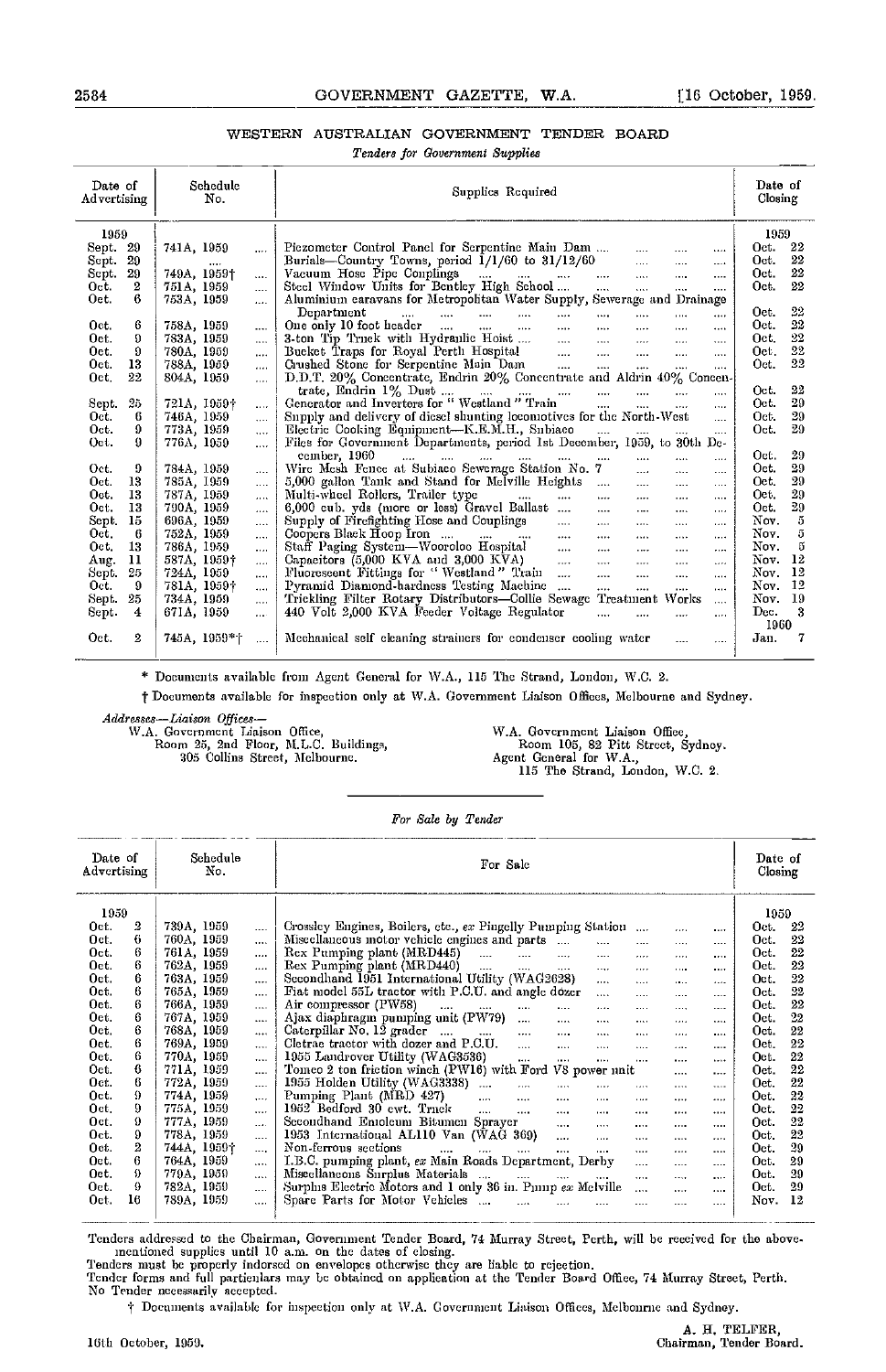# WESTERN AUSTRALIAN GOVERNMENT TENDER BOARD-continued

Accepted Tenders

| Tender<br>Board<br>No. | Date      | Contractor                                        | Sched-<br>nle<br>No.  | Particulars                                                                                                                                                                                                                       | Department<br>eoncerned           | Rate                                             |
|------------------------|-----------|---------------------------------------------------|-----------------------|-----------------------------------------------------------------------------------------------------------------------------------------------------------------------------------------------------------------------------------|-----------------------------------|--------------------------------------------------|
|                        | 1959      |                                                   |                       |                                                                                                                                                                                                                                   |                                   | £1,603 12s. 3d.                                  |
| 400/59                 | 8<br>Oct. | British General Elec-<br>tric Co.                 | 255A,<br>1959         | Supply of Internal Telephone<br>System for Parliament House                                                                                                                                                                       | P.W.D.<br>$\mathbf{1}$            |                                                  |
| 1098/59                | do,       | Hodgson & Cranston<br>Pty. Ltd.                   | 669A,<br>1959         | Supply of Concrete Vibrator                                                                                                                                                                                                       | M.W.S.<br>$\cdots$                | £91 5s.                                          |
| 979/59                 | do.       | Coventry Motor Re-<br>placements Pty. Ltd.        | 585A,<br>1959         | Supply of Arc Welding Plant                                                                                                                                                                                                       | P.W.D.<br>                        | £962                                             |
| 979/59                 | do,       | Rowe & Parkes<br>$\cdots$                         | 584A,<br>1959         | Supply of 3-berth Caravan                                                                                                                                                                                                         | do.<br>$\ldots$<br>               | £1,120 $7s$ .                                    |
| 979/59                 | do,       | Attwood Motors<br>$\ldots$                        | 586A,                 | Supply of Cab and Chassis                                                                                                                                                                                                         | do.<br>$\ldots$<br>$\cdots$       | £1,044 18s. 6d.                                  |
| 432/59                 | do.       | The English Electric<br>Co. of Aust. Pty.<br>Ltd. | 1959<br>242A,<br>1959 | Tracks, as per Item 2<br>Supply of Equipment for Am-<br>plification of Subiaco Sewer-<br>age Treatment Works                                                                                                                      | M.W.S.<br>                        | $$88,582$ 5s. 1d.;<br>Testing,<br>phis<br>£1,500 |
| 1103/59                | do.       | F. W. Lange<br>$\cdots$                           | 667A,<br>1959         | Disposal of Fiat Diesel Crawler<br>Tractor $55L$ (MRD 405),<br>Serial No. T55L5 12871, with<br>Le Tourneau Angle Dozer                                                                                                            | M.R.D.<br>$\cdots$                | £435                                             |
| 1071/59                | do.       | J. & N. C. Spencer $\dots$                        | $\cdots$              | and Power Control Unit,<br>Serial No. AU3605 N551<br>Disposal of Hough Front End<br>Loader (MR 33), Serial No.<br>75551, and International W6<br>Tractor, Serial No. WBK634                                                       | do.<br><br>$\cdots$               | £256                                             |
| 1198/59                | do,       | Cockburn Salvage &<br>Trading Co.                 | 726A.<br>1959         | x 3A, with 2 only 1300 x 24<br>Tyres and Wheels and 2 only<br>$7.50 \times 20$ Tyres and Wheels<br>Disposal of Buildings<br>$\cdots$                                                                                              | Tramways<br>and<br><b>Ferries</b> | £330                                             |
| 506/59                 | do,       | F. W. Lange<br>                                   | 685A,<br>1959         | Disposal of ID18A6 Cylinder<br>Diesel Crawler Tractor (PW<br>185), Serial No. TDR24594,<br>with Le Tournean Double<br>Drum Power Control Unit<br>with Angle Dozer and Tree-<br>pushing Arm                                        | P.W.D.<br>$\cdots$                | £1,0.50                                          |
| 1070/59                | do.       | E. E. Ludeman<br>$\ldots$                         | 642A.<br>1959         | Disposal of Malcolm Moore<br>Diesel Grader (MR 97), with<br>Fordson Major Tractor with<br>Perkins P6 Engine, Serial No.<br>3048496, with 2 only 1300 x<br>24 Tyres and Wheels, and 2<br>only $7.50 \times 20$ Tyres and<br>Wheels | $M.R.D.$<br>$\cdots$              | £126                                             |
| 1019/59                | do.       | Albert G. Sims Ltd.                               | 632A,                 | Disposal of Batteries<br>$\cdots$                                                                                                                                                                                                 | State Hotels<br>$\cdots$          | £5 17s. 9d.                                      |
| 819/59                 | do,       | W. A. Spencer<br>$\cdots$                         | 1959<br>472A.<br>1959 | Disposal of Roseberry 3 h.p. Oil<br>Engine (PW 96), Serial No.<br>C45646                                                                                                                                                          | $P.W.D.$<br>$\cdots$              | £11                                              |
| 1073/59                | do.       | Anderson<br>Industries<br>Pty. Ltd.               | 639A,<br>1959         | Disposal of Hongh Front End   M.R.D.<br>Loader (MR 43), Serial No.<br>F031151                                                                                                                                                     | $\ldots$                          | £250                                             |
| 1120/59                | do,       | D. K. Campbell<br>$\cdots$                        | 676А.<br>1959         | Disposal of Kitchen Refuse and<br>Waste Food from Wooroloo<br>Hospital during period 8th<br>October, 1959, to 30th Sep-<br>tember, 1960                                                                                           | Medical<br>$\cdots$               | £6 per calendar<br>month                         |
| 1104/59                | do.       | Soltoggio Bros.<br>$\cdots$                       | 663A.<br>1959         | Disposal of Hongh Front End<br>Loader (MRD 423), Serial No.<br>F361151, and International<br>Tractor, Serial No. WBK<br>10157X 3A, with 2 only $7-50$<br>x 20 Wheels and Tyres                                                    | M.R.D.<br>$\cdots$                | £76                                              |

# MINING ACT, 1904-1951. Notice of Intention to Forfeit Leases for Non-Payment of Rent.

# Department of Mines, Perth, 2nd October, 1959.

IN accordance with section 97 of the Mining Act, 1904-1957, notice is hereby given that, unless the rent due on the undermentioned leases be paid on or before the 16th November, 1959, it is the intention of the Governor, under the provisions of section 98 of the Mining Act, 1904-1957, to forfeit such leases for breach of covenant, viz., for non-payment of rent.

A. H. TELFER,<br>Under Secretary for Mines.

# PILBARA GOLDFIELD

# Marble Bar District.

# Gold Mining Leases.

# No.; Name; Registered Holder.

930-ALEXANDER; Baker, John Chaffey.<br>1089-REPEATER; Baker, John Chaffey.<br>1095-MT. PROPHECY NORTH; Thompson, Don-<br>ald Robert Powell.

1096-MOUNT PROPHECY: Thompson, Donald Robert Powell. Robert Powell.<br>1097-PERSEVERANCE; Thompson, Donald

Robert Powell.<br>1115-LALLA ROOKH; Williams, Alexander<br>Richard.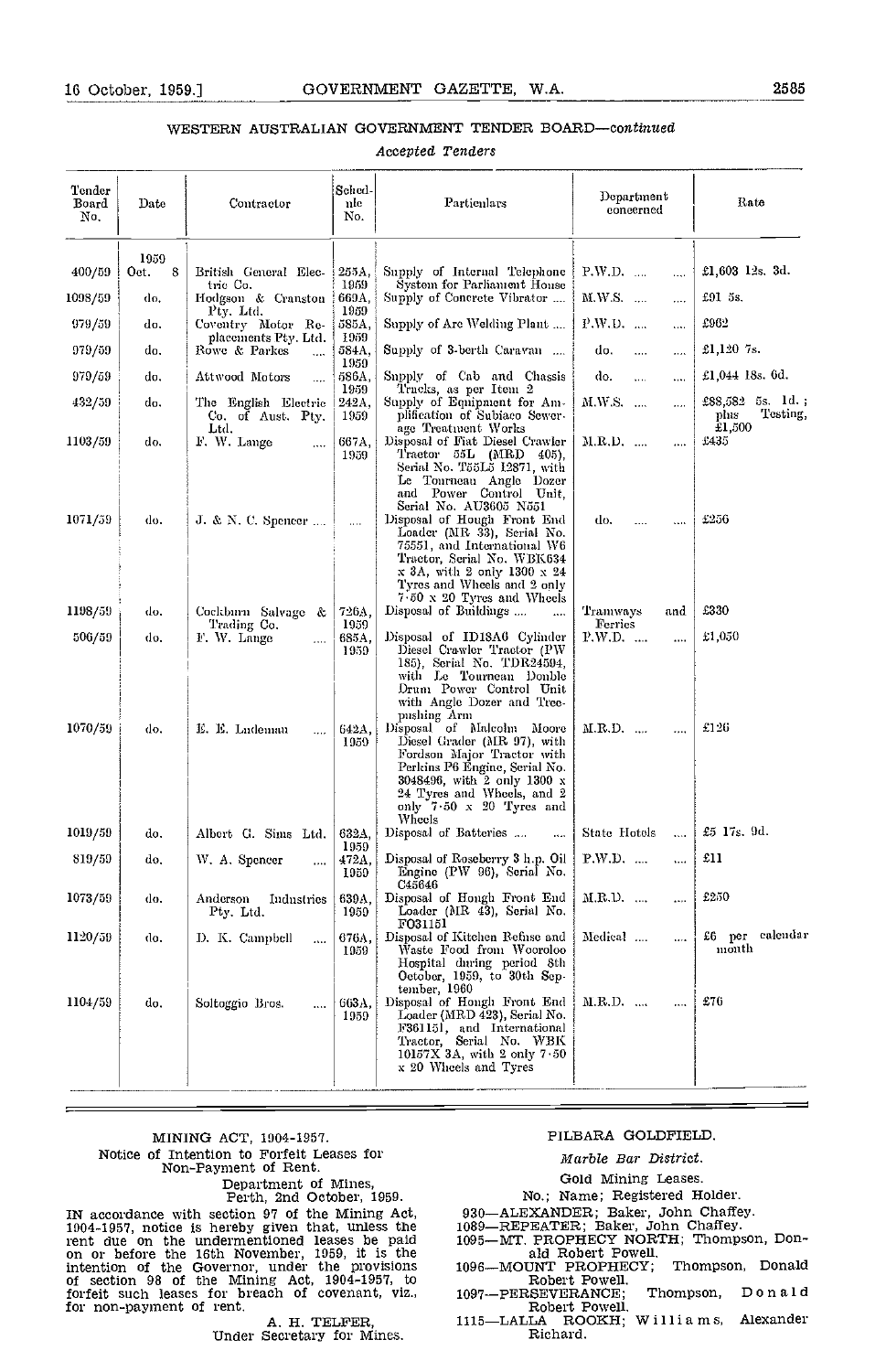1116-LONG SHOT; Williams, Alexander Richard.<br>1117-STRAY SHOT; Williams, Alexander Richard.<br>1121-LITTLE PORTREE; Baker, John Chaffey.<br>1125-LAURA DAWN; Baker, John Chaffey.<br>1148-KITCHENER DEEPS; Bamboo Creek Gold. Mines No Liability.<br>
1152—PERSEVERANCE DEEPS; Bamboo Creek<br>
Gold Mines No Liability.<br>
1153—PERSEVERANCE SOUTH; Bamboo Creek<br>
Gold Mines No Liability.<br>
1154—MT. PROPHECY WEST EXTENDED; Bamboo Creek<br>
1155—MT. PROPHECY WEST; 1155—MT. PROPHECY WEST; Bamboo Creek<br>
Gold Mines No Liability.<br>
1156—PERSEVERANCE WEST; Bamboo Creek<br>
Gold Mines No Liability.<br>
1172—KITCHENER WEST; Bamboo Creek Gold<br>
Mines No Liability.<br>
1173—BAMBOO QUEEN WEST; Bamboo Cr No Liability. 1175BONNIE DOONE DEEPS; Bamboo Creek Gold Mines No Liability. 1176BAMBOO QUEEN DEEPS; Bamboo Creek Gold Mines No Liability. 1184BULLETIN WEST; Bamboo Creek Gold Mines No Liability. 1185BULLETIN EAST; Bamboo Creek Gold Mines No Liability. Nuflagine District. Gold Mining Lease. 229L-BARTON; Heath, James Jefferies Hodsoll. Residential Leases. 3LLIMESTONE CAMP; Wright, Ernest Archibald Maynard, nd Hancock, Langley George. MURCHISON GOLDFIELD. Meelcatharra District. Gold Mining Leases. 1551N-NEW WATERLOO; Fisher, William Edwin. 1979N—BURNAKURA MAID; Hill 50 Consolidated No Liability.<br>No Liability. 1980N—BURNAKURA LADY—Threadgold, Eric 1980N—BURNAKURĀ LADY—Threadgold,<br>Bleechmore.<br>1981N—BURNAKURA GIRL: Threadgold. GIRL; Threadgold, Eric 1327R—NIL Bleechmore. Cue District. Gold Mining Leases. 2237—GIDGIE; Bozanich, John.<br>2241—EAGLEHAWK; Brega, Enrico.<br>2274—SILVER CITY; Farrelly, John and McIlwee,<br>Francis.<br>2275—HOPE STREET; Farrelly, John, and McIl-2275HOPE STREET; Farrelly, John, and McII-<br>2282—ORANGE BELL; Farrelly, John, and McII-<br>wee, Francis. Day Dawn. District. Gold Mining Leases. 664D—ECLIPSE; Zadow, John Claude.<br>667D—ECLIPSE EXTENDED; Zadow, John Claude,<br>668D—ECLIPSE AMALGAMATED; Zadow, John<br>669D—CASSIDY'S HOPE; Sceresini, Antonio, 669DCASSIDy'S HOPE; Sceresini, Antonio, Sceresini, Ardelio, Brega, Enrico and Cassidy, James Edward. Figure 2002. The Cassidy, John Claude. The College Constant Cassidy, John Claude. (676D—ECLIPSE AMALGAMATED NORTH; 2000 and Coward, William. (7676D—ECLIPSE AMALGAMATED NORTH; 2002. 2000 and Coward, W Mount Magnet District. Gold Mining Lease. 1455MEVENING STAR; Jewell, Horace, and Slavin, Catherine. PEAK HILL GOLDFIELD. Gold Mining Lease 568P-HORSESHOE LIGHTS; Edwards, Ronald William. EAST MURCHISON GOLDFIELD Black Range District.

Wiluna District. Gold Mining Lease.

280J-LAKE VIOLET CONSOLS DEEPS-Jones,<br>Thomas John.

EAST COOLGARDIE GOLDFIELD East Ccolgardie District. Gold Mining Leases.

- 
- 
- 5415E—RETURN; Wood, William Henry.<br>5803E—MENTOR; Wood, William Henry.<br>5852E—PEDESTAL; Connolly, Harold Stanley.<br>6032E—DRYMOUNT; Pascoe, Edmund James Ernest.
- 
- 
- 6091E—LESANBEN; Orr, James Joseph.<br>6213E—PAULINE; Holman, Archibald Kenneth.<br>5562E—BRETVIC; Sheehan, William John, and<br>Turich, Nicholas.<br>6568E—VANEZIA; Capello, Giacomo, De Biasio,<br>Guiseppe, and Marchi, Silvio.
- 

Bulong District,

- Gold Mining Leases.
- 1311Y-BLUE QUARTZ; Jones, Barton Cecil.

BROAD ARROW GOLDFIELD

# Gold Mining Leases.

- 
- 2253W-NEW MEXICO; Camilleri, Oliver John, and White, Andrew Francis.<br>2279W-NEW MEXICO; Camilleri, Oliver John, and White, Andrew Francis.<br>2295W-NEW MEXICO EXTENDED; White, Andrew Francis, and Camilleri, Oliver<br>John.

NORTH COOLGARDIE GOLDFIELD.

Niagara District,

Gold Mining Leases.

- 919G-TWO D's WEST; Bright, William.<br>920G-TWO D's; Bright, William.
- - Ularring District.

Gold Mining Lease,

- 110113EMERALD; Bassett, Ernest Robert.
	- Yerilla District.

Gold Mining Lease.<br>DESPERANDUM: Marr. William DESPERANDUM; Robert John

MT. MARGARET GOLDFIELD

- Mt. Margaret District.
- Gold Mining Leases.
- 
- 2445T—LANCEFIELD; Cable, Douglas.<br>2478T—LANCEFIELD NORTH; Cable, Douglas.<br>2489T—WEDGE; Cable, Douglas.
	- - Mt. Morgans District.
		- Gold Mining Lease.
- 560F-QUEEN OF THE MAY; Pike, James Albert.
	- YILGARN GOLDFIELD
		- Gold Mining Leases.
- 
- 
- 4250—PALMERSTON; Grace, William James.<br>4345—SPEEDIE; Grace, William James.<br>4362—NORTH STAR; Grace, William James.
	- PRIVATE PROPERTY.
	- Gold Mining Leases.
- 81PP—GOLDEN VIEW; Grace, William James, and Coward, William.<br>89PP—PABLO; de Mamiel, Philip Francis.
	- - YALGOO GOLDFIELD
			- Gold Mining Lease.
- 1225—AUSTIN MARTHA; Grose, Charles, Grose, Albert Franklin, Grose, Albert Raymond<br>Nicholas, and Grose, Charles William James.
	- COOLGARDIE GOLDFIELD.
		- Coolgardie District.
		-
	-
- Gold Mining Leases.<br>5293—TWO BOYS; Chick, Alfred Cedric.<br>5986—JENNY WREN; Meadows, Sydney Charles, mad Bail, Robert McLean.<br>5992—PREJUDICE; Williams, Henry James, Smith, Laurence Albert and Smith, Edward.
- 1111B-BARRAMBIE; Burt, Richard Paull Septimus, Brown, Harold Lonergan, and 5992– Phillips, William Thomas.

Gold Mining Lease.

- 
- 
- 
- 
- 
- 
- 
- 
- 
-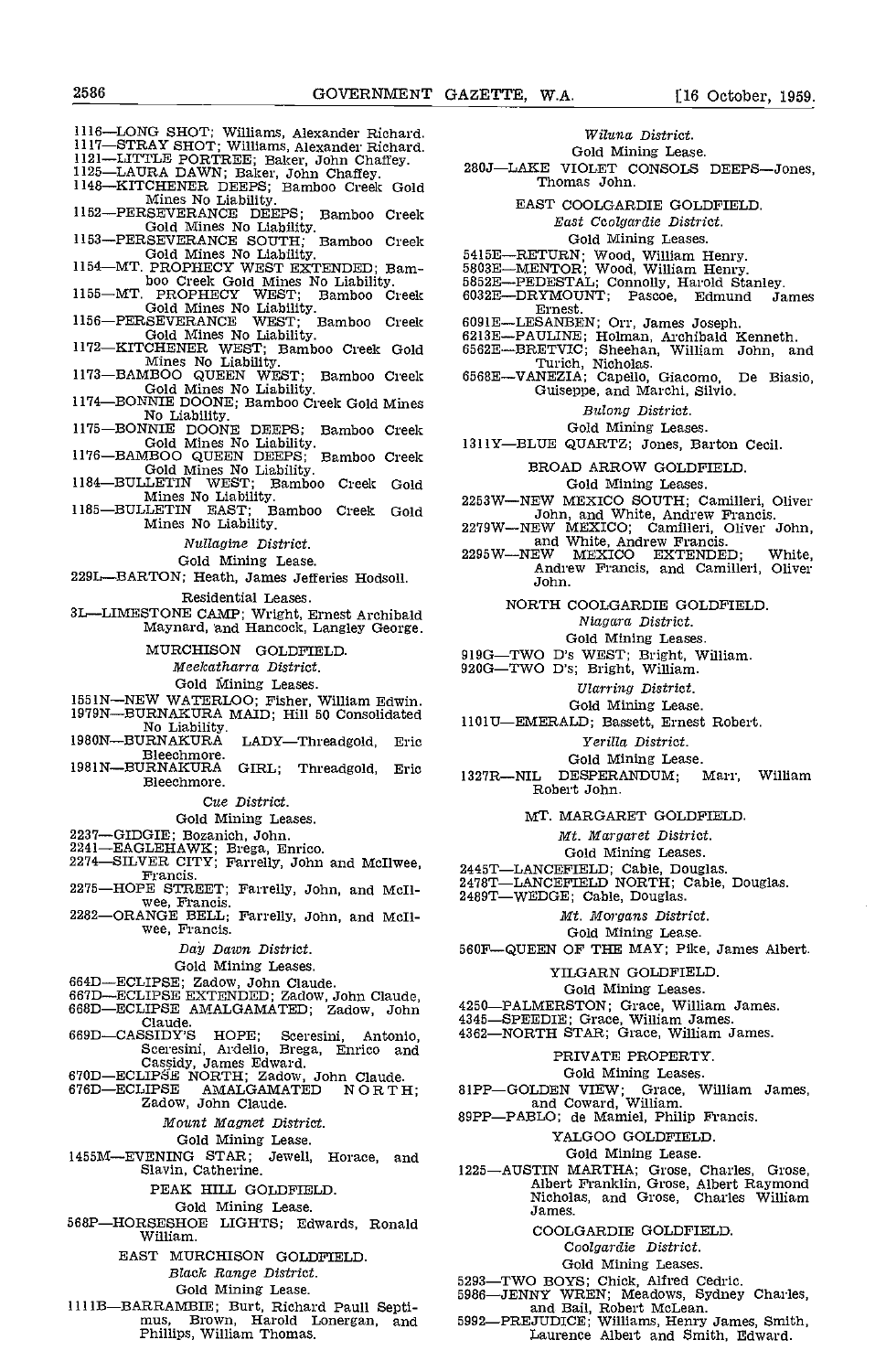## APPOINTMENT

# (26 George V., No. 36.)

appoint Charles Anthony Milne Robertson, of First Floor, London Court, St. George's Terrace, Perth, Dat<br>Solicitor, a Commissioner of the Supreme Court of Western Australia, to administer or take within the State of Western Australia any oath, affidavit,<br>affirmation, declaration, or acknowledgment by a<br>married woman to be used in the Supreme Court of Western Australia. The Commission to remain George in force until the said Charles Anthony Mithe Robertson ceases to reside in the State of Western Australia aforesaid, or until he ceases to practise the profession of a Solicitor on his own account or in partnership, or until revoked.

G. J. BOYLSON,<br>Registrar Supreme Court.<br>Supreme Court Office,

Perth, 8th October, 1959.

# COMPANIES ACT, 1943-1954.

Notice of Intention to Cease Business in Western Australia.

#### (Pursuant to Section 331.)

#### Hannans Land Company Limited.

NOTICE is hereby given that Hannans Land Com-<br>pany Limited, a company registered under Part XI <sup>D</sup><br>of the Companies Act, 1943-1954, and having its registered office at Third Floor, Pastoral House,<br>156 St. George's Terrace, Perth, in the State of<br>Western Australia, intends voluntarily to cease to How carry on business in the said State on and after Ge the 31st day of January, 1960.

Dated this 2nd day of October, 1959.

A. H. PARKES, Agent.

#### Western Australia.

#### COMPANIES ACT, 1943-1954.

Notice of Situation of Registered Office and of  $\rm PHA$ <br>the Days and Hours during which such Office is Accessible to the Public.

#### (Pursuant to Section 99 (4).)

# E.I.L. Service (W.A.) Proprietary Limited.

NOTICE is hereby given that the registered office sharp of E.I.L. Service (W.A.) Proprietary Limited is situated at 697-703 Hay Street, Perth, and that situated at 697-703 Hay Street, Perth, and that situated at  $\frac{2}{3}$ the days and hours during which such office is  $N<sub>1</sub>$ accessible to the public are as follows: Monday dinary to Friday inclusive,  $9 \text{ a.m. to } 4 \text{ p.m.}$ 

Dated this 21st day of September, 1959.

# C. G. HAMMOND, Director.

Walsh, Mazza & Heydon, Solicitors for the above-<br>named Company.

# COMPANIES ACT, 1943-1954.

Notice of Situation of Registered Office and of the Days and Hours which such Office is Accessible to the Public.

(Pursuant to Section 99 (4).)

Maeder Salon (Victoria Park) Pty. Ltd.

NOTICE is hereby given that the Registered Office of Maeder Salon (Victoria Park) Pty. Ltd. is situate care of Messrs. Garland & Garland, 8th Floor, Robinson, Cox & Co., 20 H National Mutual Building, 81 St. George's Terra

HIS Honour the Chief Justice has been pleased to week-days (excluding Saturdays and Public Holi-Perth, and that the days and hours during which such office is accessible to the public are as follows: 10 am. to 12 noon and 2 p.m. to 4 p.m. on week-days (excluding Saturdays and Public Holidays).

Dated this 2nd day of October, 1959.

# F. H. MAEDER, Director.

Howard-Bath & Sargent, Solicitors, 51 St. George's Terrace, Perth.

#### COMPANIES ACT, 1943-1954.

Notice of Situation of Registered Ofitce and of the Days and Hours which such Office is Accessible to the Public.

(Pursuant to Section 99 (4).)

#### Maeder Salon (Mt. Hawthorn) Pty. Ltd.

NOTICE is hereby given that the Registered Office of Maeder Salon (Mt. Hawthorn) Pty. Ltd. is situate care of Messrs. Garland & Garland, 8th Floor, National Mutual Building, 81 St. George's Terrace, Perth, and that the days and hours during which such office is accessible to the public are as follows: 10 am to 12noon and 2 p.m. to 4p.m. on week-days (excluding Saturdays and Public Holidays).

Dated this 2nd day of October, 1959.

F. H. MAEDER, Director.

Howard-Bath & Sargent, Solicitors, 51 St. George's Terrace, Perth.

# COMPANIES ACT, 1943-1954.

Notice of Increase in Share Capital beyond the Registered Capital.

#### (Pursuant to Section 66.)

# Westralian Farmers Superphosphates Limited.

1. WESTRALIAN FARMERS SUPERPHOS-PHATES LIMITED hereby gives notice that, by a special resolution of the company passed on the 1st day of October, 1959, the nominal share capital of the company was increased by the addition thereto of the sum of  $\pounds1,000,000$ , divided into  $1,000,000$  shares of  $\pounds1$  each beyond the registered capital of  $\pounds1,000,000$ , divided into  $600,000$  ordinary shares of  $\pounds1$  each and  $400,000$  fixed non-cumulativ

2. The additional capital is divided as follows: Number of Shares, 1,000,000; Class of Shares, or-<br>dinary; Nominal Amount of each Share, £1.

The conditions subject to which the new shares are to be issued are the same as for the existing ordinary shares of the company.

The rights attached to the preference shares 4. The rights attaclied to the preference shares forming part of the original capital of the company

- (a) to receive out of the profits which it should be determined to divide a fixed non-cumulative dividend at the rate of 8 per cent. per annum on the capital for the time being paid up or credited as paid up on the shares;
- in a winding-up, to have the capital paid off in priority to all other shares;
- the same rights of attending meetings and voting as the ordinary shareholders.

Dated the 1st day of October, 1959. E. THORLEY LOTON,

Director.

Robinson, Cox & Co., 20 Howard Street, Perth,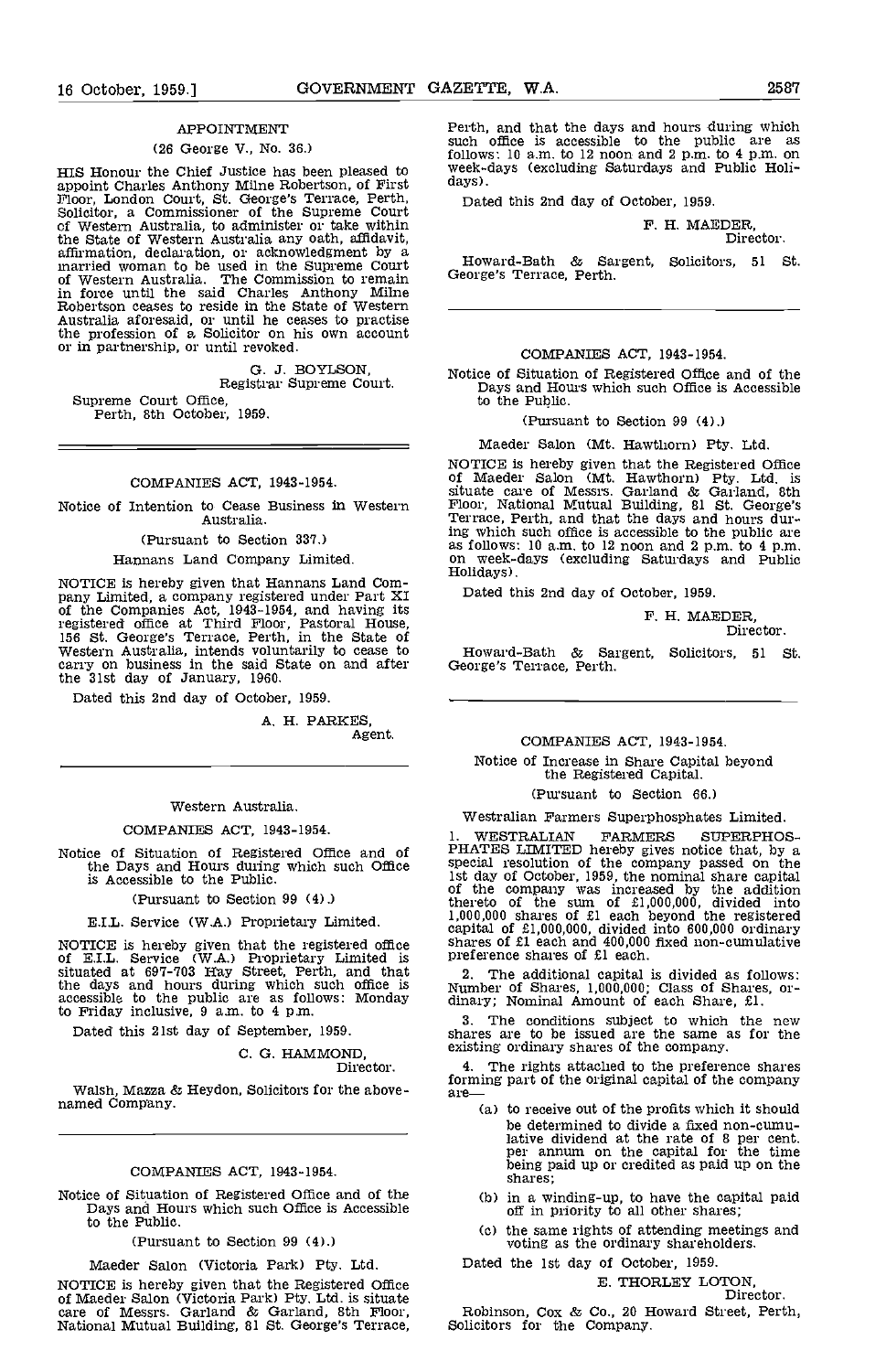# COMPANIES ACT, 1943-1954.

Notice of Situation of Registered Office and of the Notice of Change in Situation of Registered Office Days and Hours which such Office is Accessible of a Company Incorporated outside Western to the Public.

#### (Pursuant to Section 99 (4).)

Maeder Salon (Fremantle) Pty. Ltd.

MOTICE is hereby given that the Registered Office<br>of Maeder Salon (Fremantle) Pty. Ltd. is situate<br>care of Messrs. Garland & Garland, 8th Floor,<br>National Mutual Building, 81 St. George's Terrace,<br>Perth, and that the days a such office is accessible to the public are as follows:-10 a.m. to 12 noon and 2 p.m. to 4 p.m. on the week-days (excluding Saturdays and Public Holi- days).

Dated this 2nd day of October, 1959.

F. H. MAEDER,

#### Director.

Howard-Bath & Sargent, Solicitors, <sup>51</sup> St. George's Terrace, Perth.

> COMPANIES ACT, 1943-1954. (Section 99 (4).) Venco Pty. Ltd.

NOTICE is hereby given that the registered office<br>of Venco Pty. Ltd. is situate at 289 Great Eastern<br>Highway, Rivervale, and that the days and hours<br>during which such office is accessible to the public<br>of TV<br>in each week

Dated this 9th day of October, 1959.

G. F. TREFRY,

Secretary.

COMPANIES ACT, 1943-1954. Notice of Lost Share Certificate. (Pursuant to Section 414 (1).)

# Associated Grocers Limited.

NOTICE is hereby given that share certificate No.  $^{1010}$ <br>449 for 100 shares in the abovenamed company, and<br>entered in the name of Constantinos Dafinkas, of inclu<br>168 Harold Street, Highgate, has been lost or de-<br>stroyed in lieu thereof, after the expiration of 28 days from the publication hereof.

Dated this 8th day of October, 1959.

J. MARTIN,

Secretary.

#### COMPANIES ACT, 1943-1954.

Notice of Change in Situation of Registered Office.

(Pursuant to Section 99 (4).)

Bearing Service Company of Australia Proprietary Limited.

NOTICE is hereby given that the registered office such found such a such a Such  $\frac{1}{100}$  Service Company of Australia Proprietary Limited was, on the 5th day of October, we<br>1959, changed to and is now situated at 6-12 Gor-<br>don Street, Perth,

Dated this 12th day of October, 1959.

3. A. BEDELLS,

Secretary.

# COMPANIES ACT, 1943-1954.

NOTICE is hereby given that the registered office<br>of Alexander Laboratories Pty. Ltd. is situated at 36 Outram Street, West Perth, and that the days<br>and hours during which such office is accessible of Jack Stewart Pty. Ltd of the public are as follows: Between the hours of 9 a.m. to 1 p.m. and 2 p.m. to 4 p.m. on all days, except Saturdays, Sundays and public holi-days.

Dated this 29th day of September, 1959.

P. H. STRAHAN,

Director.

Ilbery & Toohey, of 69 St. George's Terrace, Perth, Solicitors for the Company.

COMPANIES ACT, 1943-194'?.

Notice of Change in Situation of Registered Office of a Company Incorporated outside Western<br>Australia which Carries on Business within<br>Western Australia and/or of the Days and<br>Hours during which such Office is Accessible to the Public.

(Pursuant to Section 330 (4).)

Credits Proprietary Limited.

CREDITS PROPRIETARY LIMITED hereby gives notice that the registered office of the company was, on the 12th day of June, 1959, changed to and is now situated at 44 Scarborough Beach Road, Osborne Park, Perth.

Dated this 11th day of August, 1959.

H. W. NEAL,<br>Agent in Western Australia.

Walsh, Mazza & Heydon, Solicitors for the above- named Company.

# COMPANIES ACT, 1943-1956.

Notice of Change in Situation of Registered Office. (Pursuant to Section 99 (4).)

#### TVW Limited.

NOTICE is hereby given that the registered office of TVW Limited was, on the 1st day of October, 1959, changed to and is now situated at Osborne Park Road, Tuart Hill.

Dated this 30th day of September, 1959.

F. A. C. MOSS,<br>Secretary.

# COMPANIES ACT, 1943-1954.

AUSTRALIAN MOTOR FINANCE PROPRIETARY LIMITED hereby gives notice that the registered<br>office of the company is situated at 5 Harvest Teroffice of the company is situated at 5 Harvest Ter- race, Perth, and that the days and hours during which such office is accessible to the public are as follows: Between the hours of 10 am. and 12 noon and 2 p.m. and 4 p.m. on Mondays to Fridays inclusive (public holidays excepted).

Dated this 12th day of October, 1959.

R. K. HERMANN,<br>Agent in Western Australia.

Messrs. Jackson, McDonald, Connor & Ambrose, 55 St. George's Terrace, Perth, Solicitors to the abovenamed Company.

> COMPANIES ACT, 1943-1954. (Section 330 (4).)

Henry Disston & Sons Pty. Limited.

NOTICE is hereby given that the registered office in Western Australia of Henry Disston & Sons Pty. Limited is situated at No. 22, Adrian Street, Welsh- pool, and that the days and hours during which such office is accessible to the public are as follows: From Monday to Friday inclusive in each week (other than public holidays), between the hours of 9 a.m. and 5 p.m.

Dated this 14th day of October, 1959.

PARKER & PARKER,<br>21 Howard Street, Perth,<br>Solicitors for the Company.

# COMPANIES ACT, 1943-1954.

# (Section 99 (4),)

# Jack Stewart Pty. Ltd.

NOTICE is hereby given that the registered office<br>of Jack Stewart Pty. Ltd. is situate at Breakell<br>Farm, Bruce Rock, and that the days and hours<br>during which such office is accessible to the public<br>are as follows: From Mon in each week (other than public holidays), between the hours of 9 am, and 5 p.m.

Dated this 14th day of October, 1959.

PARKER & PARKER,<br>21 Howard Street, Perth,<br>Solicitors for the Company.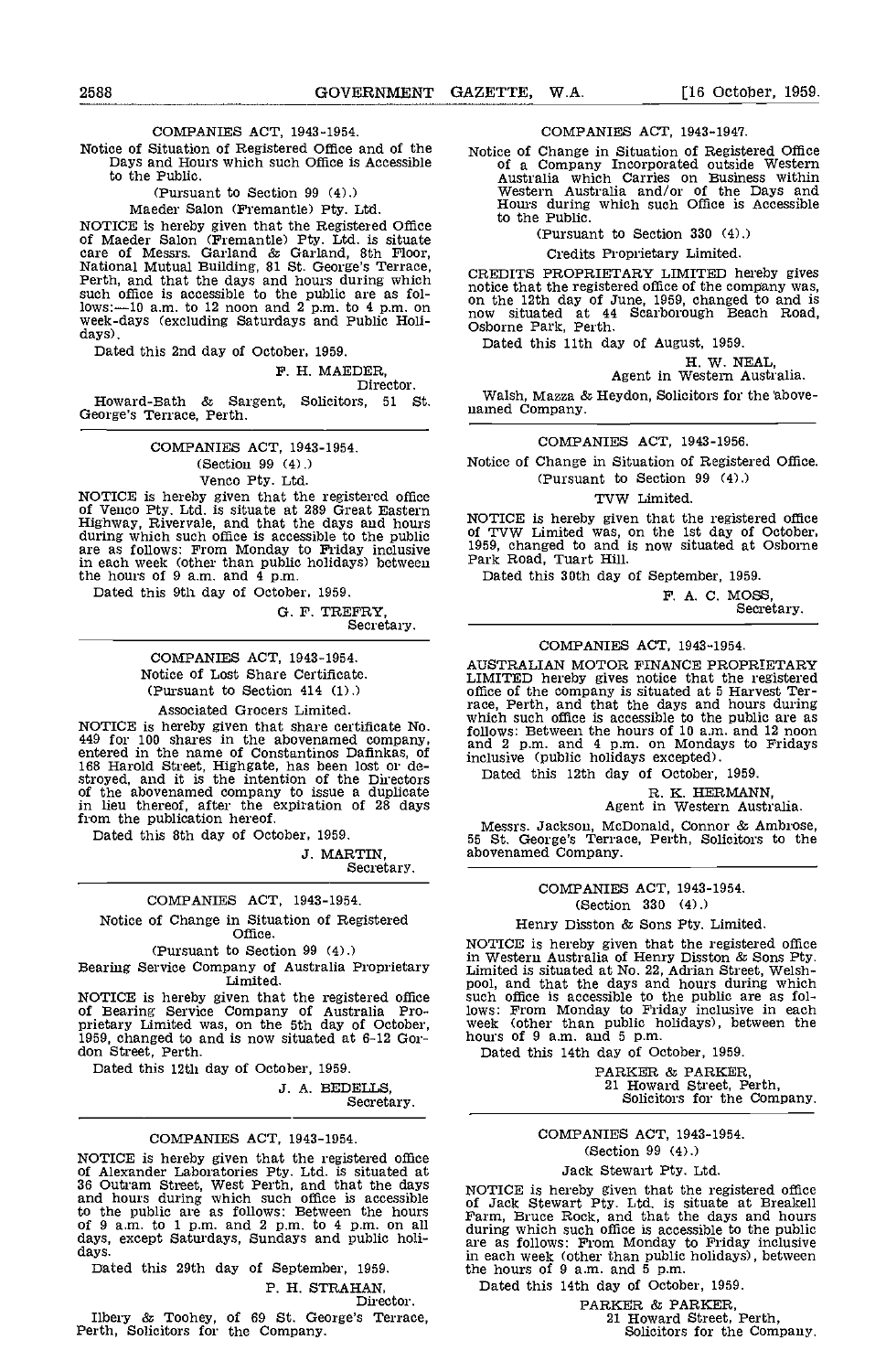COMPANIES ACT, 1943-1954.

THE LICENSES AND GENERAL INSURANCE COMPANY LIMITED hereby gives notice that the liquinous registered office of the company is situated at 2.30 10, The Esplanade, Perth, and that the days repo<br>and hours during which such office is accessible Pe to the public are as follows: Between the hours of 9 a.m. and 5 p.m., Mondays to Fridays inclusive, and between the hours of 9 a.m. and 12 noon Saturdays (public holidays excepted).

Dated this 12th day of October, 1959.

# V. J. CROCK, Agent in Western Australia.

Messrs. Jackson, McDonald, Connor & Ambrose,<br>55 St. George's Terrace, Perth, Solicitors to the  $I_{\text{In-th}}$ abovenamed Company.

# COMPANIES ACT, 1943-1954. (Section 330 (4).)

The National Alliance Insurance Company Limited. Was,<br>NOTICE is hereby given that the registered office that in Western Australia of the abovenamed company Anton is situated at 21 Howard Street, Perth, and that the situate at North British Insurance Bu days and hours during which it is accessible to St. George's Terrace, Perth, as creditor. the public are from Monday to Friday inclusive in each week (public holidays excepted) between the hours of 9.30 am, and 5 p.m.

Dated the 12th day of October, 1959.

PARKER & PARKER, 21 Howard Street, Perth, Solicitors for the Company,

# COMPANIES ACT, 1943-1954.

Notice of Increase in Share Capital Beyond the Registered Capital. (Pursuant to Section 66.)

# WA. Match Co. Pty. Limited.

1.—W.A. MATCH CO. PTY. LIMITED hereby gives notice that, by a special resolution of the company passed at a general meeting held on the 13th day of October, 1959, the nominal share capital of the company was increased by the addition thereto of the sum of £150,000 divided into 150,000 shares<br>of £1 each beyond the registered capital of £100,000.  $_{\text{NO}}$ <br>2.—The capital as so increased is divided as  $_{\text{Pt}}$ 

2.—The capital as so increased is divided as follows:—

Number of Shares: 250,000; Class of Shares Ordinary; Nominal Amount of Each Share: £1.

3. The conditions subject to which new ordinary shares have been or are to be issued are as follows:—<br>Voting Rights: Identical with those of holders

- Voting Rights: Identical with those of holders of ordinary shares in the original capital,<br>namely, on a show of hands one vote, and  $\frac{1}{N}$  T
- on a poll one vote for each share.<br>Dividends: To rank in all respects part passu Li with the other ordinary shares in the  $NOTIC$ with the other ordinary shares in the capital of the Company.

Dated this 13th day of October, 1959.

# E. L. BARRETT, Director.

Parker & Parker, 21 Howard Street, Perth, Solicitors for the Company.

# COMPANIES ACT, 1943-1954.

# Alpha Motors Pty. Ltd. (In Liquidation).

NOTICE is hereby given that a meeting of the  $\mathbb{R}$  m creditors of Alpha Motors Pty. Ltd (In Liquidation) will be held in the Board Room at the offices of D. C. A. Robertson & Co., Chartered Accountants,  $1141$  Hay Street, West Perth, on Friday, the 30th NOTIC October, 1959, at 10 a.m. 26 (1)

#### Business.

- To receive the liquidator's report on the winding up of the company for the 12 months ended 19th September, 1959. Dated (2) To instruct the liquidator on any action
- $(2)$ to be taken in connection with matters referred for legal opinion.
- (3) To fix the liquidator's remuneration.

Notice is also given that a general meeting of the company will be held at the office of the liquidator on Friday, the 30th October, 1959, at 2.30 p.m., to receive the liquidator's account and report referred to herein.

Perth, 14th October, 1959.

D. C. A. ROBERTSON, Liquidator.

# IN THE SUPREME COURT OF WESTERN AUSTRALIA.

## (No. 20 of 1959.)

In the matter of the Companies Act, 1943-1954, and in the matter of Palgarup Sawmillers Pty.<br>Ltd.

NOTICE is hereby given that a petition for an order for winding-up the abovenamed company was, on the 12th day of October, 1959, presented to the Supreme Court of Western Australia by Antonovich Pty. Ltd., whose registered office is

situate at North British Insurance Building, 188 St. George's Terrace, Perth, as creditor. The said petition is directed to be heard on the 3rd day of November, 1959, and any creditor, contributory or shareholder of the said company de-<br>siring to oppose the making of an order for the<br>winding-up of the said company under the above<br>Act should appear at the time of hearing by him-<br>self or his Counsel for that of the petition will be furnished to any creditor, contributory or shareholder of the said company requiring the same, by the undersigned, on pay-<br>ment of the regular charge for the same.

Dated this 12th day of October, 1959.

OLNEY & NEVILE,<br>Solicitors for the Petitioner, C.M.L. Building, St. George's Terrace, Perth.

#### COMPANIES ACT, 1943-1955.

# Notice of Change of Company Name. (Section 30 (5).)

NOTICE is hereby given that Mayfair Trading Co. Pty. Ltd. has, by a special resolution of the company and with the approval of the Registrar of Companies, signified in writing, changed its name to Allan Thomas Co. Pty. Ltd.

Dated the 1st day of October, 1959.

A. C. MANNING, Deputy Registrar of Companies.

IN THE MATTER OF THE COMPANIES ACT. 1943-1954, and in the matter of Alexander Laboratories fly. Ltd.

NOTICE is hereby given that, pursuant to section <sup>26</sup> (1) of the abovenamed Act, a Certificate of Incorporation as a Limited Company has this day<br>been issued to Alexander Laboratories Pty. Ltd.<br>Dated this 2nd day of October, 1959.

A. C. MANNING,<br>Deputy Registrar of Companies.<br>Companies Office.

Supreme Court, Perth, W.A.

IN THE MATTER OF THE COMPANIES ACT, 1943-1954, and in the matter of E.I.L. Service (WA.) Proprietary Limited.

NOTICE is hereby given that, pursuant to section <sup>26</sup> (1) of the abovenamed Act, a Certificate of Incorporation as a Limited Company has this day been issued to E.I.L. Service (W.A.) Proprietary Limited.

Dated this 2nd day of October, 1959.

A. C. MANNING,<br>Deputy Registrar of Companies.<br>Companies Office,

Supreme Court, Perth, W.A.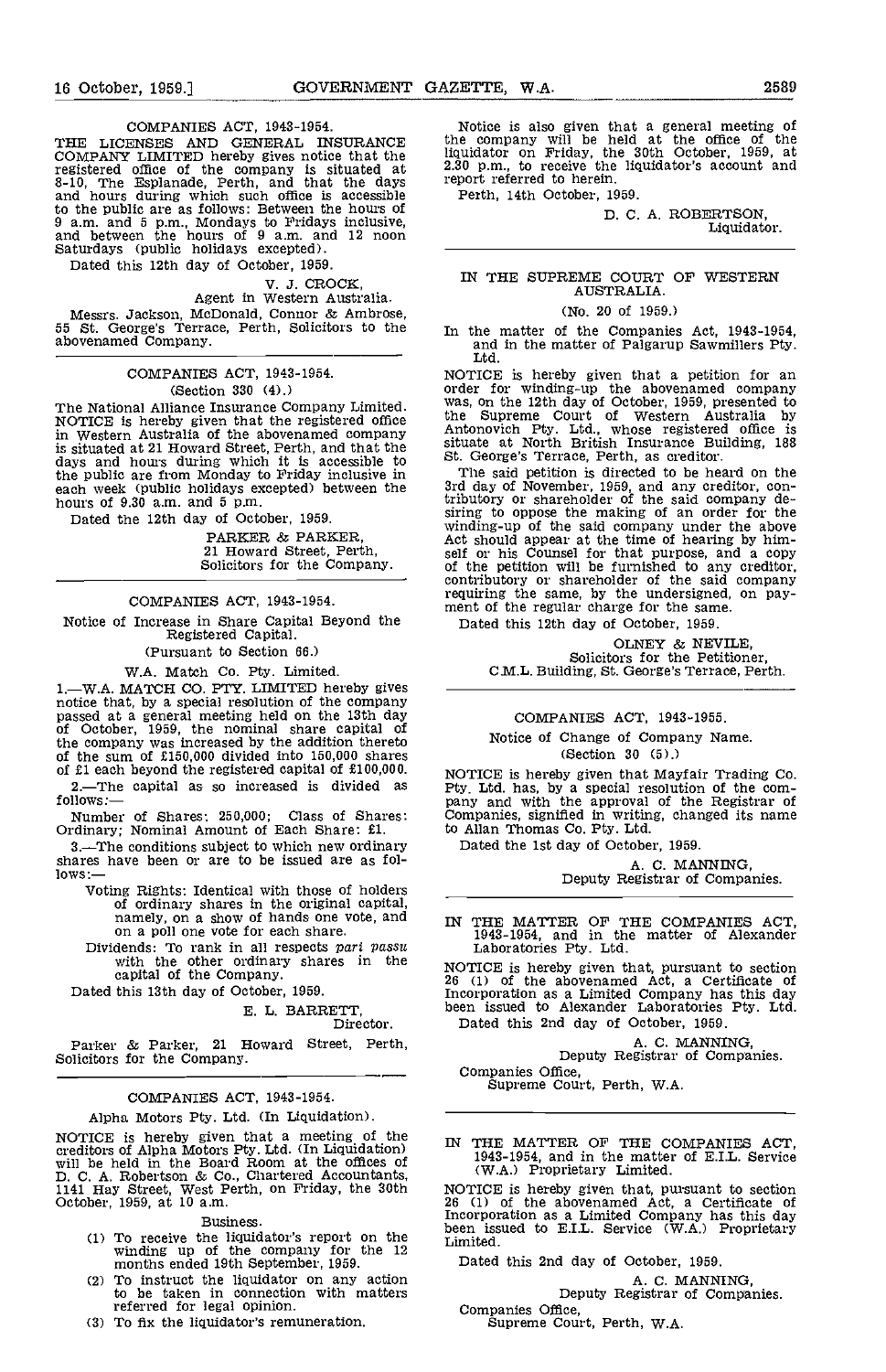IN THE MATTER OF THE COMPANIES ACT, 1943-1954, and in the matter of Coongan Downs Pty. Ltd.

NOTICE is hereby given that, pursuant to section  $\frac{\text{AllTEQ}}{\text{for}}$ 26 (1) of the abovenamed Act, a Certificate of the such that is a Limited Company has this day in The been issued to Coongan Downs Pty. Ltd.

Dated this 2nd day of October, 1959. A. C. MANNING,<br>Deputy Registrar of Companies.

Companies Office, Supreme Court, Perth, WA.

IN THE MATTER OF THE COMPANIES ACT, 1943-1954, and in the matter of North Beach Investments Pty. Ltd.

NOTICE is hereby given that, pursuant to section  $\overline{A}$  at  $\overline{A}$  at  $\overline{A}$  at  $\overline{A}$  at  $\overline{A}$  at  $\overline{A}$  at  $\overline{A}$  at  $\overline{A}$  at  $\overline{A}$  at  $\overline{A}$  at  $\overline{A}$  at  $\overline{A}$  at  $\overline{A}$  at  $\overline{A}$  at  $\overline$ Incorporation as a Limited Company has this day in the been issued to North Beach Investments Pty. Ltd. Dated this 30th day of September, 1959.

# A. C. MANNING,<br>Deputy Registrar of Companies.<br>Companies Office,

Supreme Court, Perth, W.A.

NOTICE is hereby given that, pursuant to section then<br>26 (1) of the abovenamed Act, a Certificate of Date<br>Incorporation as a Limited Company has this day been issued to Ocean Trawling Co. Pty. Ltd.

Dated this 2nd day of October, 1959.

A. C. MANNING, Deputy Registrar of Companies. Companies Office, Supreme Court, Perth, W.A.

IN THE MATTER OF THE COMPANIES ACT, 1943-1954, and in the matter of Yarrawallan Pty. Ltd.

NOTICE is hereby given that, pursuant to section 26 (1) of the abovenamed Act, a Certificate of Incorporation as a Limited Company has this day been issued to Yarrawallan Pty. Ltd. Laman Dated this 1st day of October, 1959. of 89

A. C. MANNING,<br>Deputy Registrar of Companies. Companies Office, Supreme Court, Perth, W.A.

# PARTNERSHIP ACT, 1895.

NOTICE is hereby given that the partnership hereto subsisting between Edna Frances Duirs and<br>Anastasios Panagiotis Samios, who carried on busi-<br>ness at Moora under the firm name of "Check TNTT Point Tearooms," has been dissolved by mutual consent as from the 1st day of July, 1959.

As from the said 1st day of July, 1959, the said  $\frac{10^{10} \text{ m}}{11}$  iii tasios Panagiotis Samios who will receive all moneys payable to the partnership and discharge  $\frac{1}{6}$ all liabilities due by it.

Dated the 9th day of October, 1959.

A. SAMIOS. E. F. DUIRS.

NOTICE is hereby given that the partnership all the asset hitherto subsisting between Julian Hymanson and<br>Eric Alfred Jones, who carried on business of and d furniture manufacturers, estate agents, tender contractors and second-hand dealers at 246 Great Eastern Highway, Belmont, under the names "Bodi-Cline Chair Co.," "Belmont Estate Agency," "Tenderite" and "Belmont Disposals Mart" has been dissolved by mutual consent as from the 28th been dissolved by mutual consent as from the 28th day of September, 1959.

The said businesses of Bodi-Cline Chair Co. and Belmont Estate Agency will, from the 28th day of September, 1959, be carried on by the said Eric Alfred Jones, who will receive all moneys payable to such businesses and discharge all debts and liabilities due by it. The said businesses of Tenderite and Belmont

The said businesses of Tenderite and Belmont Disposals Mart will, from the 28th day of Septem-<br>ber, 1959, be carried on by the said Julian Hyman-<br>son, who will receive all moneys payable to such<br>businesses and discharge al

Dated this 14th day of October, 1959.

E. A. JONES. J. HYMANSON.

IN THE SUPREME COURT OF WESTERN AUSTRALIA-PROBATE JURISDICTION.

In the matter of the Estate of Giuseppe Scolari, late of Tower Street, Gwalia, in the State of Western Australia, Mine Timberman, deceased intestate.

IN THE MATTER OF THE COMPANIES ACT,<br>1943-1954, and in the matter of Ocean Trawl-<br>ing Co. Pty. Ltd. ing Co. Pty. Ltd. ing Co. Pty. Ltd. anongst the persons entitled thereto, having re-<br>NOTICE is hereby given that pursuant t ALL claims or demands against the estate of the abovenamed deceased must be sent in writing to the Administratrix, Caterina Scolari, of Tower Street, Gwalia, in the State of Western Australia on or before the 17th day of November, 1959, after which date the said Administratrix will proceed to distribute the assets of the said deceased amongst the persons entitled thereto, having re-<br>gard to the claims and demands of which she shall<br>then have had notice.

Dated this 2nd day of October, 1959.

COWLE MACOBOY, VINCENT & JONAS, of 151 Hannan Street, Kalgoorlie, Solicitors for the Administratrix.

IN THE SUPREME COURT OF WESTERN AUSTRALIA-PROBATE JURISDICTION.

In the matter of the Will of Arthur Bertram Clancy, late of 180 Douglas Avenue, South Perth, in the State of Western Australia, Retired, Master Butcher, deceased.

ALL claims and demands against the Estate of the abovenamed deceased must be sent in writing to the Executors Kate May Clancy and Daniel John Lamarque Blair, care of Lionel Weston deMorley, of 89 Saint George's Terrace, Perth, on or before the 17th day of November, 1959, after which date the said Executors will proceed to distribute the assets of the said deceased amongst the persons entitled thereto, having regard only to the claims and demands of which they shall have had notice. Dated this 28th day of September, 1959.

LIONEL WESTON deMORLEY, 89 St. George's Terrace, Perth, Solicitor for the Executors.

IN THE SUPREME COURT OF WESTERN AUSTRALIA-PROBATE JURISDICTION.

In the matter of the Will of William Walter Williams, late of 136 South Street (formerly corner South and Amhurst Streets), Beaconsfield, in the State of Western Australia, Grocer, deceased.

ALL claims or demands against the estate of the abovenamed deceased must be sent in writing to<br>the Executor, The Perpetual Executors, Trustees<br>and Agency Company (W.A.) Limited, of 89 St.<br>George's Terrace, Perth, in the said State, on or<br>before the 17th day of November, the assets of the said deceased amongst the persons entitled thereto, having regard only to the claims and demands of which it shall then have had notice.

Dated the 5th day of October, 1959.

CORSER & CORSER, of 36 and 39 Padbury Buildings, For- rest Place, Perth, Solicitors for the Executor.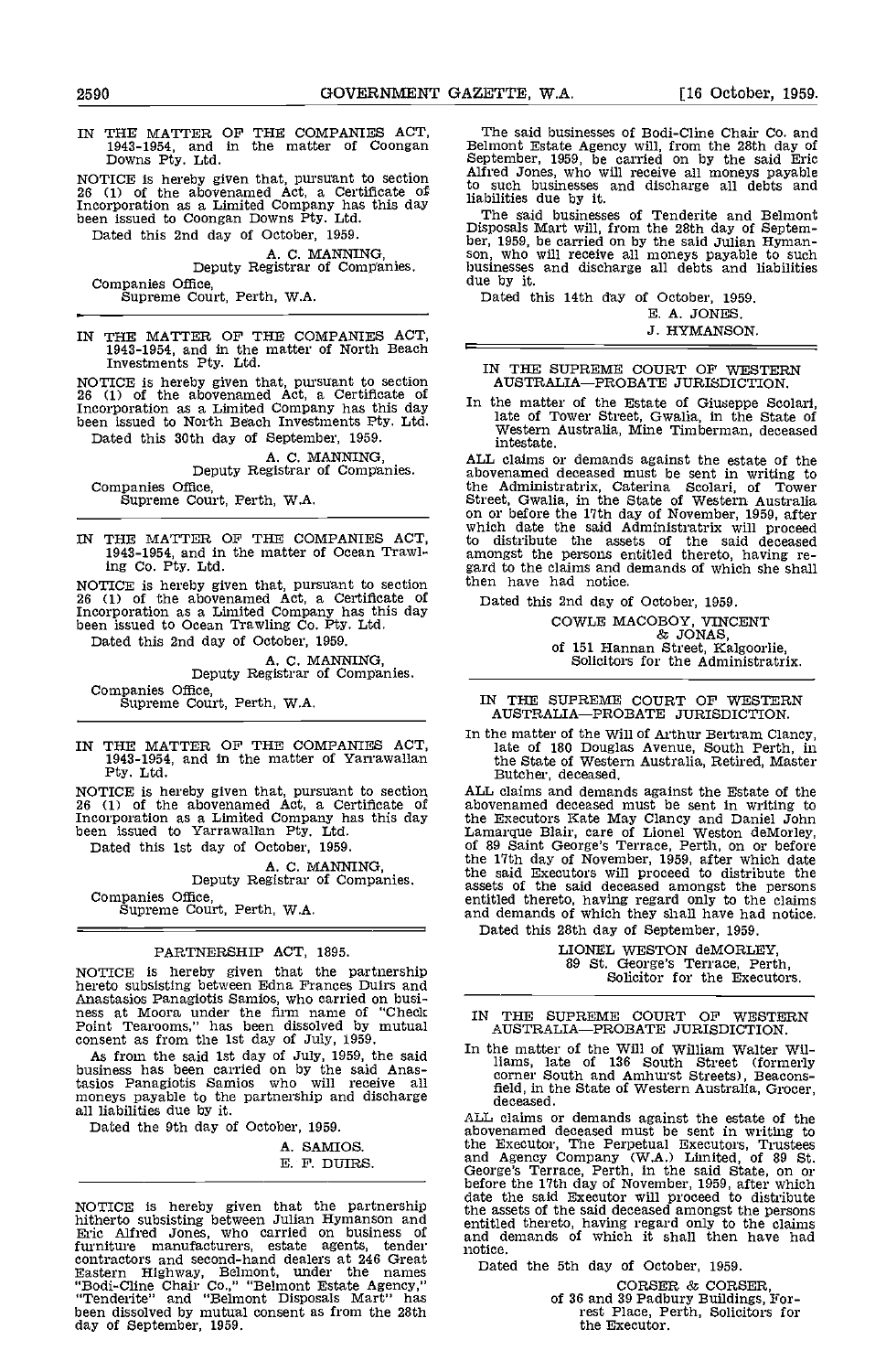- IN THE SUPREME COURT OF WESTERN AUSTRALIA-PROBATE JURISDICTION.
- In the matter of the Will and Codicil of Kate In the Villiers Burridge, late of Flat 2, 24 Colin Street,<br>West Perth, in the State of Western Australia,<br>Widow, deceased.

ALL claims or demands against the estate of the abovenamed deceased must be sent in writing to  $S<sub>c</sub>$ the Executors, care of The West Australian Trustee<br>Executor and Agency Company Limited, of 135 St. ALL<br>George's Terrace, Perth, in the said State, on or above<br>before the 17th day of November, 1959, after which the E<br>date t the assets of the said deceased amongst the per-<br>Sons entitled thereto, having regard only to the day of claims and demands of which they shall then have had notice.

Dated the 5th day of October, 1959.

CORSER & CORSER,<br>of 36 and 39 Padbury Buildings,<br>Forrest Place, Perth, Soli-<br>citors for the Executors.

IN THE SUPREME COURT OF WESTERN AUSTRALIAPROBATE JURISDICTION.

In the matter of the Will of Leslie Errol White, late of Northbridge, in the State of New South Wales, Retired Estates Manager, deceased. ALL claims or demands against the estate of the

abovenamed deceased must be sent in writing to the Executor, c/o Stone, James & Co., of 81 St. NOTIC<br>George's Terrace, Perth, on or before the 17th claims day of November, 1959, after which date the said in mention Executor will proceed to distribute the assets of send persons entitled in write thereto, having regard only to the claims and 1959, a<br>demands of which it shall then have had notice. the asset

Dated the 5th day of October, 1959.

STONE, JAMES & CO., Solicitors for the Executor.

IN THE SUPREME COURT OF WESTERN AUSTRALIA-PROBATE JURISDICTION.

In the matter of the Will of Jean Duncan 1 Shepherdson, late of 110 Bussell Highway, Busselton, in the State of Western Australia, Widow, deceased.

ALL claims or demands against the estate of the Watsor<br>abovenamed deceased must be sent in writing and state to the Executor, The Perpetual Executors, Trustees General Agency Company (W.A.) Limited, of corner of Howard Street and St. George's Terrace, Perth, on or before the 17th day of November, 1959, after Boy which date the sa tribute the assets of the said deceased amongst<br>the persons entitled thereto having regard only van R to the claims and demands of which it shall then  $\frac{1}{10}$ have had notice.

Dated the 8th day of October, 1959. NICHOLSON, VERSCHUER<br>& NICHOLSON, & NICHOLSON, 97 St. George's Terrace, Perth, Solicitors for the Executor.

IN THE SUPREME COURT OF WESTERN AUSTRALIA-PROBATE JURISDICTION.

In the matter of the Will of John William Edward  $\frac{King}{M}$ Caporn, late of 22 Venn Street, North Perth, North Perth, North Perth, in the State of Western Australia, Clicker in Beard, No

ALL claims or demands against the estate of the abovenamed deceased must be sent in writing to Te<br>the Executor, The West Australian Trustee, Exe-<br>cutor and Agency Company Limited, of 135 St. for<br>George's Terrace, Perth, in the said State, on or<br>before the 17th day of No the assets of the said deceased amongst the per-<br>the assets of the said deceased amongst the per-<br>sons entitled thereto having regard only to the claims and demands of which it shall then have<br>claims and demands of which i had notice.

Dated the 2nd day of October, 1959.

of 63 St. George's Terrace, Perth,<br>Solicitor for the Executor.

IN THE SUPREME COURT OF WESTERN AUSTRALIA-PROBATE JURISDICTION.

In the matter of the Will and two Codicils of Margaret McNeill, formerly of 74 Carnarvon Street, Victoria Park, in the State of Western Australia, but late of 49 Lawley Crescent, Mount Lawley in the said State, Retired School Teacher, deceased.

ALL claims or demands against the estate of the abovenamed deceased must be sent in writing to the Executor, The West Australian Trustee Exe- cutor and Agency Company Limited, of 135 St. George's Terrace, Perth, on or before the 17th day of November, 1959, after which date the said Executor will proceed to distribute the assets of the said deceased amongst the persons entitled<br>thereto, having regard only to the claims and demands of which it shall then have had notice.

Dated the 5th day of October, 1959.

DOWNING & DOWNING, 25 William Street, Perth, Solicitors for the Executors.

# IN THE SUPREME COURT OF WESTERN AUSTRALIA-PROBATE JURISDICTION.

#### Notice to Creditors and Claimants.

NOTICE is hereby given that all persons having claims or demands against the estates of the under- mentioned deceased persons are hereby required to send particulars of such claims or demands to me in writing on or before the 16th day of November, 1959, after which date I will proceed to distribute the assets of the said deceased persons among those entitled thereto, having regard only to those claims or demands of which I shall then have had notice.

Dated at Perth the 13th day of October, 1959.

J. H. GLYNN, Public Trustee.

Public Trust Office, State Insurance Building, 184 St. George's Terrace, Perth, WA.

- Name; Occupation; Address; Date of Death. Watson, Maggie; Spinster; late of 46 Holland Street, Fremantle; 16/4/59.
- Geneve, Michael Stanley; Service Station Pro- pritor; late of King Edward Road, Osborne Park; 2/6/59.
- Boyd, William; Retired Storekeeper; formerly of 163 Hamersley Road, Subiaco, but late of Nedlands; 3/8/59.
- Van Rooyen, Matilda Florence; Married Woman; formerly of Ceylon, hut late of 47 Hobart Street, North Perth; 31/7/59.
- Scott, Donald Stewart; Gardener; formerly of 9 Melville Street, Claremont, but late of 13 Fern Street, Swanbourne; 30/8/59.
- Kidd, Stanley Horton; Civil Servant; formerly of 24 Connelly Street, Wembley, but late of 61 Phillip Road, Nedlands; 18/9/59.
- Grimley, Elizabeth; Widow; late of 8 MoEwan Street, Leederville; 3/9/59.
- King, Mary Ann; Widow; late of 173 Vincent Street, North Perth; 19/9/59.
- Beard, Henry; Retired W.A.G.R. Employee; late of Nedlands; 4/6/59.
- Everatt, Alfred; Labourer; late of 258 Adelaide Terrace, Perth; 4/9/59.
- Desmond, Patrick Michael; Retired Showman; formerly of 56 Lindsay Street, East Perth, but late of Shenton Park; 21/9/59.
- Dawson, William George Lennox; Cleaner; late of 119 Murray Street, Perth; 25/9/59.
- 
- Ingram, Louisa; Invalid Pensioner; formerly of<br>Margaret River and Norseman, but late of<br>Casson House, 2 Woodville Street, North Perth;<br>27/7/59.
- Watts, Ivy Muriel; Married Woman; late of Hill View, West Pingelly; 22/5/59.